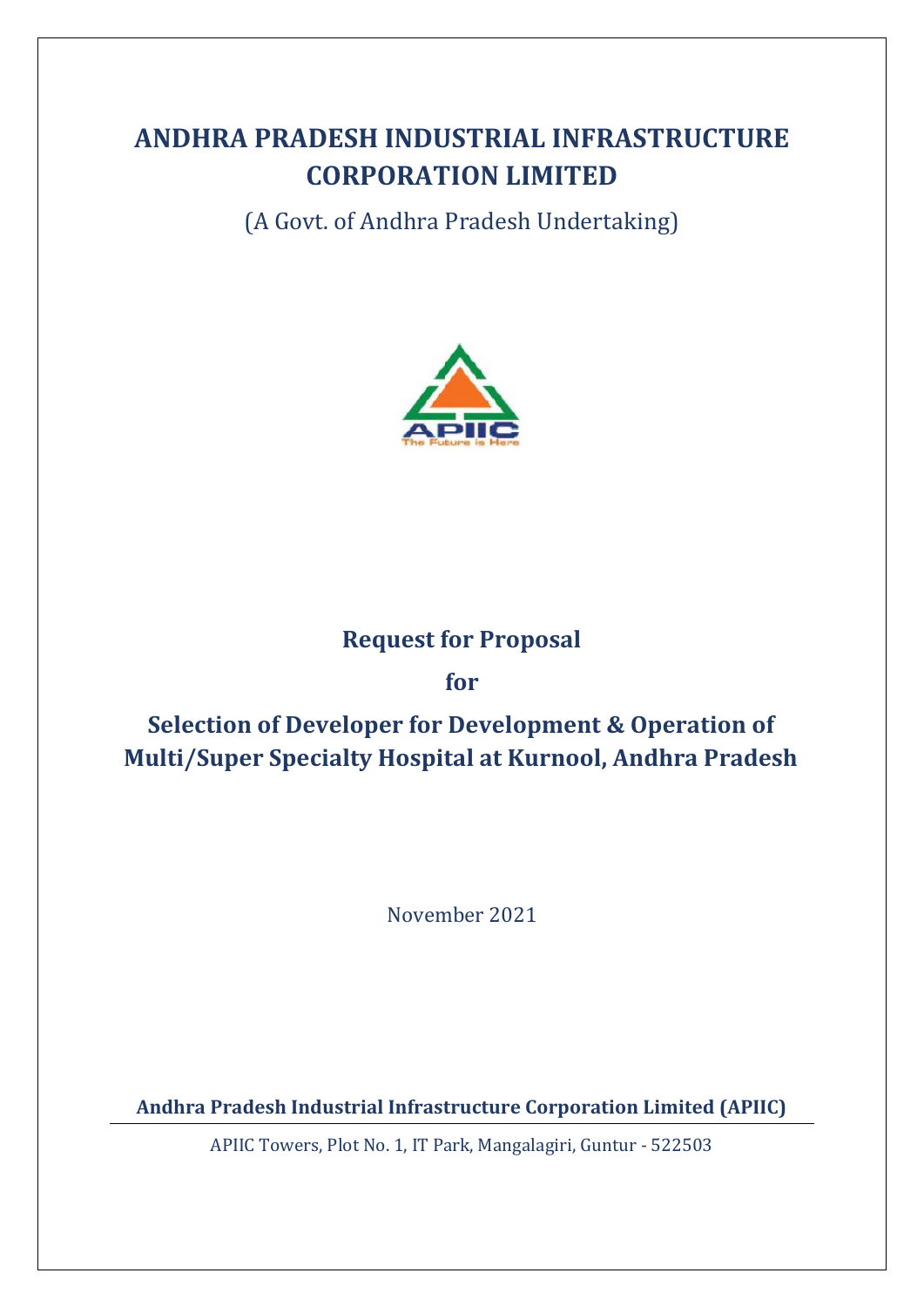## **TABLE OF CONTENTS**

| 1.  |                                                                           |
|-----|---------------------------------------------------------------------------|
| 2.  |                                                                           |
| 3.  |                                                                           |
| 4.  |                                                                           |
| 5.  |                                                                           |
| 6.  |                                                                           |
| 7.  |                                                                           |
| 8.  |                                                                           |
| 9.  | EXHIBIT-2: FORMAT OF LETTER OF ACCEPTANCE (IN CASE OF A BIDDING           |
| 10. | EXHIBIT-3: PROFORMA OF BANK GUARANTEE FOR BID SECURITY  35                |
| 11. | EXHIBIT-4: DESCRIPTION OF THE BIDDING ENTITY/ BIDDING CONSORTIUM  37      |
| 12. | EXHIBIT-5: PRINCIPLES OF THE MEMORANDUM OF UNDERSTANDING (MOU) TO BE      |
| 13. | <b>EXHIBIT-6: FORMAT FOR INFORMATION SUBMISSION FOR BUSINESS PROPOSAL</b> |
| 14. | <b>EXHIBIT-7: PROFORMA OF BANK GUARANTEE FOR PERFORMANCE SECURITY  41</b> |
| 15. |                                                                           |
| 16. | ANNEXURE-2: FEES AND DEPOSITS TO BE PAID BY THE BIDDERS FOR THE PROPOSED  |
| 17. |                                                                           |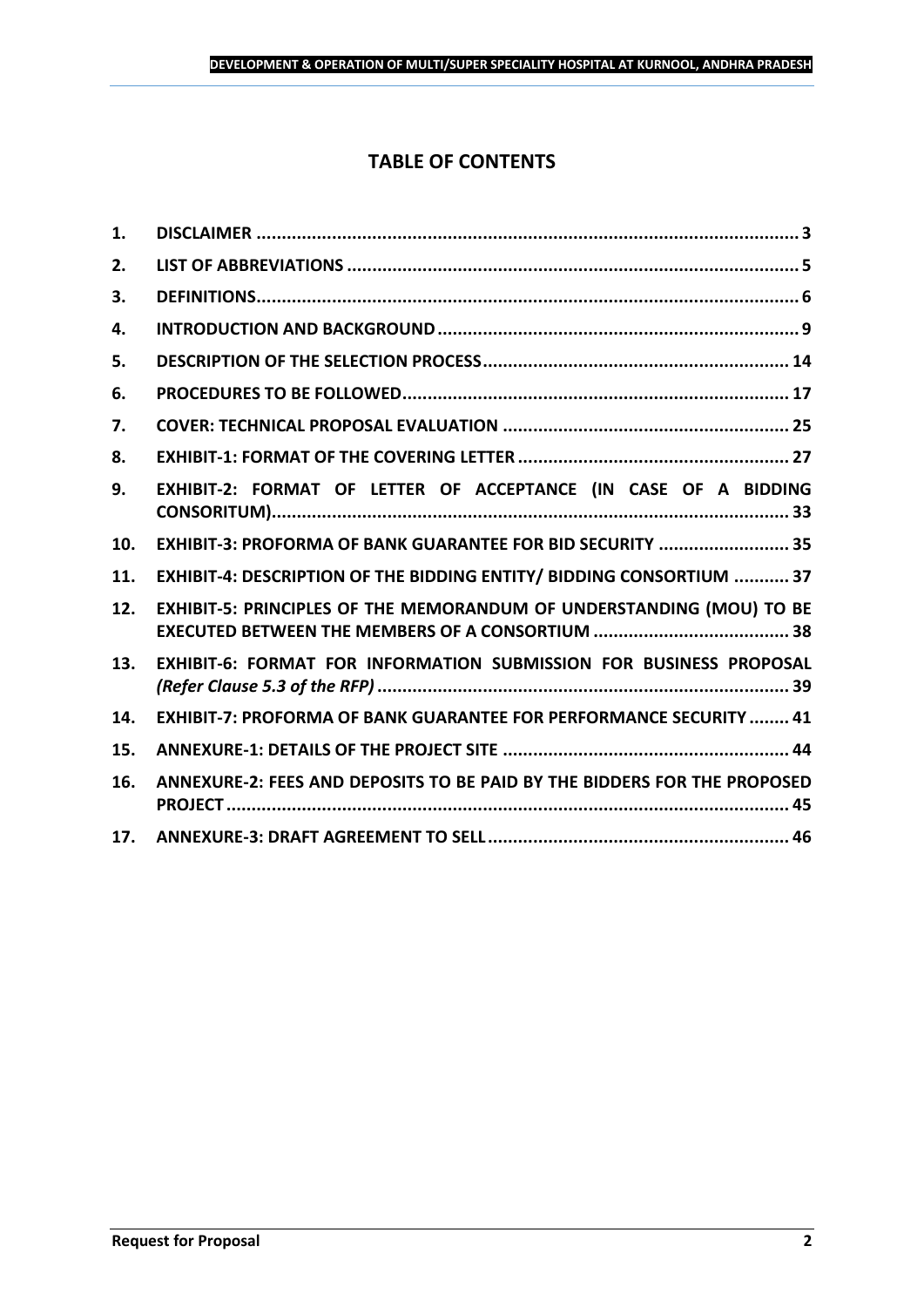## <span id="page-2-0"></span>**1. DISCLAIMER**

The information contained in this Request for Proposal ("RFP") or subsequently provided to Bidder(s), whether verbally or in documentary or any other form by or on behalf of APIIC or any of its employees or advisers, is provided to Bidder(s) on the terms and conditions set out in this RFP and such other terms and conditions subject to which such information is provided.

This RFP is not an agreement and is neither an offer nor invitation by APIIC to the prospective Bidders or any other person. The purpose of this RFP is to provide interested parties with information that may be useful to them in making their financial offers pursuant to this RFP (the "Bid"). This RFP includes statements, which reflect various assumptions and assessments arrived at by APIIC in relation to the Project. Such assumptions, assessments and statements do not purport to contain all the information that each Bidder may require. This RFP may not be appropriate for all persons, and it is not possible for APIIC, its employees or advisors to consider the investment objectives, financial situation and particular needs of each party who reads or uses this RFP. The assumptions, assessments, statements and information contained in this RFP, may not be complete, accurate, adequate or correct. Each Bidder should, therefore, conduct its own investigations and analysis and should check the accuracy, adequacy, correctness, reliability and completeness of the assumptions, assessments, statements and information contained in this RFP and obtain independent advice from appropriate sources.

Information provided in this RFP to the Bidder(s) is on a wide range of matters, some of which depends upon interpretation of law. The information given is not an exhaustive account of statutory requirements and should not be regarded as a complete or authoritative statement of law. APIIC accepts no responsibility for the accuracy or otherwise for any interpretation or opinion on law expressed herein.

APIIC, its employees and advisors make no representation or warranty and shall have no liability to any person, including any Applicant or Bidder under any law, statute, rules or regulations or tort, principles of restitution or unjust enrichment or otherwise for any loss, damages, cost or expense which may arise from or be incurred or suffered on account of anything contained in this RFP or otherwise, including the accuracy, adequacy, correctness, completeness or reliability of the RFP and any assessment, assumption, statement or information contained therein or deemed to form part of this RFP or arising in any way in this Bid Stage.

APIIC also accepts no liability of any nature whether resulting from negligence or otherwise howsoever caused arising from reliance of any Bidder upon the statements contained in this RFP. APIIC may in its absolute discretion, but without being under any obligation to do so, update, amend or supplement the information, assessment or assumptions contained in this RFP.

The issue of this RFP does not imply that APIIC is bound to select a Bidder or to appoint the Selected Bidder, as the case may be, for the Project and APIIC reserves the right to reject all or any of the Bidders or Bids without assigning any reason whatsoever.

The Bidder shall bear all its costs associated with or relating to the preparation and submission of its Bid including but not limited to preparation, copying, postage, delivery fees, expenses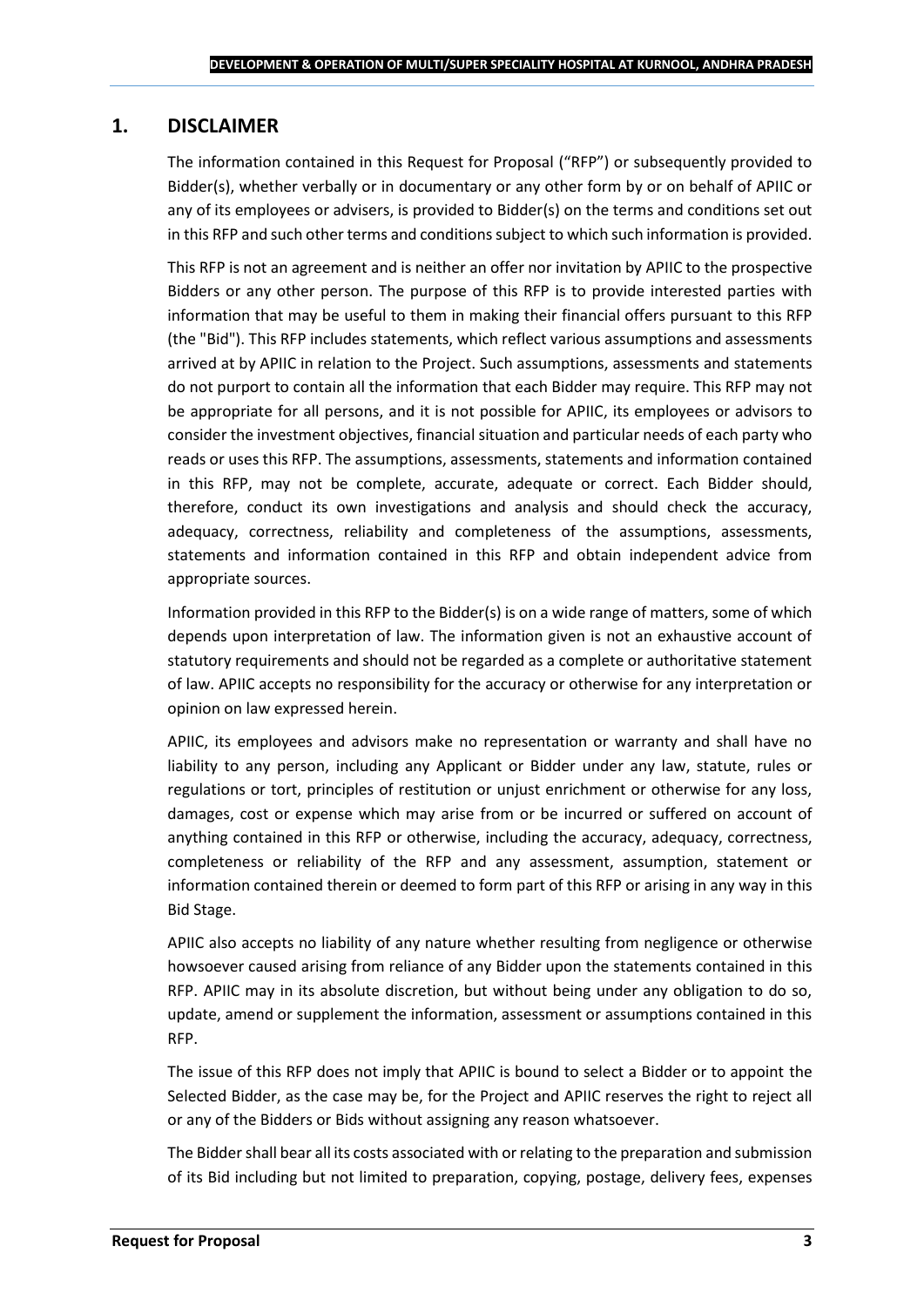associated with any demonstrations or presentations which may be required by APIIC or any other costs incurred in connection with or relating to its Bid. All such costs and expenses will remain with the Bidder and APIIC shall not be liable in any manner whatsoever for the same or for any other costs or other expenses incurred by a Bidder in preparation or submission of the Bid, regardless of the conduct or outcome of the Bidding Process.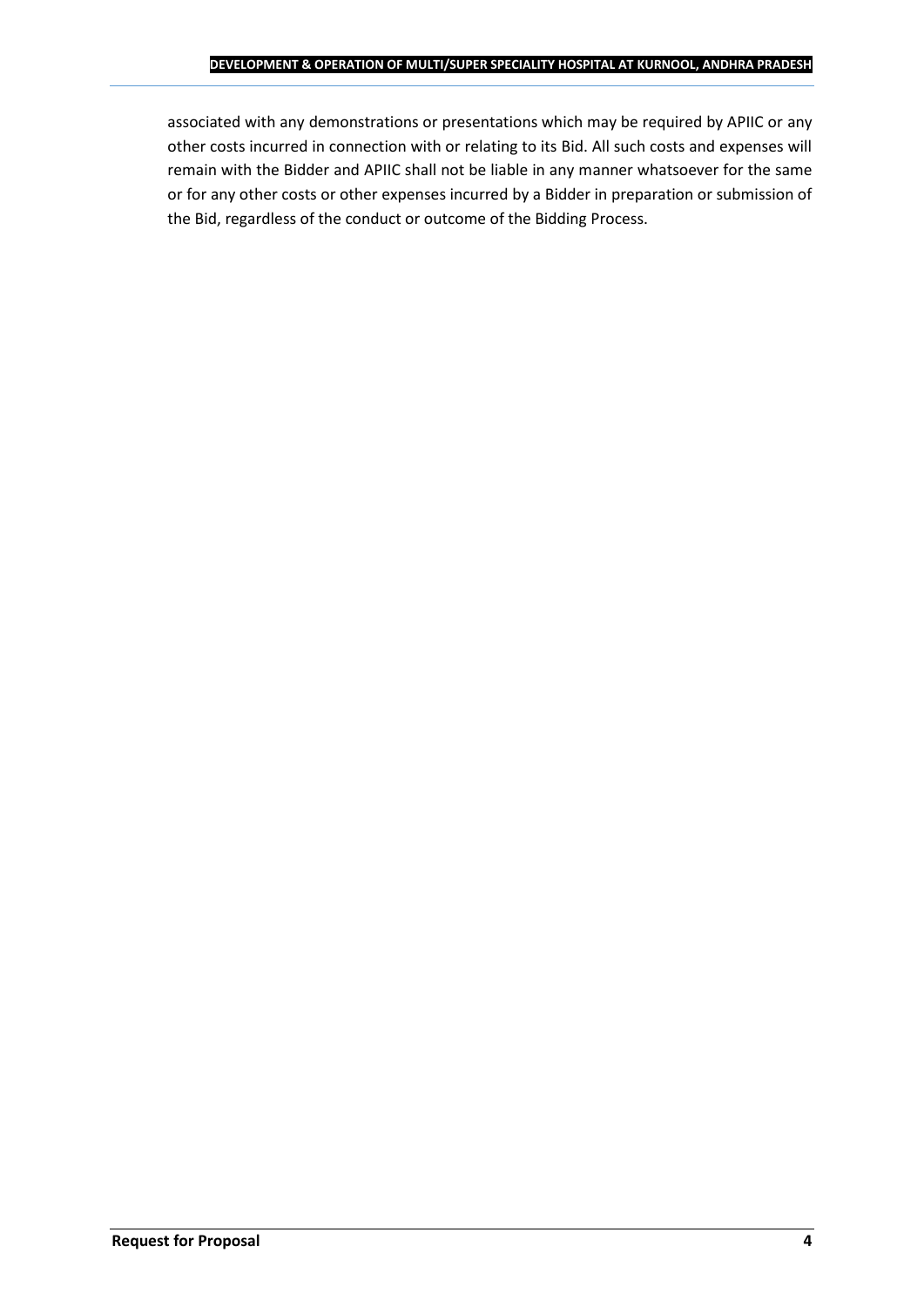## <span id="page-4-0"></span>**2. LIST OF ABBREVIATIONS**

sqm Square Meter

| <b>APIIC</b> | Andhra Pradesh Industrial Infrastructure Corporation Limited |
|--------------|--------------------------------------------------------------|
| <b>DPR</b>   | Detailed Project Report                                      |
| <b>FAR</b>   | Floor Area Ratio                                             |
| FSI          | Floor Space Index                                            |
| GoAP         | Government of Andhra Pradesh                                 |
| LoA          | Letter of Award                                              |
| <b>MOU</b>   | Memorandum of Understanding                                  |
| 0&M          | <b>Operation and Maintenance</b>                             |
| <b>ORS</b>   | <b>Outright Sale</b>                                         |
| <b>RFP</b>   | <b>Request for Proposal</b>                                  |
| <b>SPV</b>   | Special Purpose Vehicle                                      |

**Request for Proposal 5**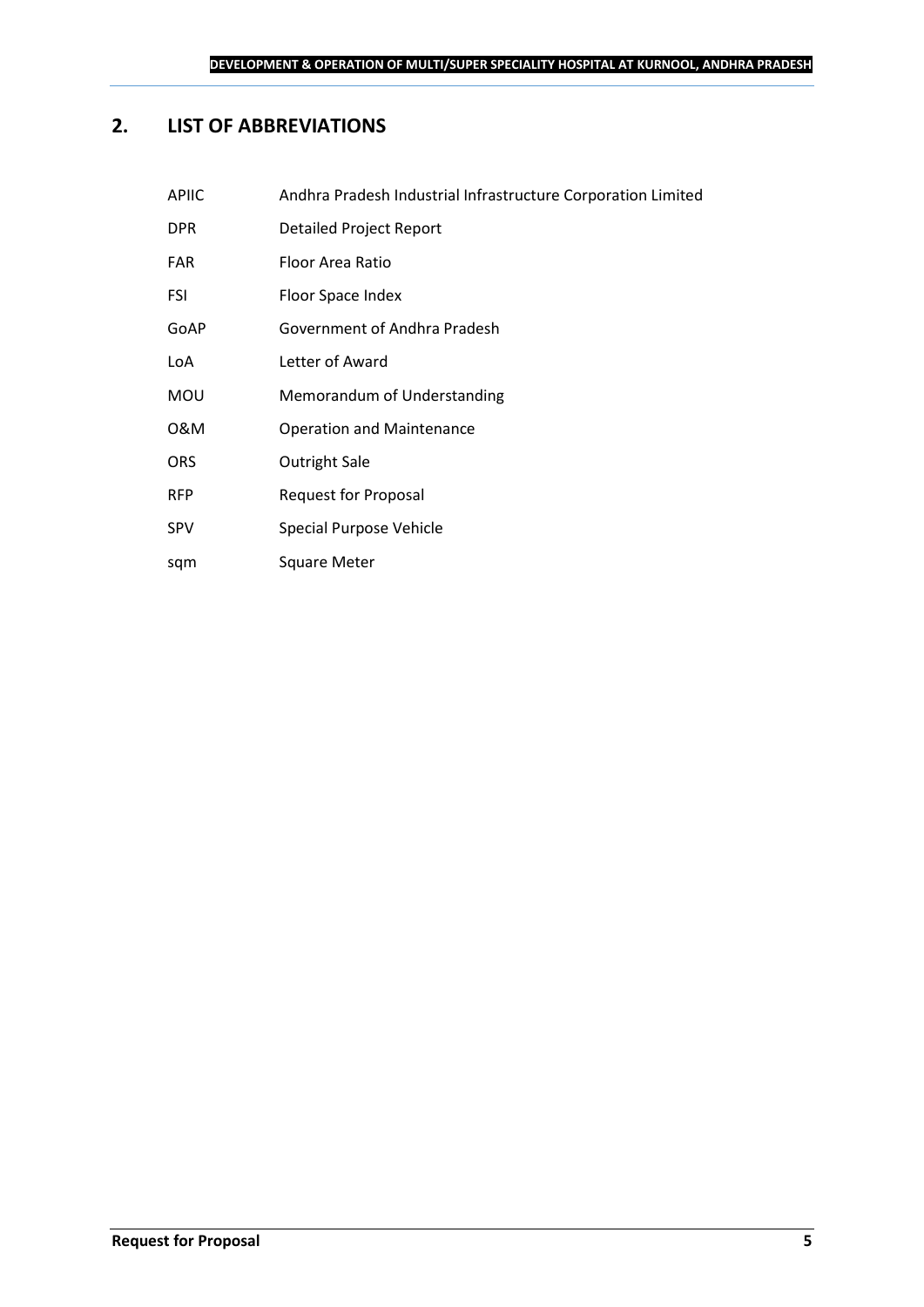### <span id="page-5-0"></span>**3. DEFINITIONS**

## **3.1 AGREEMENT**

The 'Agreement to Sell' that would be entered between APIIC and the Developer

#### **3.2 BID**

The Proposals submitted by the prospective Bidders in response to this Request for Proposal issued by APIIC.

#### **3.3 BIDDER**

Bidding Entity or Bidding Consortium, as defined below.

#### **3.4 BIDDING ENTITY**

If the bid for the Project is made by a single entity (Individual/ Proprietorship/ Partnership/ Firm/ Company), it shall be referred to as a Bidding Entity.

#### **3.5 BIDDING CONSORTIUM**

If the bid for the Project is made by more than one entity, then this group of entities shall be referred to as a Bidding Consortium.

#### **3.6 COMMENCEMENT DATE**

Commencement Date means the date of signing of the Agreement or the date of handing over of the Project Site, whichever is later.

#### **3.7 CONSORTIUM MEMBER**

Each entity in the Bidding Consortium shall be referred to as a Consortium Member.

### **3.8 CRITICAL CLEARANCES**

All such clearances, licenses and permits, the obtaining of which are necessary for the construction of the Project.

#### **3.9 DEVELOPER**

Developer shall mean the corporate entity to be floated by the Selected Bidder under the Indian Companies Act 2013, to serve as the Special Purpose Vehicle for the execution of the Project. In the event that the Selected Bidder is a Consortium, the Consortium Members would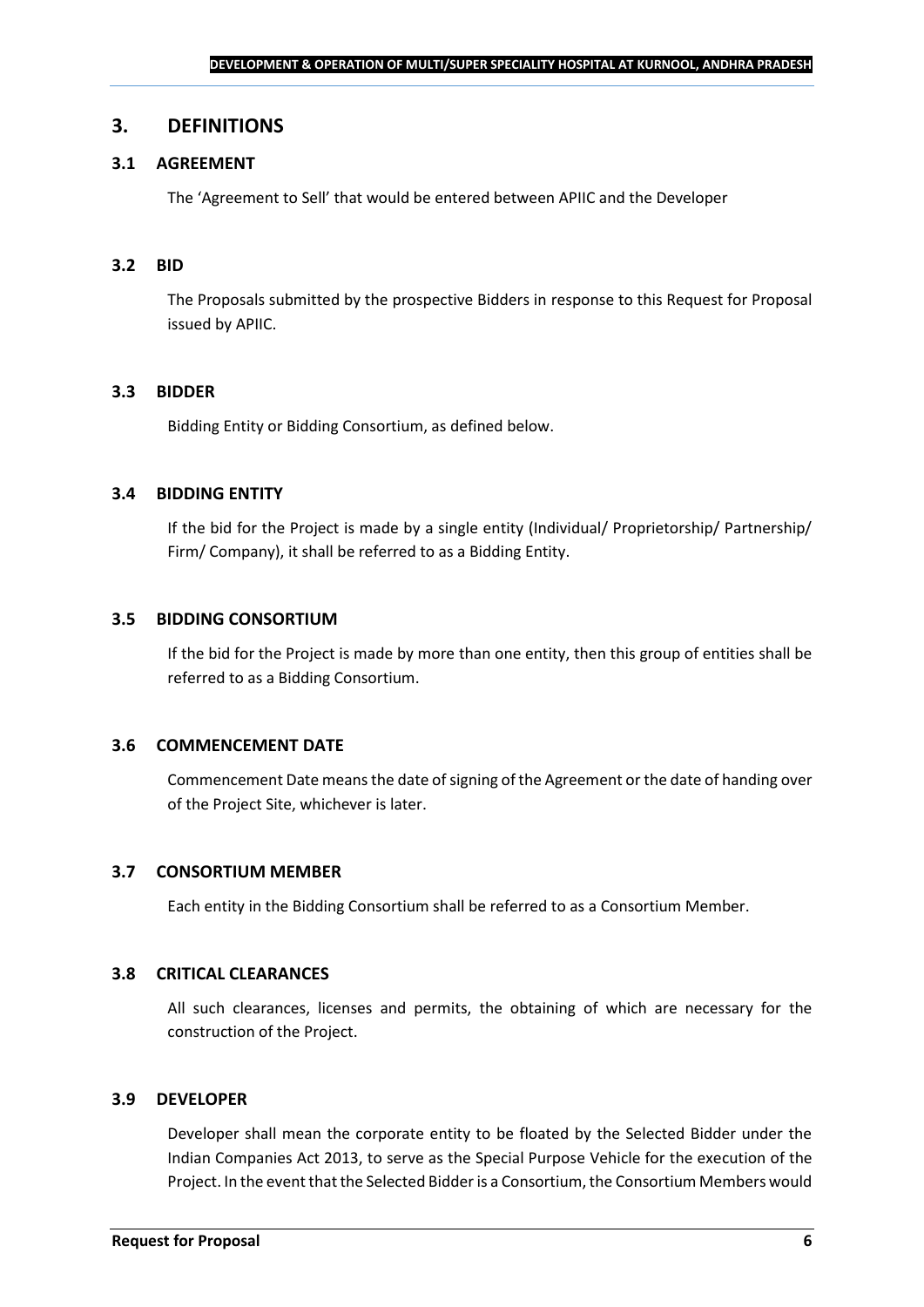be required to form the Developer with the same representative equity stock holding as was proposed by the Consortium Members in their Bid and reflecting the same roles and responsibilities detailed in the MOU submitted with the Bid, there shall not be any change in equity holding without prior approval of APIIC. The Agreements will be executed by APIIC with the Developer

### **3.10 FINANCIALLY SIGNIFICANT CONSORTIUM MEMBER**

A Consortium Member having more than 26% (twenty six percent) shareholdings in the Bidding Consortium would be considered as a Financially Significant Consortium Member.

## **3.11 LEAD MEMBER**

In case of a Bidding Consortium, members of the Bidding Consortium shall nominate one of the Financially Significant Consortium Member as the Lead Member, who shall have an equity share of at least 51% (fifty one percent) paid up and subscribed equity of the Developer.

## **3.12 MEMORANDUM OF UNDERSTANDING**

The memorandum of understanding as described in Section 12/ Exhibit-5 of this RFP.

## **3.13 PROJECT**

The Project is to be developed on land parcel mentioned in Annexure  $-1$  of this RFP. The Hospital development in the Project shall be developed as per the conditions laid out in Annexure-3 of this RFP. The Project is to be developed as per the terms of this RFP and all items contracted to be created as per Agreement to be signed with the Selected Bidder.

## **3.14 PROJECT COMPLETION DATE**

Project Completion Date is the date of completion of construction of the Project as per the provisions of the Agreement to be entered between APIIC and the Developer.

## **3.15 REQUEST FOR PROPOSAL**

The document, issued to the prospective Bidders, asking for their Proposals.

## **3.16 RUPEES (Rs.)**

The official currency of the Republic of India.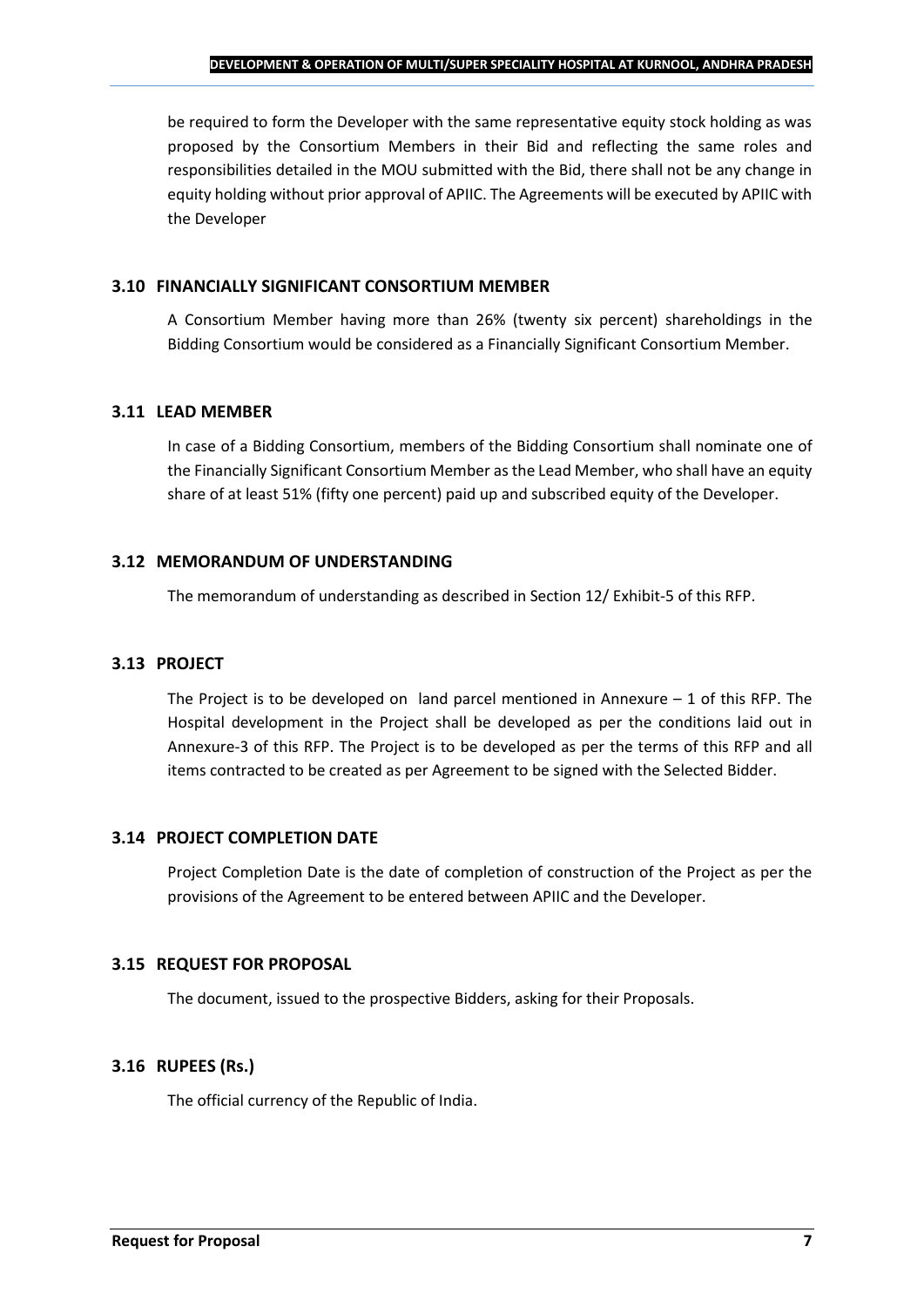#### **3.17 SELECTED BIDDER/ PREFERRED BIDDER**

The Bidder finally selected to develop the Project.

### **3.18 SELECTION COMMITTEE**

The Selection Committee shall comprise of officers chosen by the Government of Andhra Pradesh to oversee the entire Bidding Process and exercise its discretion in recommendation of the Selected Bidders through the RFP Process in a fair and transparent manner.

#### **3.19 TECHNICAL MEMBER**

In case of a Bidding Consortium, a member who brings in substantial/ part project experience over and above the minimum Project experience as specified in RFP to qualify the consortium's proposal for the Bid shall be designated as the Technical Member.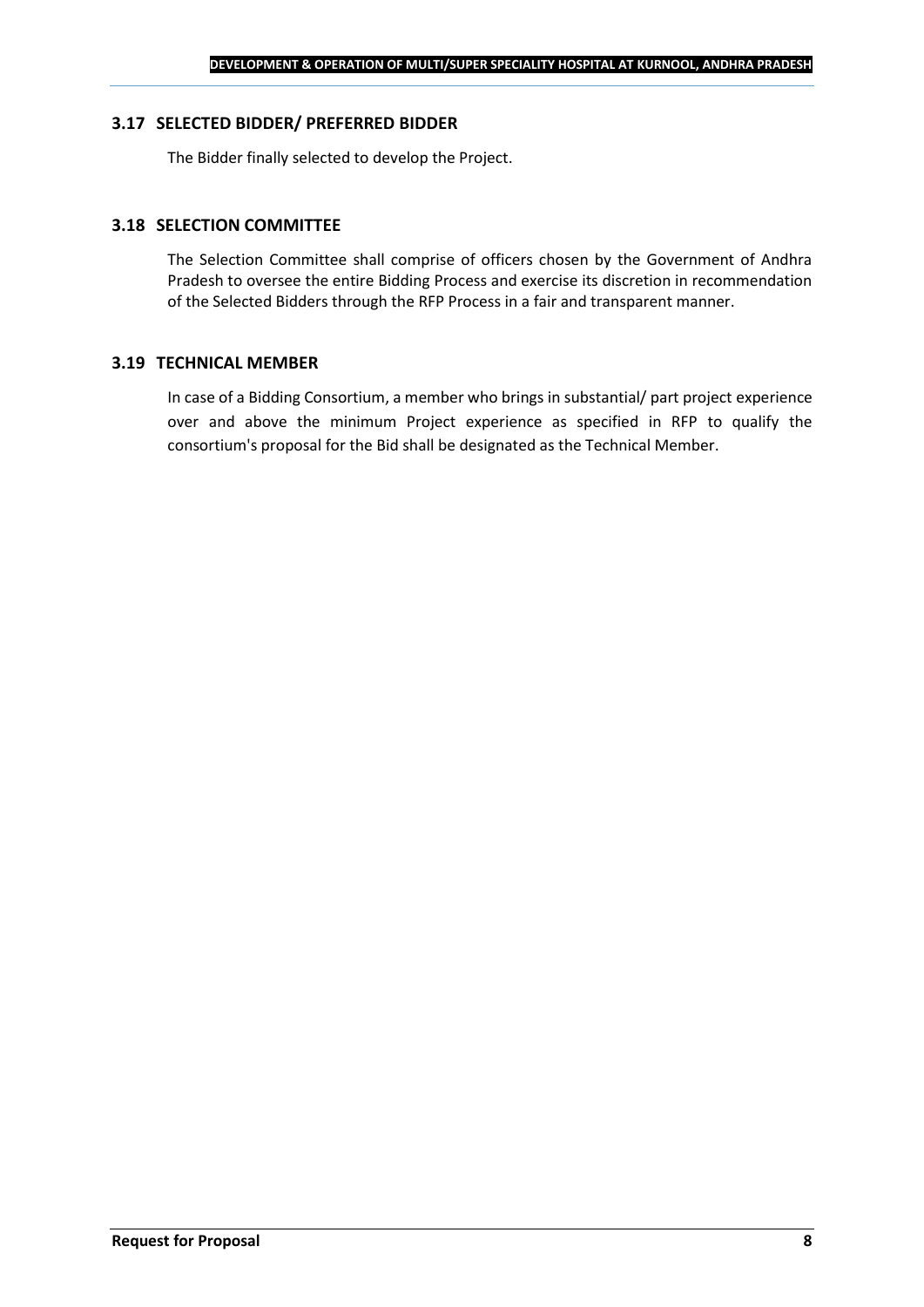## <span id="page-8-0"></span>**4. INTRODUCTION AND BACKGROUND**

#### **4.1 INTRODUCTION**

Andhra Pradesh is one of the most progressive, forward-looking and advanced states in the country when it comes to infrastructure development & employment generation efforts. Andhra Pradesh Industrial Infrastructure Corporation Limited (the **"APIIC"**), fully owned by the GoAP, is a progressive organization responsible for development of Industrial Infrastructure in the state of Andhra Pradesh. APIIC is known for creating landmark infrastructure projects in the state, which are fueling the economic growth in the state. APIIC has so far developed about 475 industrial parks/estates and created land banks for the future industrial development.

During the Covid-19 pandemic, it was realized that post bifurcation of the Andhra Pradesh, the state became deficient in tertiary healthcare sector as most of the multi/specialty hospitals were located in Hyderabad.

To overcome the said deficiency, APIIC has identified prime land parcels at multiple locations in Andhra Pradesh which would be handed over to Multi/Super Specialty Hospital Developers cum Operators free of cost provided that they commit the minimum investment threshold fixed by APIIC for that particular land parcel for which it chooses to bid so that it shall be handed over to the Developer on a free hold basis if it is the Selected Bidder.

Further the Selected Bidder shall also have to commit the presence of doctors and equipment for atleast one Multi/Super Specialty treatment and minimum 50% of the total bed capacity committed by the Selected Bidder has to be reserved for enrollment of patients under the Dr. YSR Aarogyasri Scheme. The method of selection of the Selected Bidder is described in this RFP.

#### **4.2 PROPOSED PROJECT**

With above background, APIIC has planned for the development of a Multi/Super Specialty Hospital over a 2-acre land parcel located at Kurnool, Kurnool District which shall cater to the tertiary healthcare requirements of people settled in Kurnool District primarily and people from neighboring districts as well by collaborating with the experienced private sector healthcare players. APIIC has decided to undertake the development of the Project through private sector participation by allotting the land on Outright Sale (ORS) basis and has decided to carry out the bidding process for selection of a private entity to whom the Project may be awarded as per the terms and conditions laid down in this Request for Proposal (**"RFP"**).

Following is the burden of disease for the Kurnool district location for the period of Financial Year 2020 as per the data made available by Dr. YSR Aarogyasri Trust.

| <b>Name of Specialty</b>                  | No. of patients |
|-------------------------------------------|-----------------|
| <b>ONCOLOGY</b>                           | 1324            |
| POLY TRAUMA                               | 557             |
| <b>GYNAECOLOGY AND OBSTETRICS SURGERY</b> | 316             |
| CARDIAC AND CARDIOTHORACIC SURGERY        | 283             |
| ORTHOPEDIC SURGERY AND PROCEDURES         | 223             |
| <b>GENITO URINARY SURGERIES</b>           | 200             |
| <b>NEPHROLOGY</b>                         | 193             |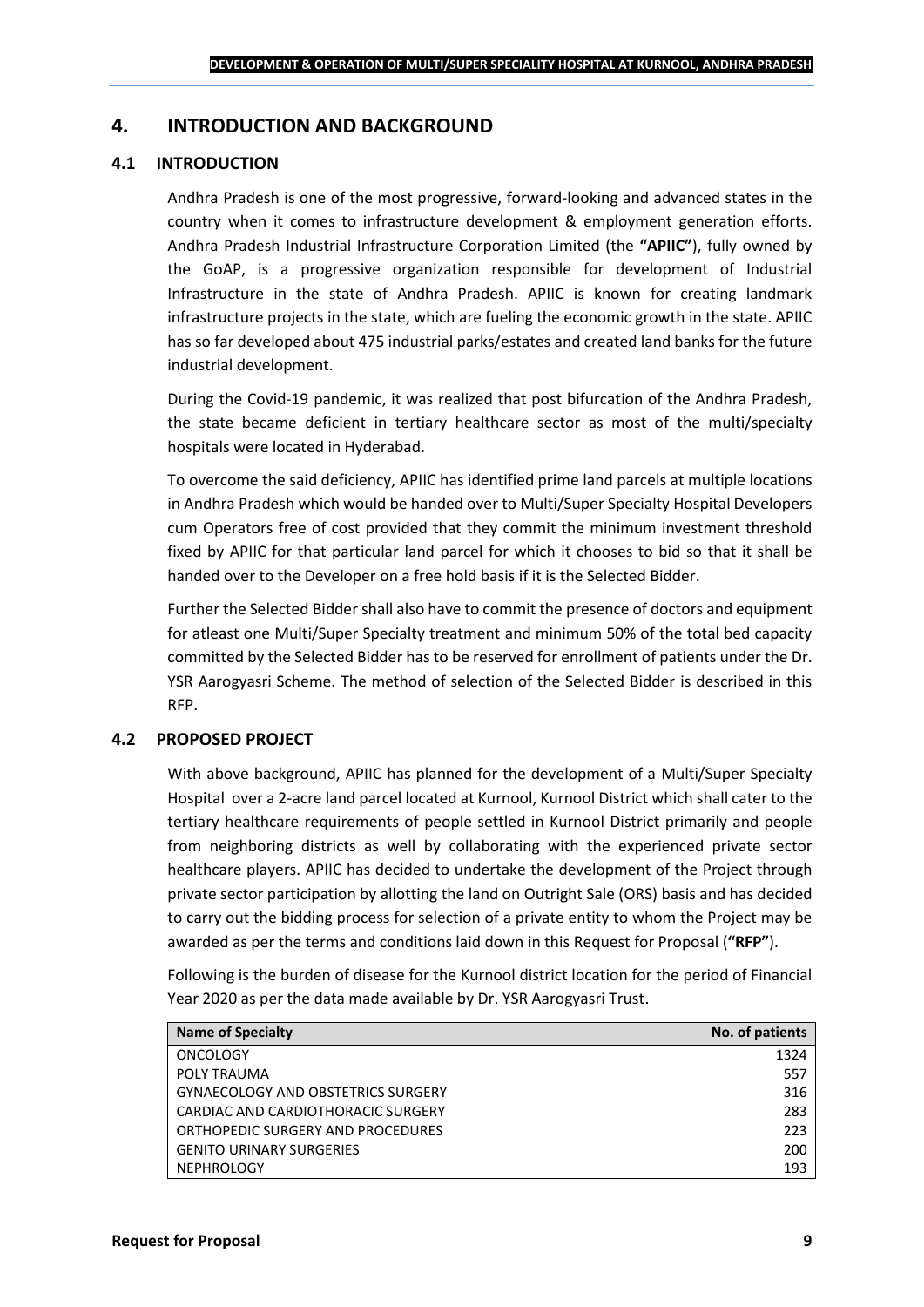#### **DEVELOPMENT & OPERATION OF MULTI/SUPER SPECIALITY HOSPITAL AT KURNOOL, ANDHRA PRADESH**

| <b>Name of Specialty</b>        | No. of patients |
|---------------------------------|-----------------|
| <b>PEDIATRICS</b>               | 189             |
| <b>OPHTHALMOLOGY SURGERY</b>    | 177             |
| <b>GENERAL SURGERY</b>          | 147             |
| <b>NEUROSURGERY</b>             | 141             |
| <b>CARDIOLOGY</b>               | 68              |
| <b>ENT SURGERY</b>              | 61              |
| <b>NEUROLOGY</b>                | 57              |
| PULMONOLOGY                     | 25              |
| <b>PLASTIC SURGERY</b>          | 24              |
| <b>GASTROENTEROLOGY</b>         | 18              |
| <b>GENERAL MEDICINE</b>         | 18              |
| PEDIATRIC SURGERIES             | 12              |
| SURGICAL GASTRO ENTEROLOGY      | 10              |
| <b>ENDOCRINOLOGY</b>            | 8               |
| <b>CRITICAL CARE</b>            | 4               |
| <b>COCHLEAR IMPLANT SURGERY</b> | 3               |
| <b>RHEUMATOLOGY</b>             | 1               |
| <b>TOTAL</b>                    | 4,059           |

For this purpose, Proposals are invited from Bidders with the objective to select a developer, having the financial capability, project management and development experience to successfully develop, finance, build, operate and maintain the Project, who offers the highest and best investments and operational terms for bringing high quality and affordable healthcare to the residents of the state of Andhra Pradesh.

APIIC proposes to enter into an Agreement with the Bidder having the required strengths to:

- Design, finance and construct the proposed Project
- Operate and maintain the Project effectively.
- Market the Project to achieve optimum levels of capacity utilization and efficient, costcompetitive, value added service to the users.
- Provide at least 50% of the committed Bed Capacity towards patients enrolled under the Dr. YSR Aarogyasri Scheme.
- Commit certain minimum number of full time Kurnool city stationed specialist doctors and equipment to offer multi/super specialty healthcare treatment as per the choice of the Selected Bidder

Towards this end, APIIC invites proposals from interested parties for implementation of the Project as per the terms and conditions of this RFP.

## **4.3 PROJECT STRUCTURE**

APIIC would provide the land for the development of the Project on 'Outright Sale (ORS) Basis' to the Selected Bidder. The relationship between APIIC and the Selected Bidder would be set forth and described under the terms and conditions of the Agreement to be entered between APIIC with the Developer.

#### **4.3.1 Responsibilities of the Selected Bidder**

The Selected Bidder shall be entirely responsible for: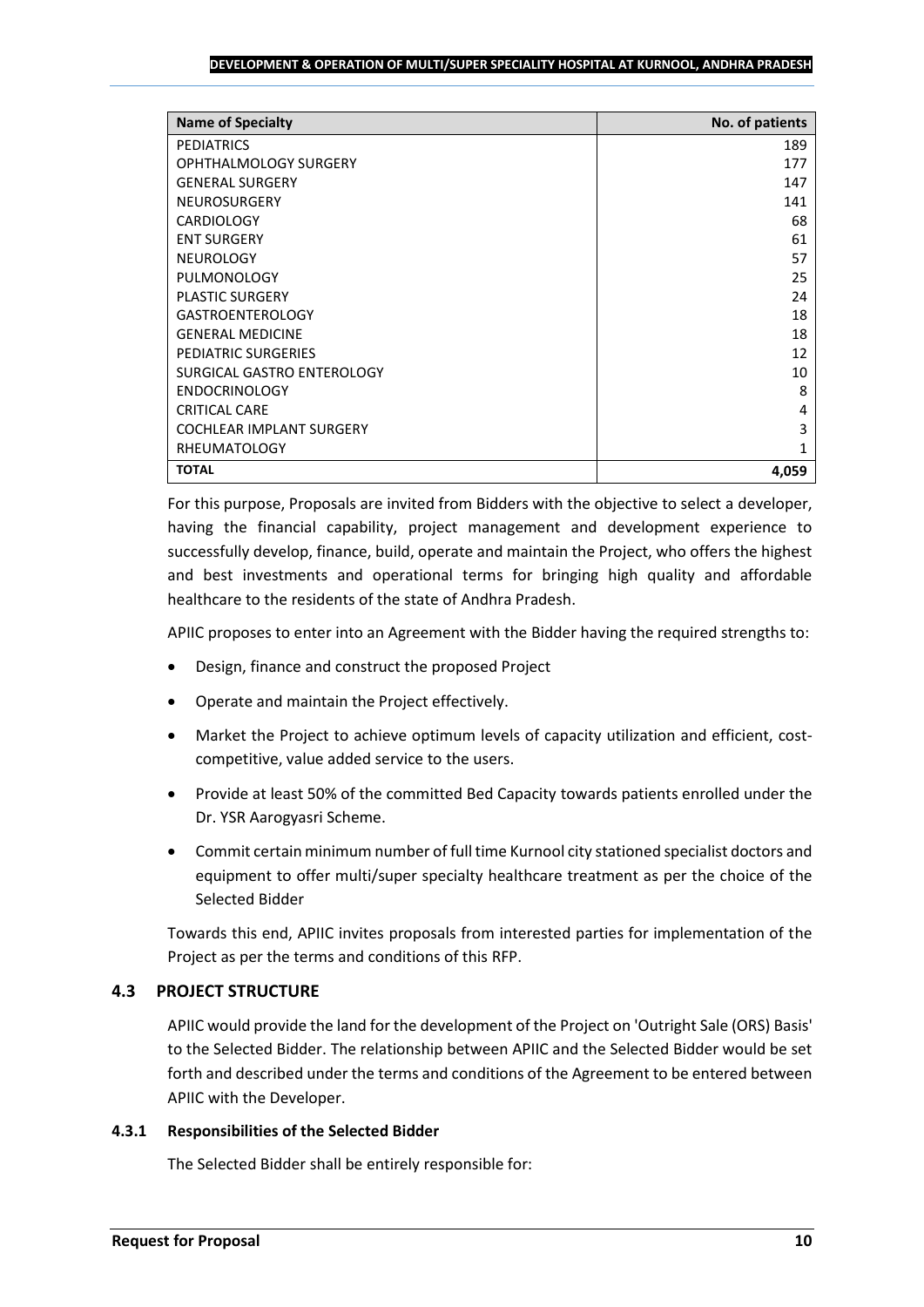- a) Payment of Performance Security to APIIC (as detailed in Annexure-2 of this RFP) within 30 (thirty) days of from the issuance of Letter of Award (LoA) by APIIC
- b) Submission of Detailed Project Report (DPR) within 30 (thirty) days from the date of issuance of Letter of Award (LoA) by APIIC. The DPR shall cover details including, but not limited to, detailed layout plan, building plans, elevation plans, construction schedule, cost estimates, no. of specialist doctors to be stationed at Kurnool, bed capacity, etc.

APIIC shall reserve the right to solicit any clarifications/ modifications to the DPR and suggest modifications to the technical and architectural specifications of the Project which may result in a change in the Project Cost up to a maximum of 5% (five percent) as compared to the one estimated in the DPR. APIIC shall examine the DPR in order to verify whether the DPR adheres to the general guidelines (as specified in the RFP) for development of the Project and specific approval for the layout plan and designs need to be obtained from the concerned authorities.

- c) Mobilizing funds for the Project and achievement of financial closure within 3 (three) months from the Commencement Date.
- d) Procurement of all necessary approvals, sanctions, permits etc. required for commencing and implementing the Project within 3 (three) months from the Commencement Date,
- e) Start construction within 3 (three) months from the Commencement Date,
- f) Implementation of the Project as per specifications and time schedule given in the RFP & subsequently in the Agreement,
- g) Achievement of Project Completion Date within 2 (two) years from the Commencement Date,
- h) Marketing and promotion of the Project,
- i) Operation and maintenance of the Project safely and securely as per the standards to provide the required levels of service to its users,
- j) The upkeep of safety and quality standards at all facilities of the Project,
- k) Collection, appropriation and allocation of revenue, fees, charges from the users of the Project,
- l) Payment of all dues under the Agreement to APIIC.

The Selected Bidder may sub-contract/ franchise-out functions of operations/ maintenance / management of the Project with such agencies as it may consider competent and fit. However, the Developer would at all times be responsible for discharging all its obligations under the Agreement without any reference to any other party operating in the premises and all such subcontracts/ franchise shall be dependent of and co-terminus with the agreement.

#### **4.3.2 Role of APIIC**

a) Allotment, transfer of land for free to the Selected Bidder on "as is where is basis", in accordance with the terms and conditions of the Agreement provided as Annexure-3 of this RFP, provided that the Concessionaire shall have given a bank guarantee to the APIIC as Performance Security in accordance with the terms hereof;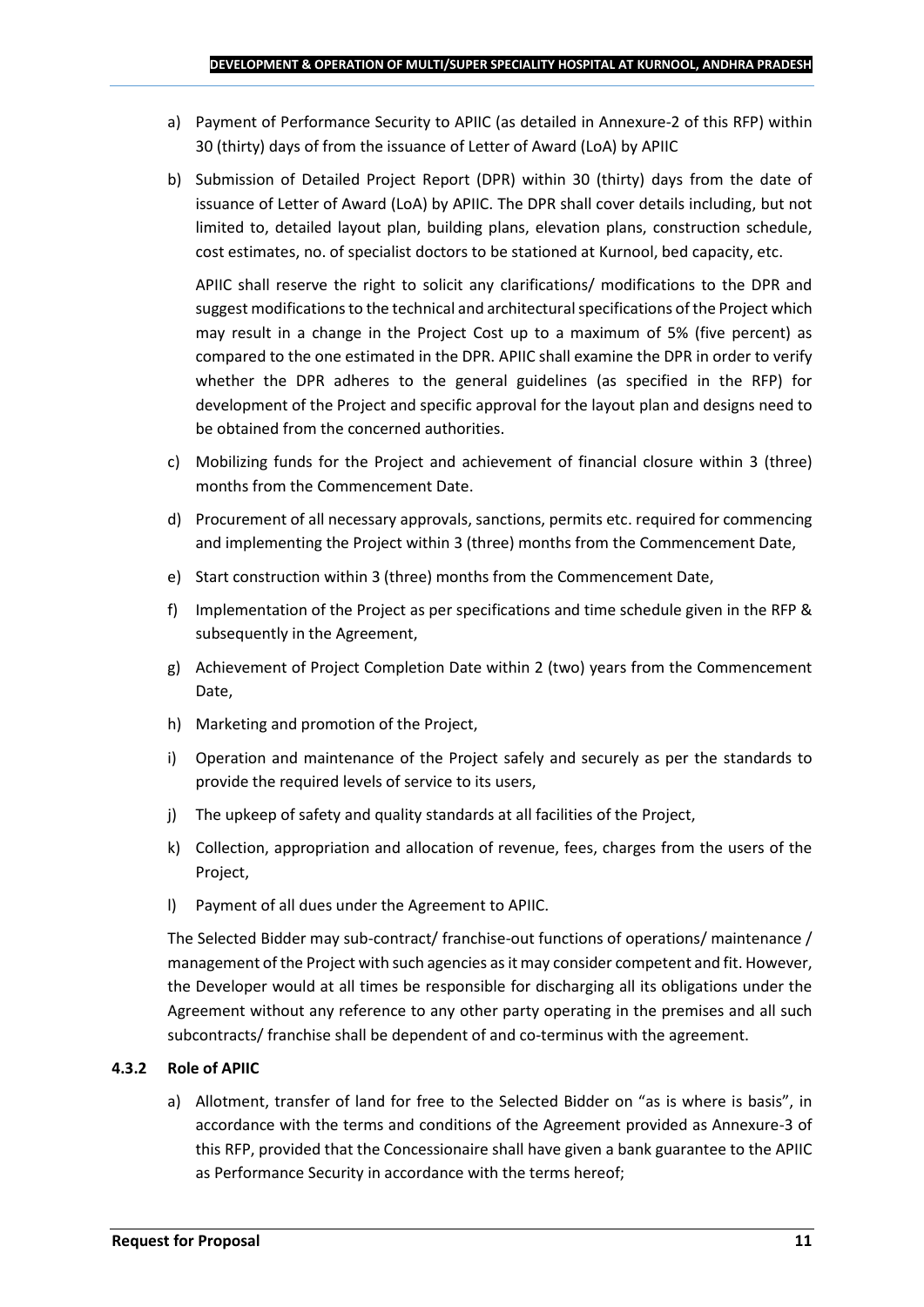- b) Provide reasonable support and assistance to the Selected Bidder in procuring Applicable Permits required from any Government Instrumentality for implementation and operation of the Project
- c) Provide reasonable assistance to the Selected Bidder in obtaining access to all necessary infrastructure facilities and utilities, including water and electricity at rates and on terms no less favorable to the Selected Bidder than those generally available to commercial customers receiving substantially equivalent services

## **4.3.3 Conditions Precedent for executing Agreement to Sell**

APIIC shall enter into an 'Agreement to Sell' with the Selected Bidder within 30 (thirty) days from the fulfillment of the below conditions:

a) Payment of Performance Security to APIIC (as detailed in Annexure-2 of this RFP) within 30 (thirty) days of from the issuance of Letter of Award (LoA) by APIIC

## **4.3.4 Conditions Precedent for executing the Sale Deed**

Sale Deed will be issued by APIIC in favor of the Selected Bidder in one instance. Sale Deed for a particular land parcel will be issued upon meeting the following criteria: -

- a) 100% (hundred percent) construction completion of the built-up area proposed on that land parcel. The Selected Bidder shall achieve Project Completion Date within 2 (two) years from the Commencement Date. In case of failure to comply with this timeline, APIIC shall have right to cancel the allotment made through 'Agreement to Sell' and to resume the land.
- b) Achievement of license to operate the hospital with the bed capacity that shall be committed by the Selected Bidder in its Business Proposal in Section 13 / Exhibit – 6 of this RFP
- c) Installation of the bed capacity as per the number of Multi/Super Specialty that shall be committed by the Selected Bidder in its Business Proposal in Section 13 / Exhibit – 6 of this RFP.
- d) The Developer has on its rolls the number of Specialist Doctors that it commits in its Business Proposal in Section 13 / Exhibit – 6 of this RFP.
- e) The Developer has made the committed investment in the Project as stated in its Business Proposal in Section 13 / Exhibit – 6 of this RFP. The certificate for proof of investment shall be produced to certify the investment from a Chartered Accountant or Statutory Auditor of the SPV.
- f) The Developer has created a Board of Directors to oversee the proposed project and has appointed at least one official nominated by the Government, preferably of Joint Collector or above cadre, as recommended by the Government in the Board of SPV.
- g) The Developer has empaneled with the Dr. YSR Aarogyasri Health Care Trust and committed % of the Bed Capacity stated in the Business Proposal towards patients enrolled through the Dr. YSR Aarogyasri Health Care Scheme
- h) The Project is consistent with all applicable norms of the Andhra Pradesh Allopathic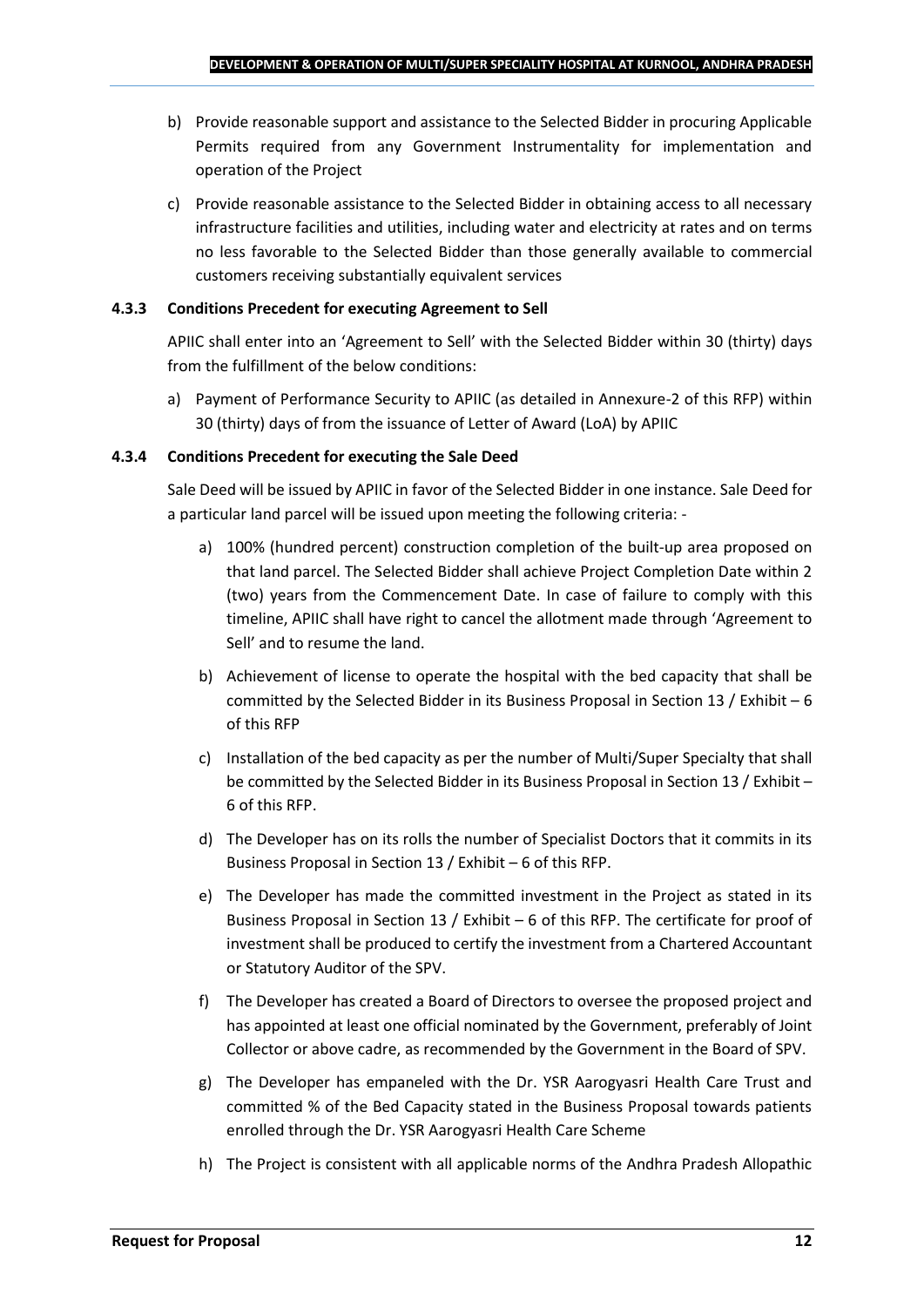Private Medical Care Establishments (Registration and Regulation) Rules, 2007 published vide Notification No. G.O. Ms. No. 135, Health, Medical and Family Welfare (K2), dated 28.04.2007 and its subsequent modifications, if any

## **4.4 PROJECT CONCEPT**

The basic project concept conceived by APIIC requires the Selected Bidder to develop multi/super specialty hospital as per the terms of this RFP and all items contracted to be created/invested in as per Agreement to be signed with the Selected Bidder. The Bidders shall provide information concerning this as per the format specified in Exhibit-6.

## **4.5 CONFORMANCE TO STANDARDS**

The Selected Bidder shall conform and comply with all relevant laws, rules and regulations including the following:

- Project Design and Layout as approved by Competent Authority.
- Statutory guidelines issued by Central / State / Local Authority (ies) on development of Allopathic Private Medical Care Establishments .
- Compliance with relevant Zoning Regulations.
- Environmental Standards and Pollution Control Norms as laid down by Central / State Pollution Control Board.
- Standards / Restrictions as laid down by the relevant Central / State / Local Authority (ies) for proper treatment and discharge of solid and liquid waste.
- Energy efficient techniques to be utilized in the building design and operation.
- Rainwater management systems should be adopted to recharge ground water and reduce run-off.
- Existing local development controls, under law for the time being in force shall be binding if they are more limiting than the Project Specifications.

## **4.6 APPROVALS AND SUPPORT OF APIIC TO THE PROJECT**

It shall be the responsibility of the Bidder to secure all necessary approvals, sanctions, permits etc. from the concerned authorities for development & operation of the project at their cost and expense and APIIC and Department of Health, Medical and Family Welfare (GoAP) will provide reasonable assistance to the Selected Bidder in obtaining clearances and approvals.

## **4.7 COMMITMENT TO A FAIR AND TRANSPARENT PROCESS**

APIIC is keen to ensure that the process leading to the selection of the Bidder is fair, transparent, efficient, interactive, and protects the confidentiality of the information shared by Bidders with it. The selection process has been designed keeping these objectives in mind, and APIIC shall take all steps to ensure that the above objectives are realized.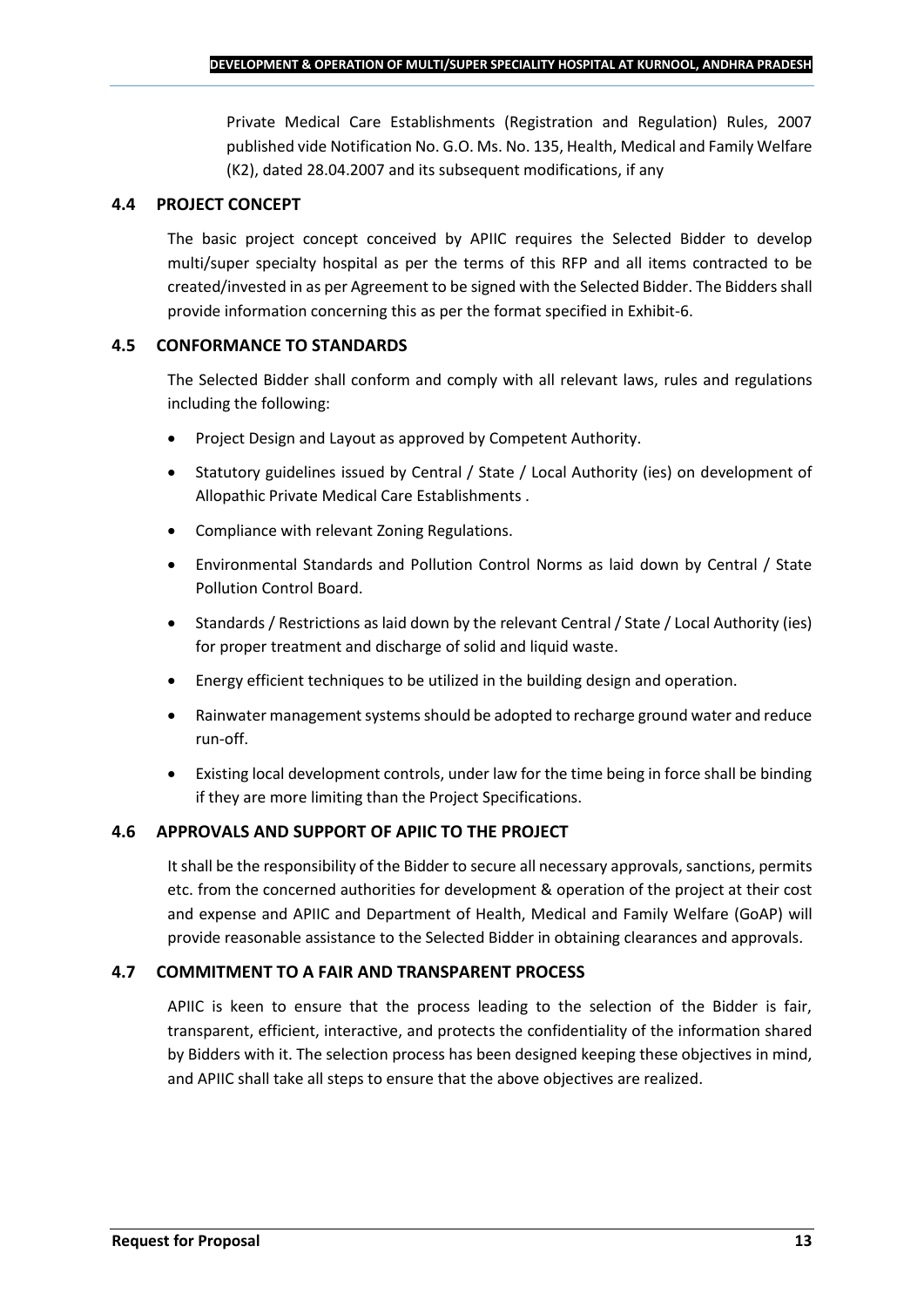## <span id="page-13-0"></span>**5. DESCRIPTION OF THE SELECTION PROCESS**

## **5.1 SELECTION PROCESS**

The submission of Bids by interested parties in response to the Request for Proposal is based on a single cover system as indicated below:

#### Cover: Business Proposal

The Bids received would be subject to a responsiveness check followed by a stepwise evaluation procedure as described below.

#### **5.2 RESPONSIVENESS OF BID**

The Bids submitted by Bidders shall be initially scrutinized to establish "Responsiveness". A Bid may be deemed "Non-responsive" if it does not satisfy any of the following conditions:

- It is not received within the time and date specified.
- It does not include sufficient information for evaluation and/or is not in the formats specified or incomplete in any respect.
- It is not signed and/or sealed in the manner and to the extent indicated in Section 6 of this RFP.
- It is not accompanied by the requisite Bid Processing Fee and/or the valid Bid Security.

Following is the process of Evaluation of Responsive Bids.

### **5.3 EVALUATION OF BUSINESS PROPOSAL**

The Evaluation Criteria for the Business Proposal and the information to be submitted are detailed in Section 7 of this RFP. The contents of the Business Proposal shall be first examined towards meeting the key requirements from the Applicant i.e.: -

- a. Any individual / public entity / private entity / consortium / not-for-profit organization / Joint Venture or any combination of the above shall be considered as a Bidder who can submit Business Proposal in response to the RFP.
- b. At least ₹100 crore investment in the Project needs to be committed in the Business Proposal.
- c. At least 100 beds in the Project needs to be committed in the Business Proposal. Out of the proposed number of beds, at least 50% of the beds shall be committed for patients availing the benefit under Dr. YSR Aarogyasri scheme.
- d. At least 40% equity contribution from Bidder out of the investment committed in the proposed hospital.
- e. Bidder should propose at least 2 specialty/super-specialty treatment in the proposed hospital.
- f. Timelines committed for 100% operationalizing the Project shall be within a period of 2 years from handing over of possession of land to the Selected Bidder.

All the Bidders who satisfy the above-mentioned criteria, will be termed as a 'Qualified Bidder'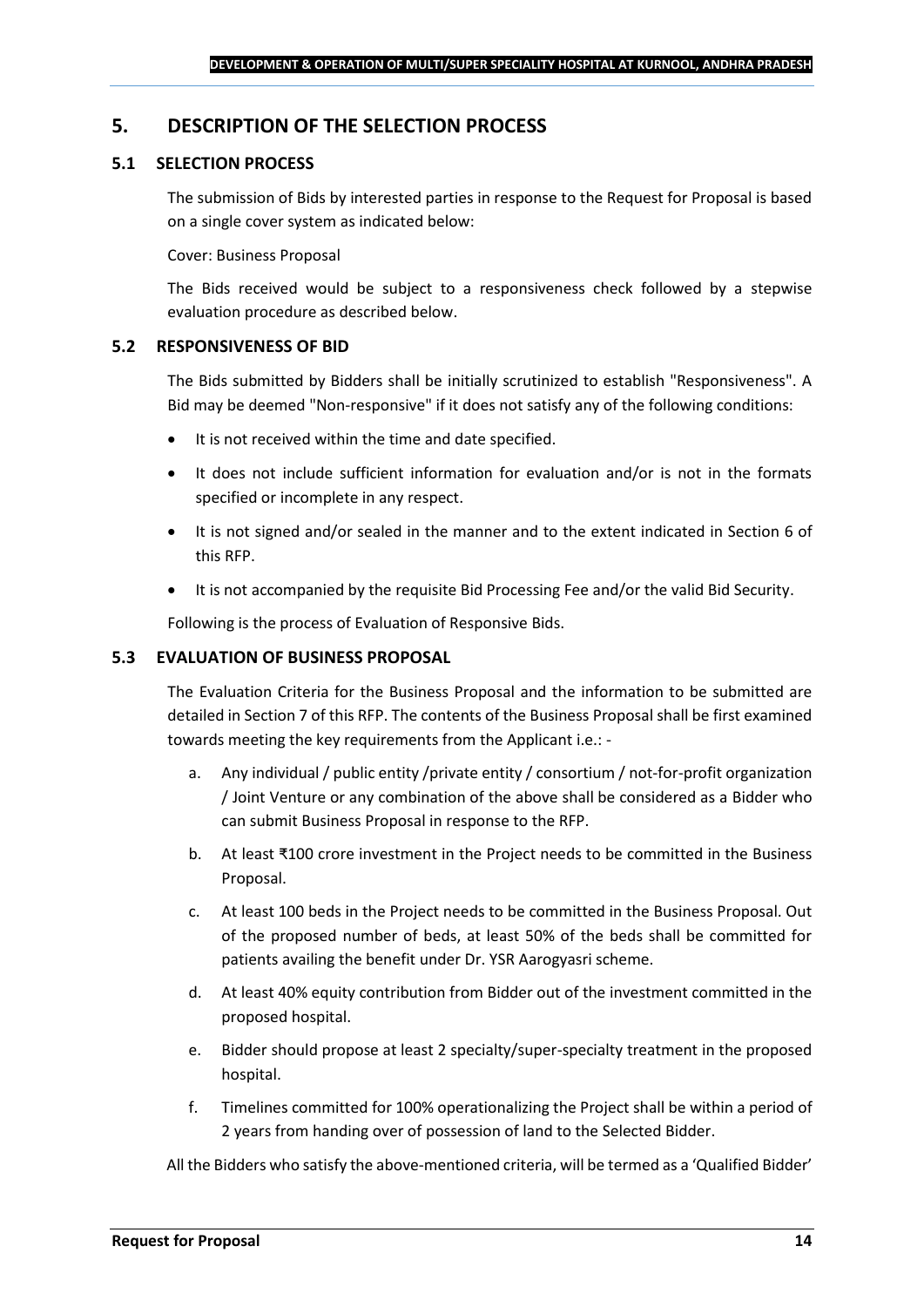and the bids submitted by the Qualified Bidders shall be shortlisted for scoring against the following parameters:

| <b>PARAMETERS</b>                                                                                                                                                                                                                                                                                                                                           | <b>Total Marks - 100</b> |
|-------------------------------------------------------------------------------------------------------------------------------------------------------------------------------------------------------------------------------------------------------------------------------------------------------------------------------------------------------------|--------------------------|
| A. INVESTMENT                                                                                                                                                                                                                                                                                                                                               | Max. Marks - 20          |
| Investment committed of ₹100 crore                                                                                                                                                                                                                                                                                                                          | 0 Mark                   |
| For every additional investment of ₹10 Crore proposed over<br>minimum stipulated investment of ₹100 crore                                                                                                                                                                                                                                                   | 1 Mark                   |
| <b>B. COMMITTED BED CAPACITY</b>                                                                                                                                                                                                                                                                                                                            | Max. Marks - 20          |
| Bed capacity committed for 100 beds                                                                                                                                                                                                                                                                                                                         | 0 Mark                   |
| For every 10 additional beds committed over minimum stipulated<br>bed capacity of 100 beds                                                                                                                                                                                                                                                                  | 1 Mark                   |
| PROPOSED NO. OF DR. YSR AAROGYASRI SCHEME BEDS<br>С.                                                                                                                                                                                                                                                                                                        | Max. Marks $-25$         |
| For 100% of the bed capacity committed towards Dr. YSR Aarogyasri<br>Scheme                                                                                                                                                                                                                                                                                 | 25 marks                 |
| For bed capacity committed equal to or more than 90% and less<br>than 100 % towards Dr. YSR Aarogyasri Scheme                                                                                                                                                                                                                                               | 20 marks                 |
| For bed capacity committed equal to or more than 80% and less<br>than 90 % towards Dr. YSR Aarogyasri Scheme                                                                                                                                                                                                                                                | 15 marks                 |
| For bed capacity committed equal to or more than 70% and less<br>than 80 % towards Dr. YSR Aarogyasri Scheme                                                                                                                                                                                                                                                | 10 marks                 |
| For bed capacity committed equal to or more than 60% and less<br>than 70 % towards Dr. YSR Aarogyasri Scheme                                                                                                                                                                                                                                                | 05 marks                 |
| For bed capacity committed equal to or more than 50% and less<br>than 60 % towards Dr. YSR Aarogyasri Scheme                                                                                                                                                                                                                                                | 2.5 marks                |
| For bed capacity committed less than 50% towards Dr. YSR<br>Aarogyasri Scheme                                                                                                                                                                                                                                                                               | Disqualified             |
| <b>D. SPECIALTY TREATMENT</b><br>(The 'Selection Committee' shall be the adjudicator of<br>classification of the proposed treatment type by the Bidder as<br>Specialty/Super Specialty for award of marks. The decision of<br>the Committee in this regard shall be final and will hold true for<br>all the bidders who participate in the bidding process) | Max. Marks $-15$         |
| For Oncology related specialties/Super specialties                                                                                                                                                                                                                                                                                                          | 4 mark                   |
| For Cardiology related specialties/Super specialties                                                                                                                                                                                                                                                                                                        | 4 mark                   |
| For Neurology related specialties/Super specialties                                                                                                                                                                                                                                                                                                         | 3 mark                   |
| For any other Super Specialty other than in<br>Oncology/Cardiology/Neurology                                                                                                                                                                                                                                                                                | 2 mark                   |
| For any other Specialty other than in<br>Oncology/Cardiology/Neurology                                                                                                                                                                                                                                                                                      | 1 mark                   |
| NO OF SPECIALIST DOCTORS PROPOSED TO BE PERMANENTLY<br>Ε.<br><b>STATIONED IN THE HOSPITAL</b>                                                                                                                                                                                                                                                               | Max. Marks $-20$         |
| No. of beds per specialist doctor is equal to or less than 10                                                                                                                                                                                                                                                                                               | 20 marks                 |
| No. of beds per specialist doctor is equal to or less than 11 and<br>more than 10                                                                                                                                                                                                                                                                           | 15 marks                 |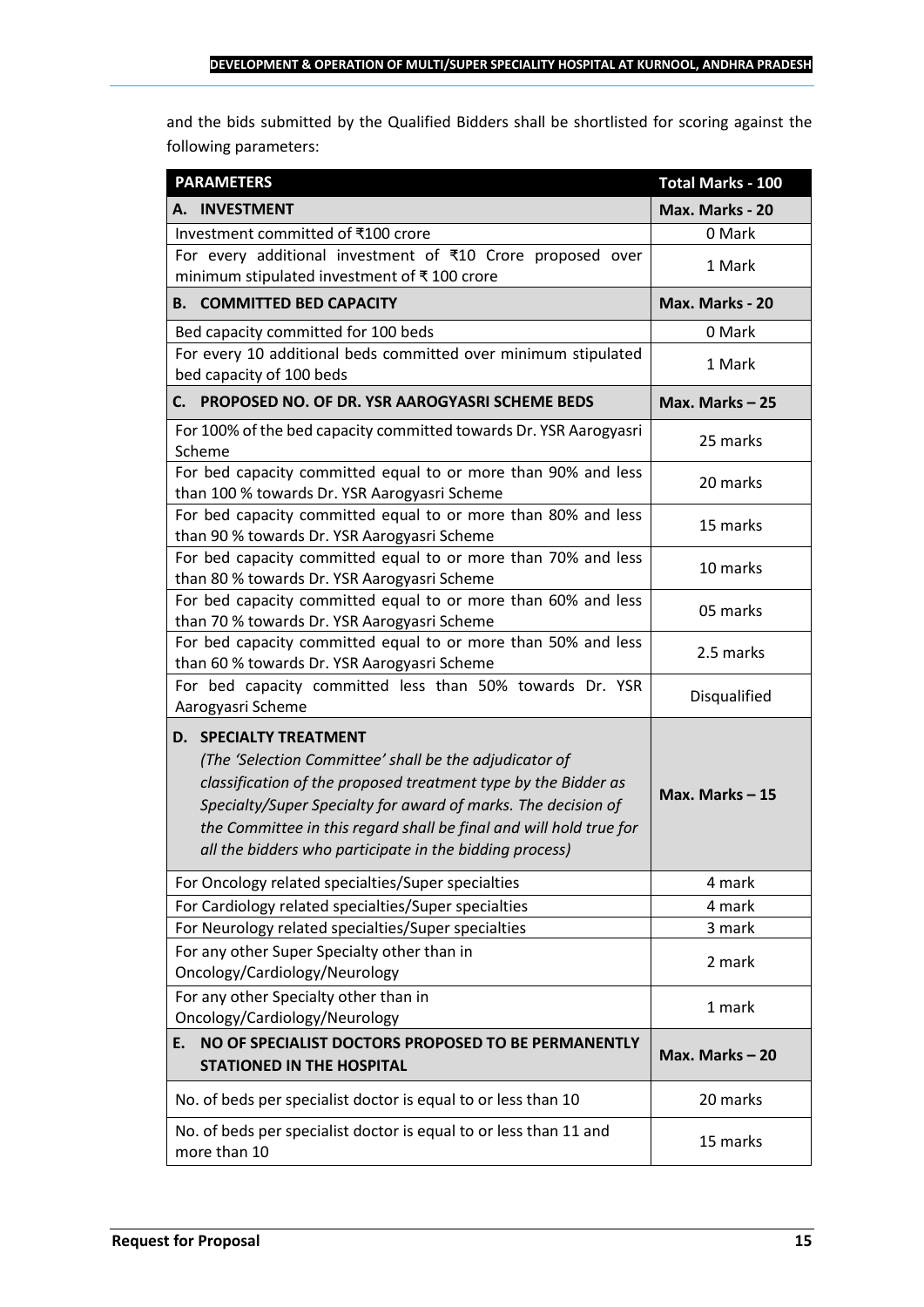#### **DEVELOPMENT & OPERATION OF MULTI/SUPER SPECIALITY HOSPITAL AT KURNOOL, ANDHRA PRADESH**

| <b>PARAMETERS</b>                                                                 | <b>Total Marks - 100</b> |
|-----------------------------------------------------------------------------------|--------------------------|
| No. of beds per specialist doctor is equal to or less than 12 and<br>more than 11 | 10 marks                 |
| No. of beds per specialist doctor is equal to or less than 13 and<br>more than 12 | 5 marks                  |
| No. of beds per specialist doctor is equal to or less than 14 and<br>more than 13 | 2.5 marks                |
| No. of beds per specialist doctor is more than 14                                 | 0 marks                  |

The Qualified Bidder who securesthe maximum marks out of 100 shall be the Selected Bidder. Ranking of the 'Qualified Bidders'shall be performed in the descending order of marks secured i.e. the Qualified Bidder who secures the highest marks shall be ranked  $1<sup>st</sup>$ , the Qualified Bidder who scores the next highest marks shall be ranked 2<sup>nd</sup> so on and so forth.

The 2<sup>nd</sup> and the 3<sup>rd</sup> ranked Bidder shall be kept in 'Reserve' and upon the sole discretion of the Selection Committee, the  $2^{nd}$  and the  $3^{rd}$  ranked Bidder may be invited to invest in 'Public Interest', if balance land is available in immediate vicinity after allotment to Selected Bidder.

## **5.4 TIMETABLE AND MILESTONES**

| <b>S. No.</b>  | <b>Milestones</b>                                                                                                                                                                                           | <b>Envisaged Schedule</b> |
|----------------|-------------------------------------------------------------------------------------------------------------------------------------------------------------------------------------------------------------|---------------------------|
| $\mathbf{1}$ . | Issuance of RFP                                                                                                                                                                                             | 05-11-2021                |
| 2.             | Last date for receiving queries/clarifications.<br>Bidders who are interested to participate in<br>Pre-Bid Meeting should confirm the same by<br>conformation<br>sending<br>an email<br>(Refer Section 6.3) | 12:00 Hours on 11-11-2021 |
| 3.             | Pre-bid Meeting with prospective bidders<br>through Video Conference (Refer Section 6.3).<br>Link shall be shared with Bidders who have<br>provided email confirmation                                      | 15:00 Hours on 11-11-2021 |
| 4.             | Proposal Due Date - Last date for submission of<br>Proposals/Bids                                                                                                                                           | 15:00 hours on 25-11-2021 |
| 5.             | Opening of Sealed Envelope                                                                                                                                                                                  | 15:30 hours on 25-11-2021 |
| 6.             | Declaration of Selected Bidder                                                                                                                                                                              | by 15.12.2021             |

In order to enable APIIC meet the target dates, Bidders are requested to respond expeditiously to clarifications, if any, requested during the evaluation process. APIIC will adhere to the above schedule to the extent possible. APIIC, however, reserve the right to modify the same. Intimation to this effect will be posted on the Official Website (http://www.apiic.in/downloads\_tenders.html) for the benefit of all Bidders.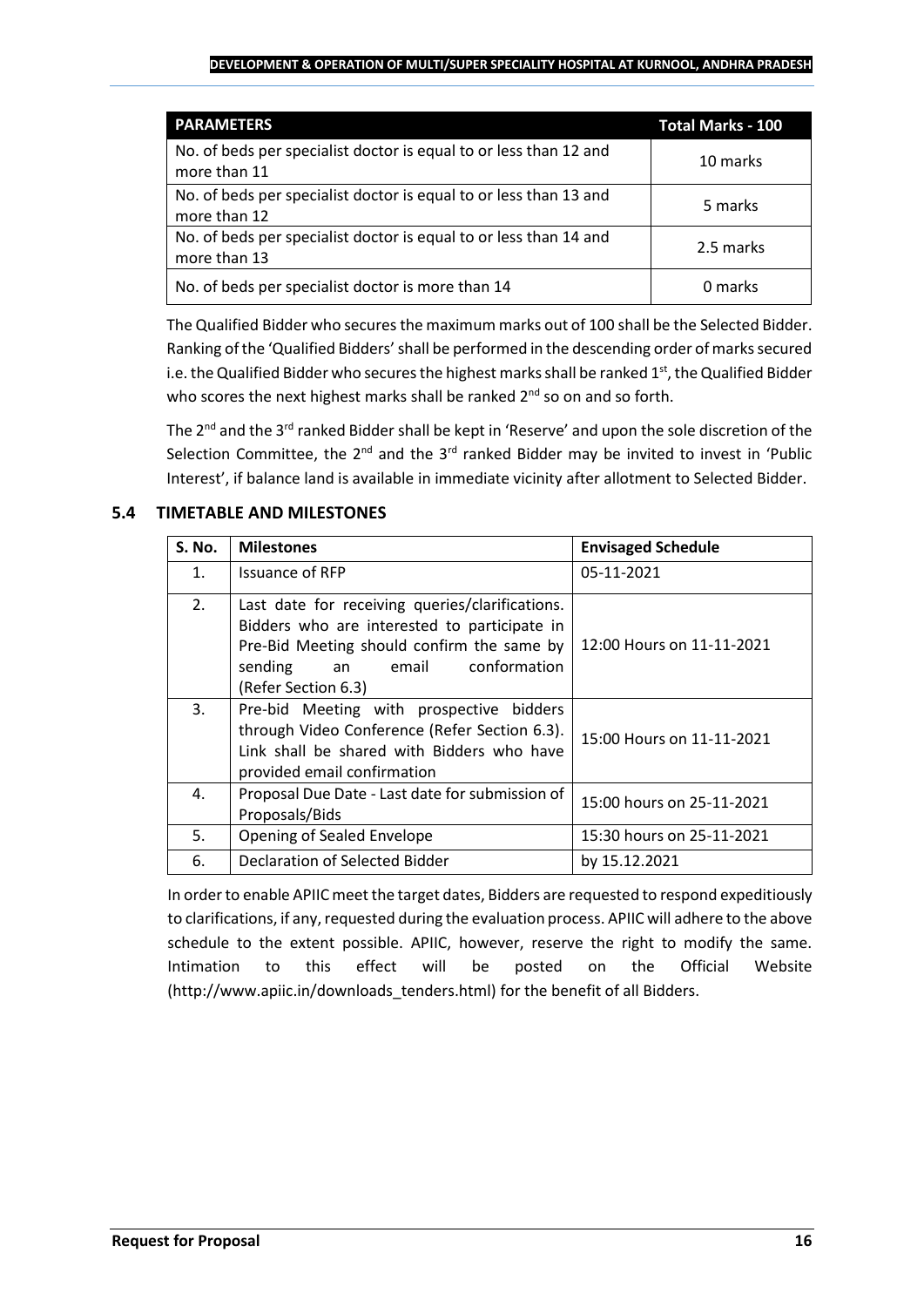## <span id="page-16-0"></span>**6. PROCEDURES TO BE FOLLOWED**

## **6.1 REPLIES TO CLARIFICATIONS**

APIIC shall prepare a response to all the queries received on or before the date mentioned in Section 5.4. APIIC will post the reply to all such queries on the Official Website (specified in Section 5.4) without identifying the source of queries. APIIC reserves the right not to respond to any queries or provide any clarifications, in its sole discretion, and nothing in this RFP shall be construed as obliging APIIC to respond to any question or to provide any clarification.

Bidders are advised that their Bids be completely devoid of any conditions, whatsoever. Conditions, if any, may be addressed in writing before Proposal Due Date mentioned in Section 5.4 of this RFP. In respect of conditions received, the following shall apply:

- 1. APIIC reserves the right not to consider any condition that in the sole discretion of APIIC, is found unacceptable.
- 2. If in APIIC's opinion, certain conditions are acceptable, in whole or in part, the same shall be finalized by APIIC and the "Common Accepted Conditions" will be made available to all Bidders by posting it on the Official Website (specified in Section 5.4 of this RFP).
- 3. In respect of suggestions / alterations proposed in the Project Concept or other aspects of the Project, APIIC will consider them and the result will be made available to all Bidders by posting it on the Official Website (specified in Section 5.4 of this RFP).
- 4. In case any conditions accepted by APIIC has material impact on the proposal, the bidding process will be annulled, and fresh proposals will be invited.

At any time prior to the deadline for submission of Bids, APIIC may, for any reason, whether at its own initiative or in response to clarifications requested by a Bidder, modify the RFP by the issuance of Addendum/ Amendment and posting it on the Official Website (specified in Section 5.4 of this RFP).

## **6.2 ENQUIRIES & CLARIFICATIONS**

Enquiries, if any, shall be addressed to:

**Sri. CHSS Prasad,** Engineer-in-Chief Andhra Pradesh Industrial Infrastructure Corporation Limited 9 th floor, APIIC Towers, Plot No. 1, IT Park, Mangalagiri, Guntur - 522503 Phone No.: (+91)95050 15007 Email: engineer-in-chief@apiic.in

#### **6.3 PRE-BID MEETING**

Pre-Bid meeting of the Bidders shall be convened at the designated date and time. Bidders who are interested to participate in Pre-Bid Meeting should confirm the same by sending an email conformation to the email IDs provided at Section 6.2 of this RFP. The email confirmation shall be sent or before the date mentioned in Section 5.4 of this RFP. Invitation to the meeting will be sent against the receipt of email conformation only. Pre-Bid meeting will be conducted in video conference mode only.

During the course of Pre-Bid meeting, the Bidders will be free to seek clarifications and make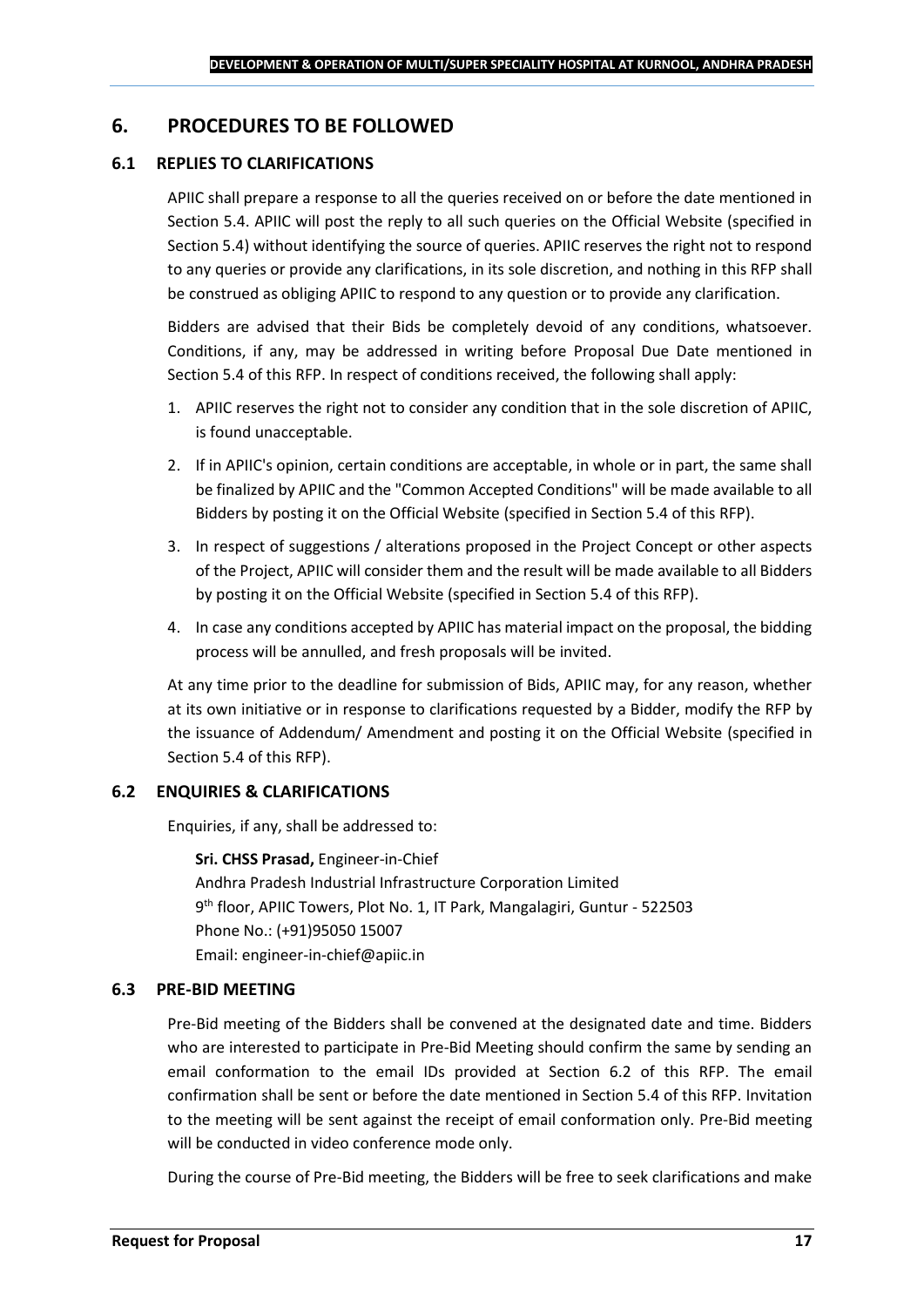suggestions for consideration of APIIC. APIIC shall endeavor to provide clarifications and such further information as it may, in its sole discretion, consider appropriate for facilitating a fair, transparent and competitive Bidding Process.

## **6.4 SITE VISIT AND SURVEY**

Bidders may prior to submitting their Bid for the Project, visit and inspect the site of the Project and its surroundings at their own expense and obtain and ascertain for themselves, at their own responsibility, all technical data, market data and any other information necessary for preparing their Bids including, inter alia, the actual nature and conditions at the site, availability of materials, stores, labour, probable sites for labour camps, etc. and the extent of lead and lift required for the execution of the work over the entire duration of the construction period, after taking into account the local conditions, traffic restrictions, obstructions in work, if any, etc.

For the above purpose, APIIC will endorse prospective Bidders' request for permission for a site visit. APIIC may or may not depute a representative to accompany the Bidder. The Bidders shall be responsible for all arrangements and shall release and indemnify APIIC and/or its agents from and against all liability in respect thereof and shall be responsible for any personal injury, loss of or damage to property or any other loss, damage, costs or expenses, however caused, which, but for the exercise of such permission, would not have arisen.

The Bidders shall be deemed to have full knowledge of the site, whether physically inspected or not.

### **6.5 SUBMISSION OF THE BID**

#### **6.5.1 Cover: Technical Proposal**

The information to be submitted by the Bidders in its Proposal is described in Section 7 of this RFP.

The Bidder shall place one (1) original + one (1) copy of its Proposal in a sealed envelope, which shall be inscribed as under:

#### **"Cover - Proposal**

**Submitted by: \_\_\_\_\_\_\_\_\_\_\_\_\_\_\_\_\_\_\_\_\_\_\_\_\_\_\_\_\_\_\_\_\_\_\_\_\_\_. (Name of Bidder)"**

## **6.5.2 Submission of the Bid**

The cover of the Bid organized as above, shall be placed in a sealed outer envelope with the following inscription:

**"RFP for Selection of Developer of Development & Operation of Multi/Super Specialty Hospital at Kurnool, Andhra Pradesh"**

Name of the Bidder: **We are also asset to the Bidder**:

The cover should be addressed to: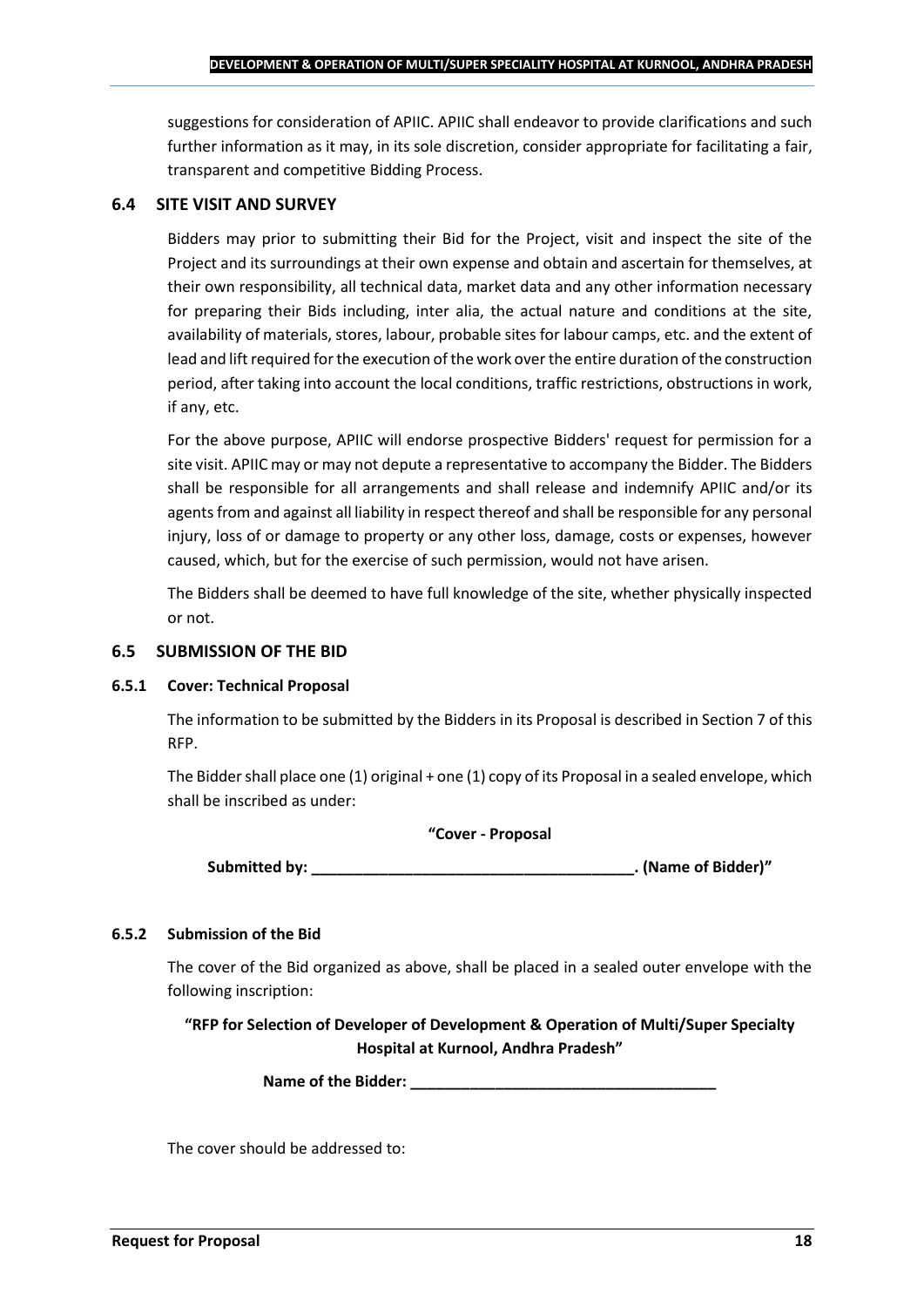Sri. CHSS Prasad, Engineer-in-Chief Andhra Pradesh Industrial Infrastructure Corporation Limited 9 th floor, APIIC Towers, Plot No. 1, IT Park, Mangalagiri, Guntur – 522503 Phone No.: (+91)95050 15007 Email: engineer-in-chief@apiic.in

The envelope shall bear on top, the following:

#### **"Do not open, except in presence of the Authorized Person of APIIC"**

If the envelope is not sealed and marked as instructed above, APIIC assumes no responsibility for the misplacement or premature opening of the contents of the Proposal submitted and consequent losses, if any, suffered by the Bidder.

The Bidder can submit the Bid by registered post/ courier or submit the Bid in person, so as to reach the designated address by the time and date stipulated in Section 5.4 of this RFP. APIIC shall not be responsible for any delay in submission of the Bids. Any Bid received by APIIC after the deadline for submission of the Bids stipulated in Section 5.4 of this RFP shall not be opened.

#### **6.6 INITIALLING OF THE BIDS**

Each page of the Bid should be initialed by the Authorized Representative and Signatory of the Bidding Entity/ Bidding Consortium.

#### **6.7 INSTRUCTIONS TO BIDDERS**

All Bidders should note the following:

- 1. Bids that are incomplete in any respect or those that are not consistent with the requirements as specified in this Request for Proposal or those that do not contain the Covering Letter or Letters of Acceptance as per the specified formats may be considered non-responsive and may be liable for rejection.
- 2. Strict adherence to formats, wherever specified, is required. Non-adherence to formats may be a ground for declaring the Bid non-responsive.
- 3. For a Bidding Consortium, the Bid submitted by the Consortium should contain signed letters submitted by each of the Consortium Members, stating that the entire Bid has been examined and each key element of the Bid is agreed to, in the format as specified in Exhibit-2.
- 4. In case a Bidding Consortium is identified as the Selected Bidder, the Lead Member shall continue to remain the representative of the Developer and shall be responsible to APIIC for the fulfilment of all contractual obligations binding on the Developer.
- 5. All communications and information should be provided in writing and in English language only.
- 6. The metric system shall be followed for all units of measurement.
- 7. All communication and information provided should be legible, and wherever the information is given in figures, the same should also be mentioned in words. In case of conflict between amounts stated in figures and words, the amount stated in words will be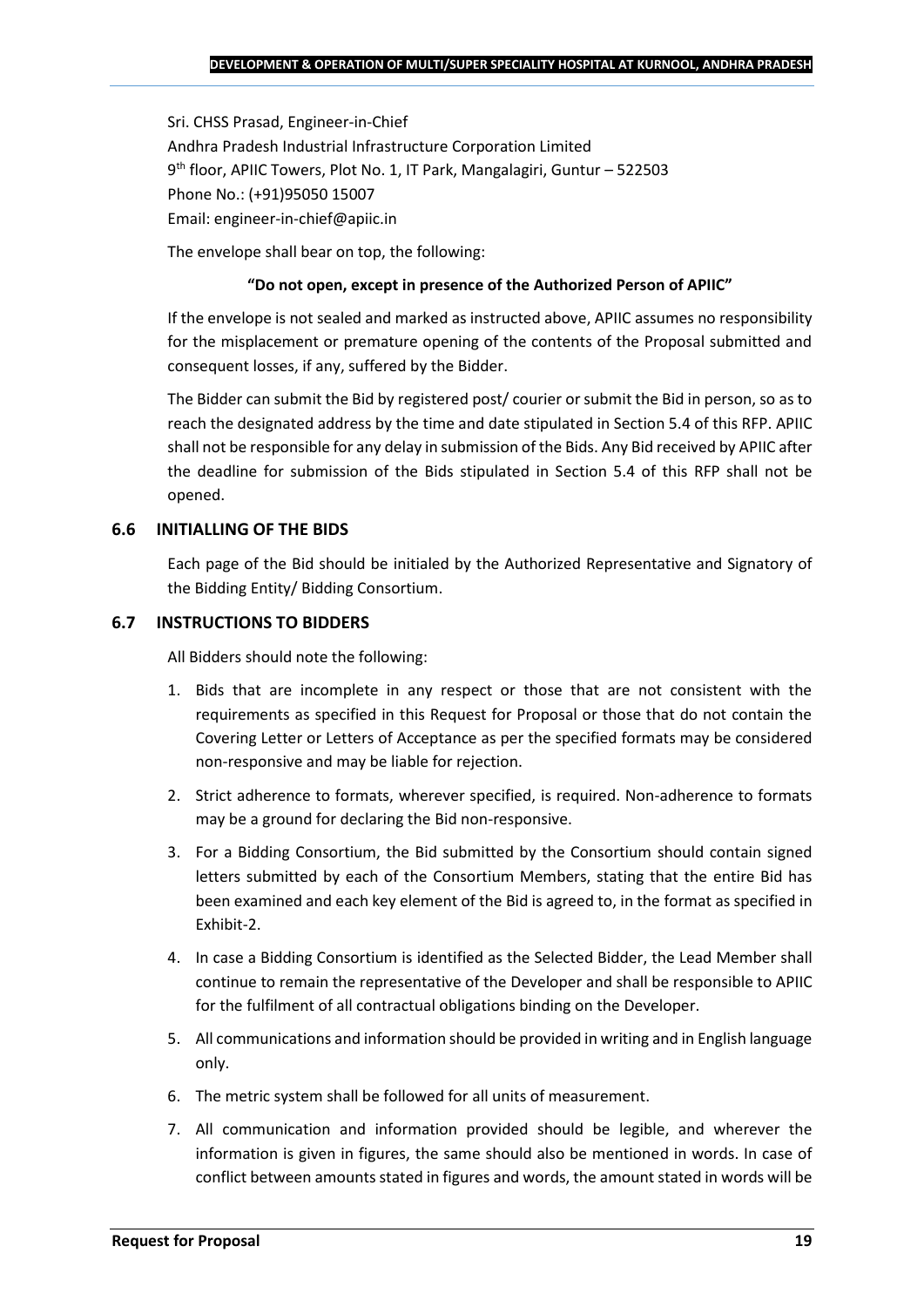taken as correct.

- 8. No change in or supplementary information to a Bid shall be accepted once submitted. However, APIIC reserves the right to seek additional information from the Bidders, if found necessary during the course of evaluation of the Bid. In case of non-submission, incomplete submission or delayed submission of such additional information or clarifications sought by APIIC, the Bid would be evaluated solely on the basis of the available information.
- 9. The Bids shall be evaluated as per the criteria specified in this RFP. However, within the broad framework of the evaluation parameters as stated in the Request for Proposal, APIIC reserves the right to make modifications to the stated evaluation criteria, which would be uniformly applied, to all the Bidders.
- 10. The Bidder should designate one person (**"Authorized Representative and Signatory"**) authorized to represent the Bidder in its dealings with APIIC. The **"Authorized Representative and Signatory"** shall hold the Power of Attorney and be authorized to perform all tasks including but not limited to providing information, responding to enquiries, entering into contractual commitments on behalf of the Bidder etc. The Covering Letter submitted by the Bidder shall be signed by the Authorized Signatory and shall bear the stamp of the entity thereof.
- 11. The Bid (and any additional information requested subsequently) shall also bear the initials of the Authorized Signatory and stamp of the entity thereof on each page of the Bid.
- 12. For a Bidding Consortium, no change in the membership of the consortium, in responsibilities or in equity commitments of any Consortium Member whose strengths are being credited for evaluation, shall be permitted after submission of the Bid.
- 13. The Bidder / Consortium should commit to hold at least 76% (seventy six percent) of the aggregate shareholding of the Developer at least till the fifth anniversary of the Project Completion Date. The equity may be brought down to 51% (fifty one percent) with the prior approval of APIIC. In case of Consortium,
	- (i) The Technical Member would be required to commit to hold a minimum equity stake equal to 26% (twenty six percent) of the aggregate shareholding of the Developer at least till the fifth anniversary of Project Completion Date.
	- (ii) The Financially Significant Consortium Member would be required to commit to hold a minimum equity stake equal to 26% (twenty six percent) of the aggregate shareholding of the Developer, at least till the fifth anniversary of Project Completion Date.
	- (iii) In case the Technical Member is also a Financially Significant Consortium Member, then such member is required to commit to hold a minimum equity stake equal to 26% (twenty six percent) of the aggregate shareholding of the Developer, at least till the fifth anniversary of Project Completion Date.
	- (iv) In any case, notwithstanding the above, the Lead Member, shall not be allowed to change its equity contribution, if it results in its equity holding becoming less than 51%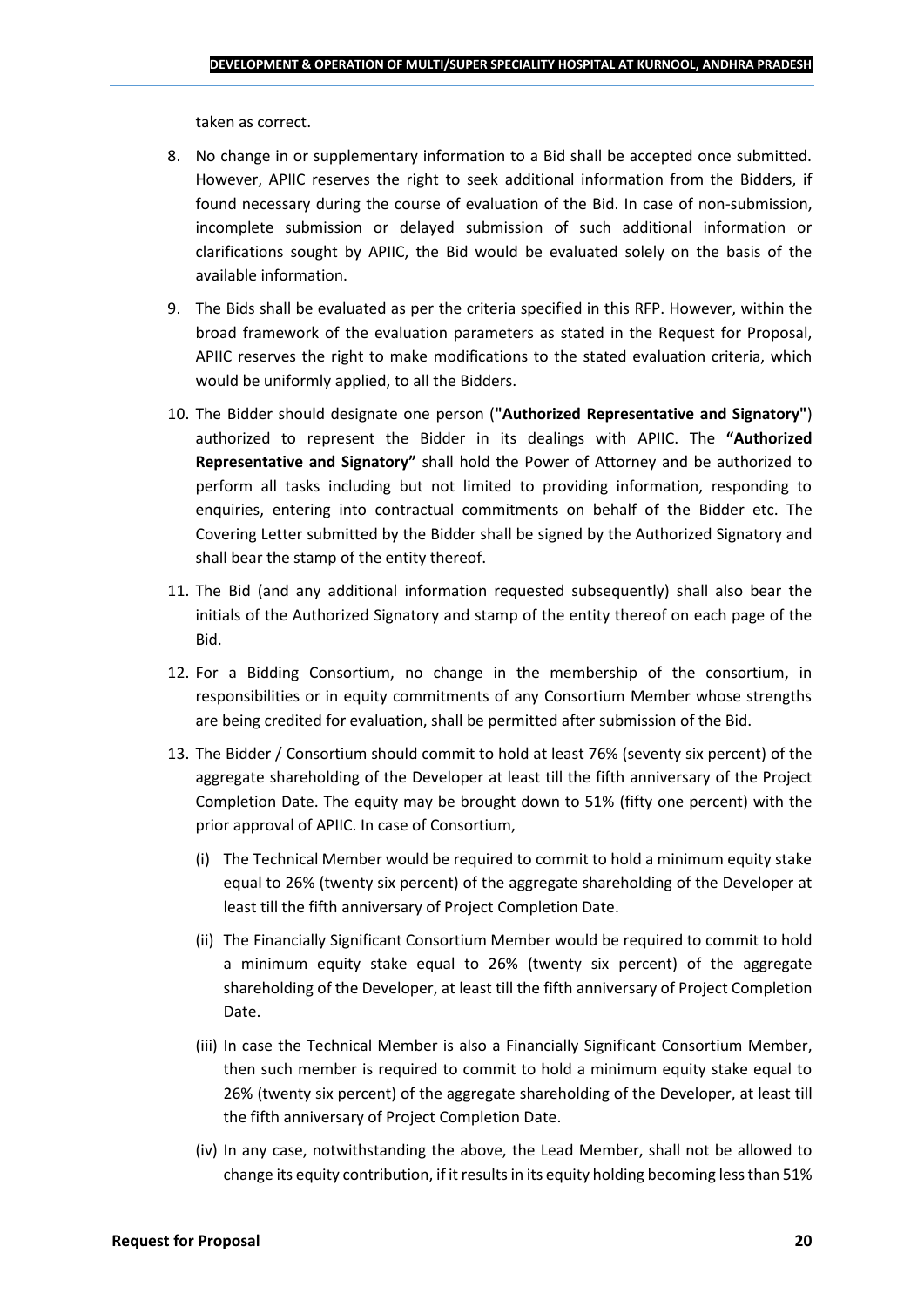(fifty one percent) at any time till the fifth anniversary of Project Completion Date.

- 14. APIIC reserves the right to vet and verify any or all information submitted by the Bidder.
- 15. If any claim made or information provided by the Bidder in the Bid or any information provided by the Bidder in response to any subsequent query by APIIC, is found to be incorrect or is a material misrepresentation of facts, then the Bid will be liable for rejection. Mere clerical errors or bona-fide mistakes may be treated as an exception at the sole discretion of APIIC and if APIIC is adequately satisfied.
- 16. The Selected Bidder would be required to form a Special Purpose Vehicle of the nature of the 'Developer' as was defined in the Section 3.9 of this RFP for the implementation and operations of the project.
- 17. The Bidder shall be responsible for all the costs associated with the preparation of the Bid. APIIC shall not be responsible in any way for such costs, regardless of the conduct or outcome of this process.
- 18. A Bidder shall not have a conflict of interest (the **"Conflict of Interest"**) that affects the bidding process. Any Bidder found to have a Conflict of Interest shall be disqualified. In the event of disqualification, APIIC shall be entitled to forfeit and appropriate the Bid Security or the Performance Security paid by the Selected Bidder, as the case may be, as mutually agreed genuine pre-estimated loss and damage likely to be suffered and incurred by APIIC and not by way of penalty for, inter alia, the time, cost and effort of APIIC, including consideration of such Bidder's proposal (the **"Damages"**), without prejudice to any other right or remedy that may be available to APIIC under the Bidding Documents and/ or the Agreement or otherwise. Without limiting the generality of the above, a Bidder shall be deemed to have a Conflict of Interest affecting the bidding process, if:
	- i. the Bidder, its Consortium Member or Associate (or any constituent thereof) and any other Bidder, its Consortium Member or any Associate thereof (or any constituent thereof) have common controlling shareholders or other ownership interest; provided that this disqualification shall not apply in cases where the direct or indirect shareholding of a Bidder, its Consortium Member or an Associate thereof (or any shareholder thereof having a shareholding of more than 5% (five percent) of the paid up and subscribed share capital of such Bidder, Consortium Member or Associate, as the case may be) in the other Bidder, its Consortium Member or Associate, is less than 5% (five per cent) of the subscribed and paid up equity share capital thereof; provided further that this disqualification shall not apply to any ownership by a bank, insurance company, pension fund or a public financial institution referred to in sub-section (72) of section 2 of the Companies Act, 2013. For the purposes of this Section 6.6.(19), indirect shareholding held through one or more intermediate persons shall be computed as follows: (a) where any intermediary is controlled by a person through management control or otherwise, the entire shareholding held by such controlled intermediary in any other person (the **"Subject Person"**) shall be taken into account for computing the shareholding of such controlling person in the Subject Person; and (b) subject always to sub-section (a) above, where a person does not exercise control over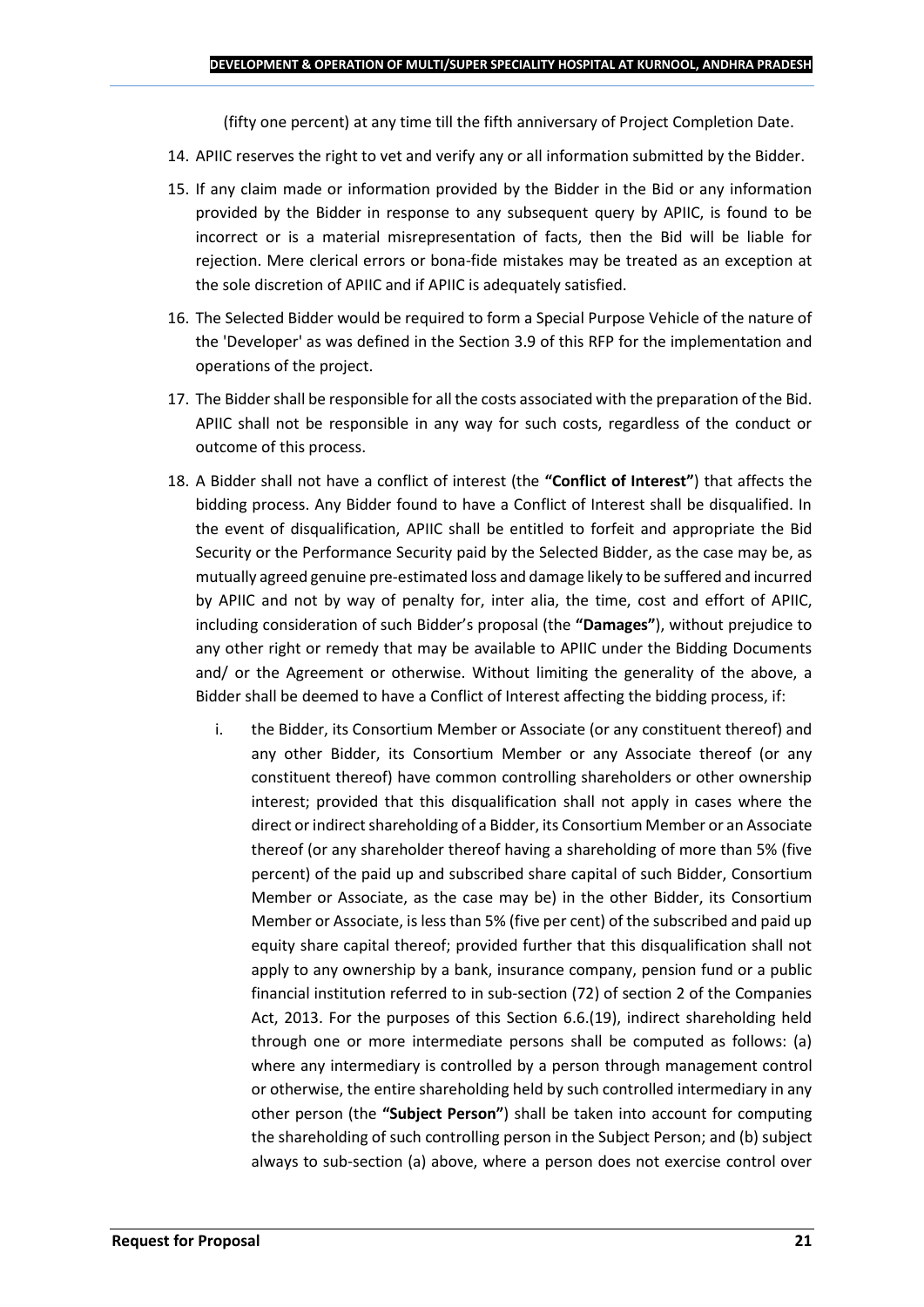an intermediary, which has shareholding in the Subject Person, the computation of indirect shareholding of such person in the Subject Person shall be undertaken on a proportionate basis; provided, however, that no such shareholding shall be reckoned under this sub-section (b) if the shareholding of such person in the intermediary is less than 26% of the subscribed and paid up equity shareholding of such intermediary; or

- ii. a constituent of such Bidder is also a constituent of another Bidder; or
- iii. such Bidder, its Consortium Member or any Associate thereof receives or has received any direct or indirect subsidy, grant, concessional loan or subordinated debt from any other Bidder, its Consortium Member or Associate, or has provided any such subsidy, grant, concessional loan or subordinated debt to any other Bidder, its Consortium Member or any Associate thereof; or
- iv. such Bidder has the same legal representative for purposes of this Bid as any other Bidder; or
- v. such Bidder, or any Associate thereof, has a relationship with another Bidder, or any Associate thereof, directly or through common third party/ parties, that puts either or both of them in a position to have access to each other's information about, or to influence the Bid of either or each other; or
- vi. such Bidder or any Associate thereof has participated as a consultant to APIIC in the preparation of any documents, design or technical specifications of the Project.

For purposes of this RFP, Associate means, in relation to the Bidder, a person who controls, is controlled by, or is under the common control with such Bidder, or is deemed or published as an **"Associate Office"**; or has a formal arrangement such as tie up for client referral or technology sharing, joint venture with the Bidder (the **"Associate"**); provided, however, that if the Bidder has any formal arrangement such as consortium membership in a consortium of advisers/ consultants for a particular assignment/ project, not being this project, with any other person, then such other person shall not be treated to be an Associate of the Bidder solely due to the reason of forming such consortium. As used in this definition, the expression **"control"**  means, with respect to a person which is a company or corporation, the ownership, directly or indirectly, of more than 50% (fifty percent) of the voting shares of such person, and with respect to a person which is not a company or corporation, the power to direct the management and policies of such person by operation of law or by contract.

## **6.8 FRAUD AND CORRUPT PRACTICES**

The Bidders and their respective officers, employees, agents and advisers shall observe the highest standard of ethics during the bidding process and subsequent to the issue of the Letter of Award (LoA) and during the subsistence of the Agreement. Notwithstanding anything to the contrary contained herein, or in the LoA or the Agreement, APIIC may reject a Bid, withdraw the LoA, or terminate the Agreement, as the case may be, without being liable in any manner whatsoever to the Bidder or Selected Bidder, as the case may be, if it determines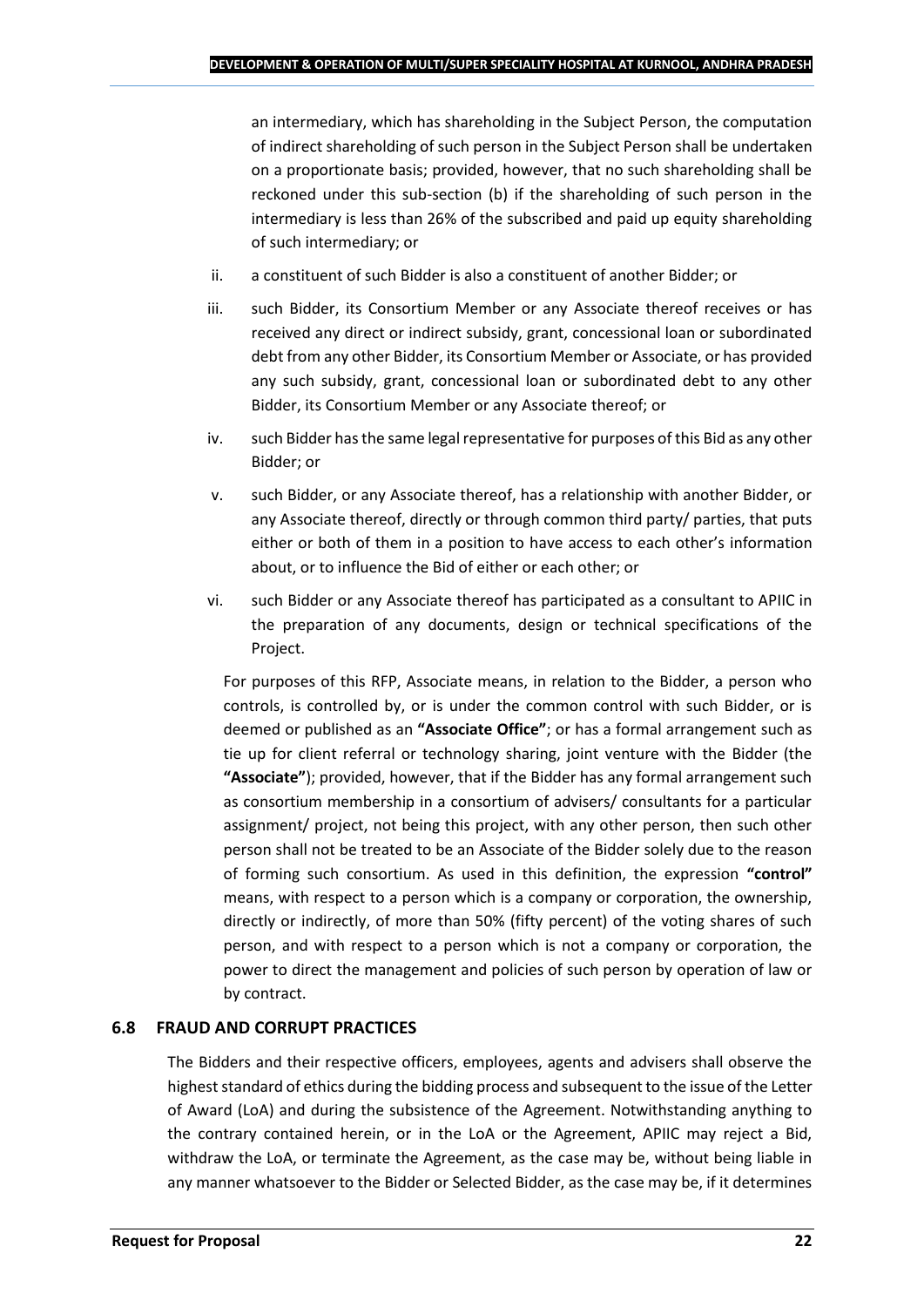that the Bidder or Selected Bidder, as the case may be, has, directly or indirectly or through an agent, engaged in corrupt practice, fraudulent practice, coercive practice, undesirable practice, false statement, misrepresentation, restrictive practice in the bidding process or has violated the terms of the Bid. In such an event, APIIC shall be entitled to cancel the Bid and forfeit and appropriate the Bid Security or the Performance Security paid by the Selected Bidder, as the case may be, as Damages, without prejudice to any other right or remedy that may be available to APIIC under the Bidding Documents and/or the Agreement, or otherwise. In such an event, the Bidder will not be entitled to any compensation whatsoever, or refund of any other amount.

Without prejudice to the rights of APIIC hereinabove and the rights and remedies which APIIC may have under the LoA or the Agreement, or otherwise if a Bidder or Selected Bidder, as the case may be, is found by APIIC to have directly or indirectly or through an agent, engaged or indulged in any corrupt practice, fraudulent practice, coercive practice, undesirable practice or restrictive practice during the bidding process, or after the issue of the LoA or the execution of the Agreement, such Bidder or Selected Bidder, as the case may be, shall not be eligible to participate in any tender or RFP issued by APIIC during a period of 2 (two) years from the date such Bidder or Selected Bidder, as the case may be, is found by APIIC to have directly or indirectly or through an agent, engaged or indulged in any corrupt practice, fraudulent practice, coercive practice, undesirable practice or restrictive practices, as the case may be.

For the purposes of this Section 6.8, the following terms shall have the meaning hereinafter respectively assigned to them:

- (a) **"corrupt practice"** means the offering, giving, receiving, or soliciting, directly or indirectly, of anything of value to influence the actions of any person connected with the bidding process (for avoidance of doubt, offering of employment to or employing or engaging in any manner whatsoever, directly or indirectly, any official of APIIC who is or has been associated in any manner, directly or indirectly, with the bidding process or the LoA or has dealt with matters concerning the Agreement or arising therefrom, before or after the execution thereof, at any time prior to the expiry of one year from the date such official resigns or retires from or otherwise ceases to be in the service of APIIC, shall be deemed to constitute influencing the actions of a person connected with the bidding process);
- (b) **"fraudulent practice"** means a misrepresentation or omission of facts or suppression of facts or disclosure of incomplete facts, to influence the bidding process.
- (c) **"coercive practice"** means impairing or harming, or threatening to impair or harm, directly or indirectly, any person or property to influence any person's participation or action in the bidding process;
- (d) **"undesirable practice"** means (i) establishing contact with any person connected with or employed or engaged by APIIC with the objective of canvassing, lobbying or in any manner influencing or attempting to influence the bidding process; or (ii) having a Conflict of Interest; and
- (e) **"restrictive practice"** means forming a cartel or arriving at any understanding or arrangement among Bidders with the objective of restricting or manipulating a full and fair competition in the bidding process.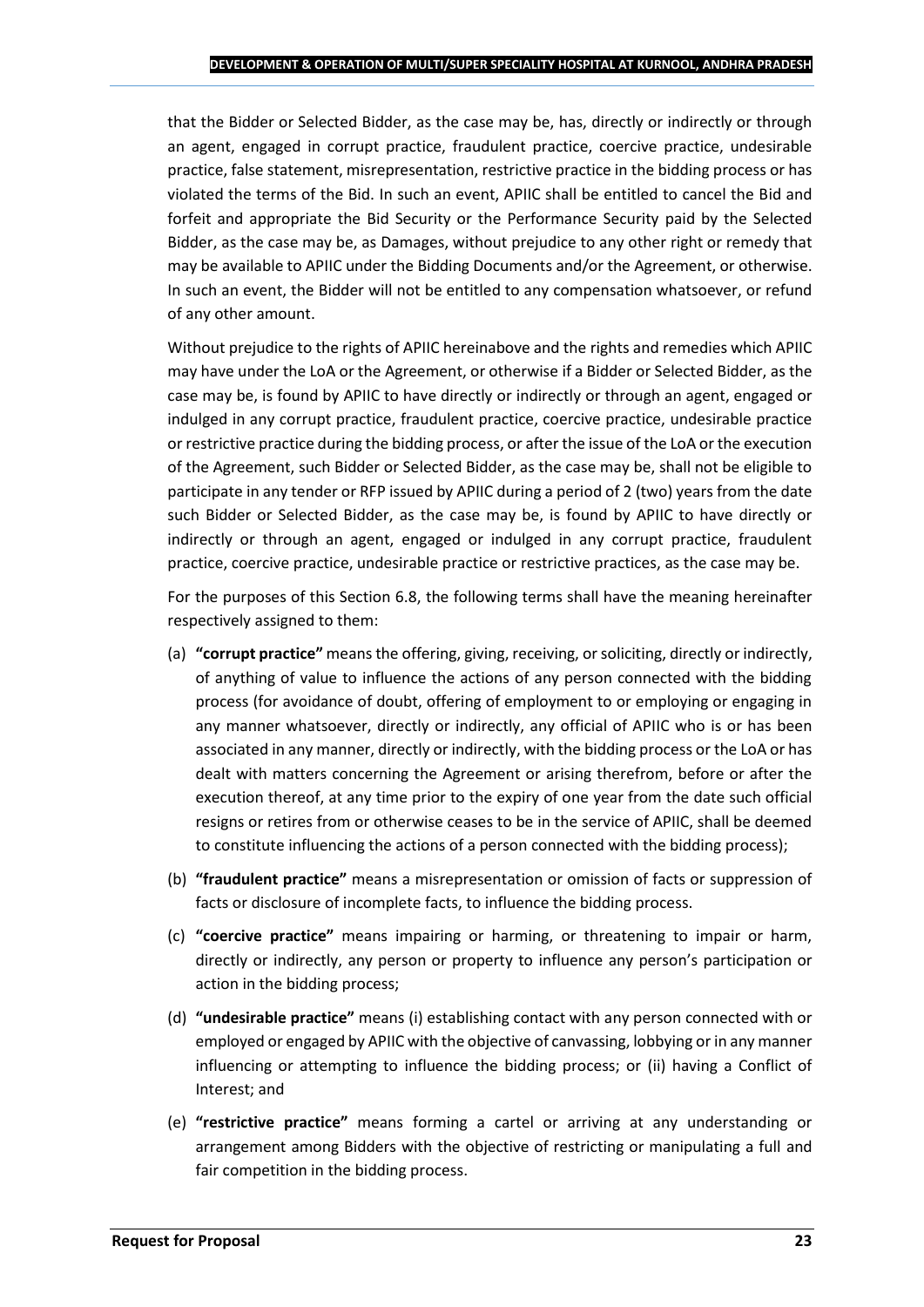### **6.9 VALIDITY OF TERMS OF THE BID**

Each Bid shall indicate that it is a firm and irrevocable offer and shall remain valid and open for a period of not less than 6 (six) months from the last date for submission of the Bid. Nonadherence to this requirement may be a ground for declaring the Bid as non-responsive. However, APIIC may solicit the Bidder's consent for extension of the period of validity. Requests for additional Information or for extension of validity are procedural and do not indicate qualification of the Bidder in the process. The Bidder agrees to reasonably consider such a request. The request and response shall be in writing. A Bidder accepting APIIC's request for extension of validity shall not be permitted to modify his Bid in any other respect.

#### **6.10 FEES AND DEPOSITS TO BE PAID BY THE BIDDERS**

#### **6.10.1 Bid Processing Fee**

Bidders are requested to pay a non-refundable Bid Processing Fee for an amount specified in the **Annexure-2** of this RFP. This will be paid in the form of a Demand Draft Payable to APIIC and must accompany Cover 1. Bids that are not accompanied by the above bid-processing fee shall be rejected by APIIC as non-responsive.

#### **6.10.2 Bid Security**

Bidders are required to submit a Bid Security for an amount specified in the Annexure-2 of this RFP valid for 6 (six) months from the last date for submission of the Bid and shall accompany Cover 1. The Bid Security shall be in the form of a Bank Guarantee from any Scheduled Bank. In case of Foreign Bidders, the Bank Guarantee shall have to be from the corresponding local branch of the Foreign Bank. The form of the Bank Guarantee shall be as per the Format indicated in Exhibit-3.

Bids, which are not accompanied by the above bid security, shall be rejected by APIIC as nonresponsive. APIIC shall reserve the right to forfeit the Bid Security (by invoking the Bank Guarantee) under the following circumstances:

- a) If the Bidder engages in a corrupt practice, fraudulent practice, coercive practice, undesirable practice or restrictive practice as specified in Section 6.8 of this RFP;
- b) If the Bidder withdraws the bid at any time during the stipulated period of Bid validity as per Section 6.9 of this RFP (or as may be extended)
- c) If the Bidder, for the period of Bid validity: (i) In APIIC's opinion, commits a material breach of any of the terms and/or conditions contained in the RFP and/or subsequent communication from APIIC in this regard and/or (ii) Fails or refuses to execute the Letter of Award (in the event of the award of the Project to it) and/or (iii) Fails or refuses to pay the Performance Security within the stipulated time and/or (iv) Fails or refuses to sign the Agreement.

The Bid Security of the unsuccessful Bidders can cease to be in force after 30 (thirty) days following the announcement of award of the Project to the Selected Bidder and the issuance of the Letter of Award.

The Bid Security of the Selected Bidder shall be returned on issuance of Letter of Award as specified in the Annexure-2 of this RFP.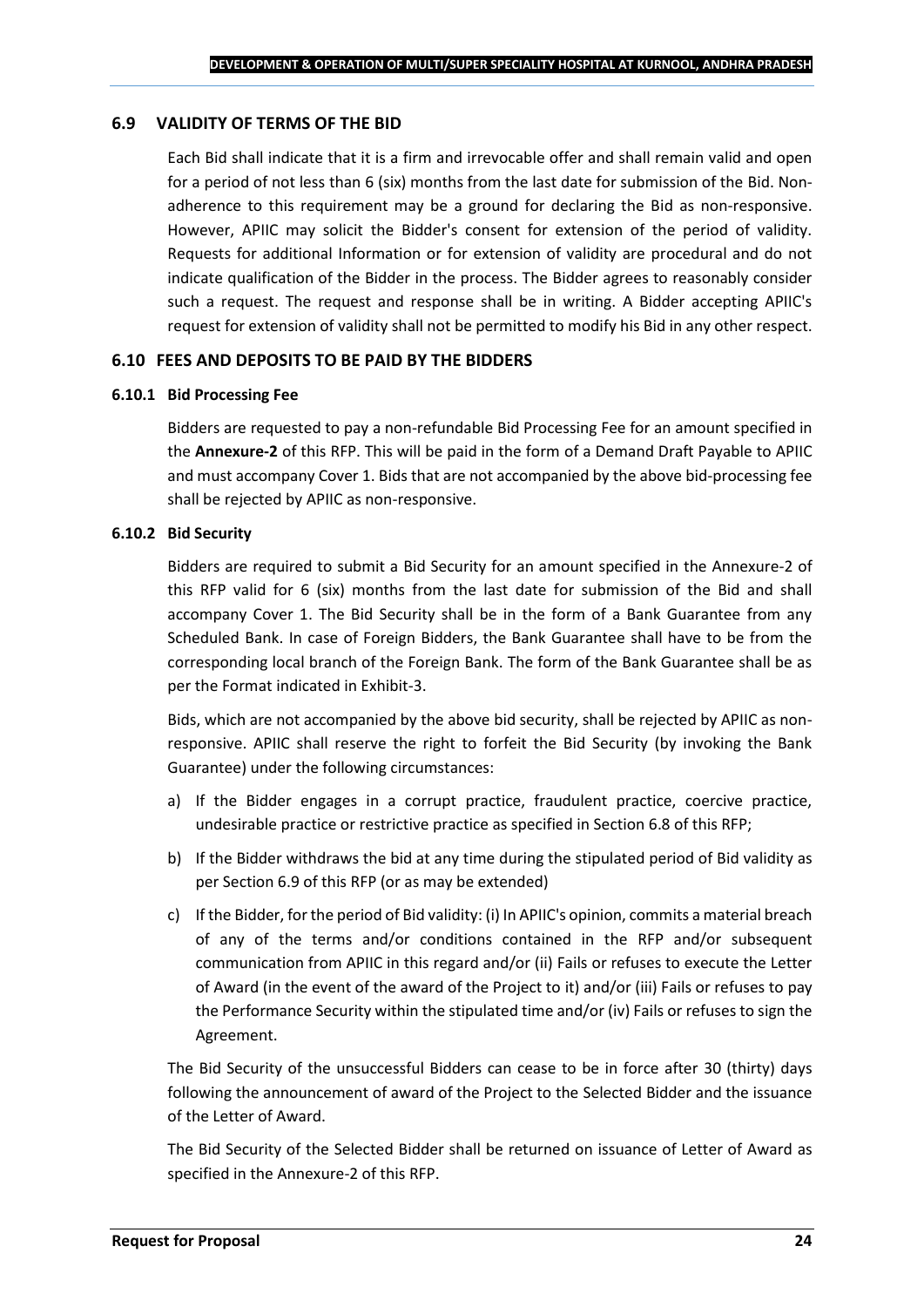## <span id="page-24-0"></span>**7. COVER: TECHNICAL PROPOSAL EVALUATION**

## **7.1 THE OBJECTIVE OF THE TECHNICAL EVALUATION**

The objective of the Technical evaluation is to check whether the Bidder:

- Committed at least ₹100 crore investment in the proposed hospital in its Proposal
- Committed to operationalize at least 100 beds in the proposed hospital in its Proposal
- Has proposed at least 2 specialty/super-specialty treatment in the proposed hospital.
- Has proposed at least 40% equity contribution in the financing of the proposed project
- If any Bidder fails to satisfy even one of the above-mentioned criteria, then it shall be disqualified. All the Bidders who shall meet the above stated criteria shall be shortlisted for scoring to identify the Selected Bidder

## **7.2 ELIGIBILITY CRITERIA**

#### **7.2.1 Entities Eligible to bid for the project**

The following entities would be eligible to bid for the project either individually or as a Consortium.

- Individuals
- Proprietorship Firm
- Partnership Firm
- Private Limited Company
- Public Limited Company
- Not for Profit organizations
- Trusts
- Joint Venture
- **Consortium**

However, the conditions prescribed in this RFP apply to the Bidding Entity or the Bidding Consortium.

#### **7.3 TECHNICAL PROPOSAL: INFORMATION FORMATS**

#### **7.3.1 INFORMATION TO BE SUBMITTED WITH THE BID:**

- (i) Bid Processing Fee for an amount specified in the Annexure-2 of this RFP;
- (ii) Covering Letter as per the format given in Exhibit-1;
- (iii) For a Bidding Consortium, Letter of Acceptance from Consortium members as per format given in Exhibit-2;
- (iv) Bid security as per the format given in Exhibit-3;
- (v) Description of the Bidder as per the format given in Exhibit-4;
- (vi) Memorandum of Understanding incorporating the Principles listed in Exhibit-5;
- (vii) Information submission as per format given in Exhibit-6.
- (viii) Performance Security as given in Exhibit-7

#### **7.3.2 BUSINESS PROPOSAL: EVALUATION CRITERIA**

The objective of the Business Proposal is to ascertain the profile of the Bidder and to assess the plan of the Bidder for execution of proposed project which can be evaluated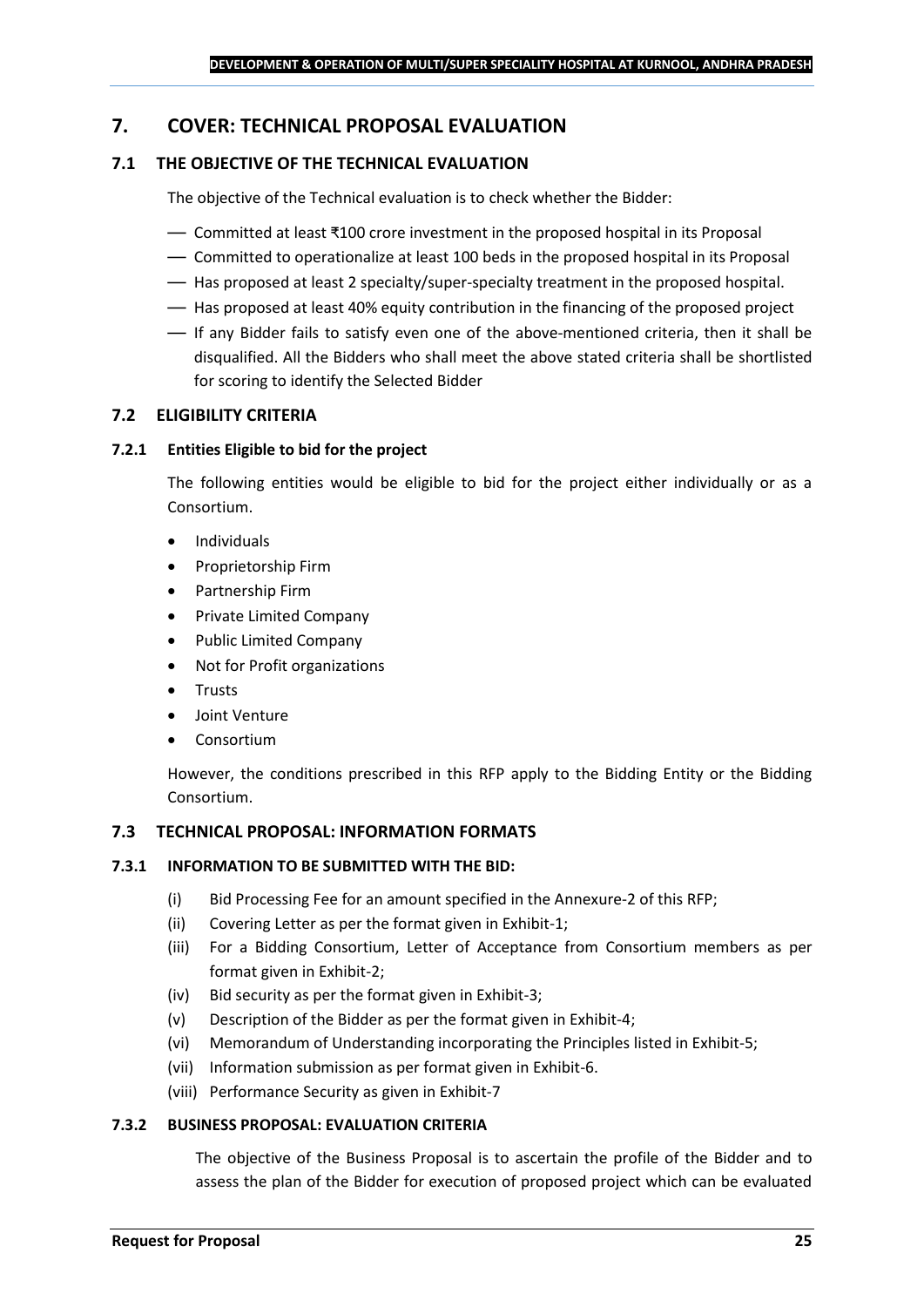on the basis of the criteria outlined in Section 5.3 of this RFP.

#### **7.4 EVALUATION PROCESS**

In evaluating the Business Proposal, APIIC reserves the right to seek clarifications from the Bidders. The Bidders shall be required to furnish such clarifications.

Further to the evaluation, if in APIIC's opinion, the Business Proposal is materially deficient or inconsistent in any aspect; the Bid shall be declared Non-Responsive and shall not be considered for further evaluation.

Only the Qualified Bidders shall be considered for evaluation of the Financial Proposals.

#### **7.5 BUSINESS PROPOSAL: INFORMATION FORMATS**

The information requirements for submission of the Business Proposal are detailed in Exhibit-6.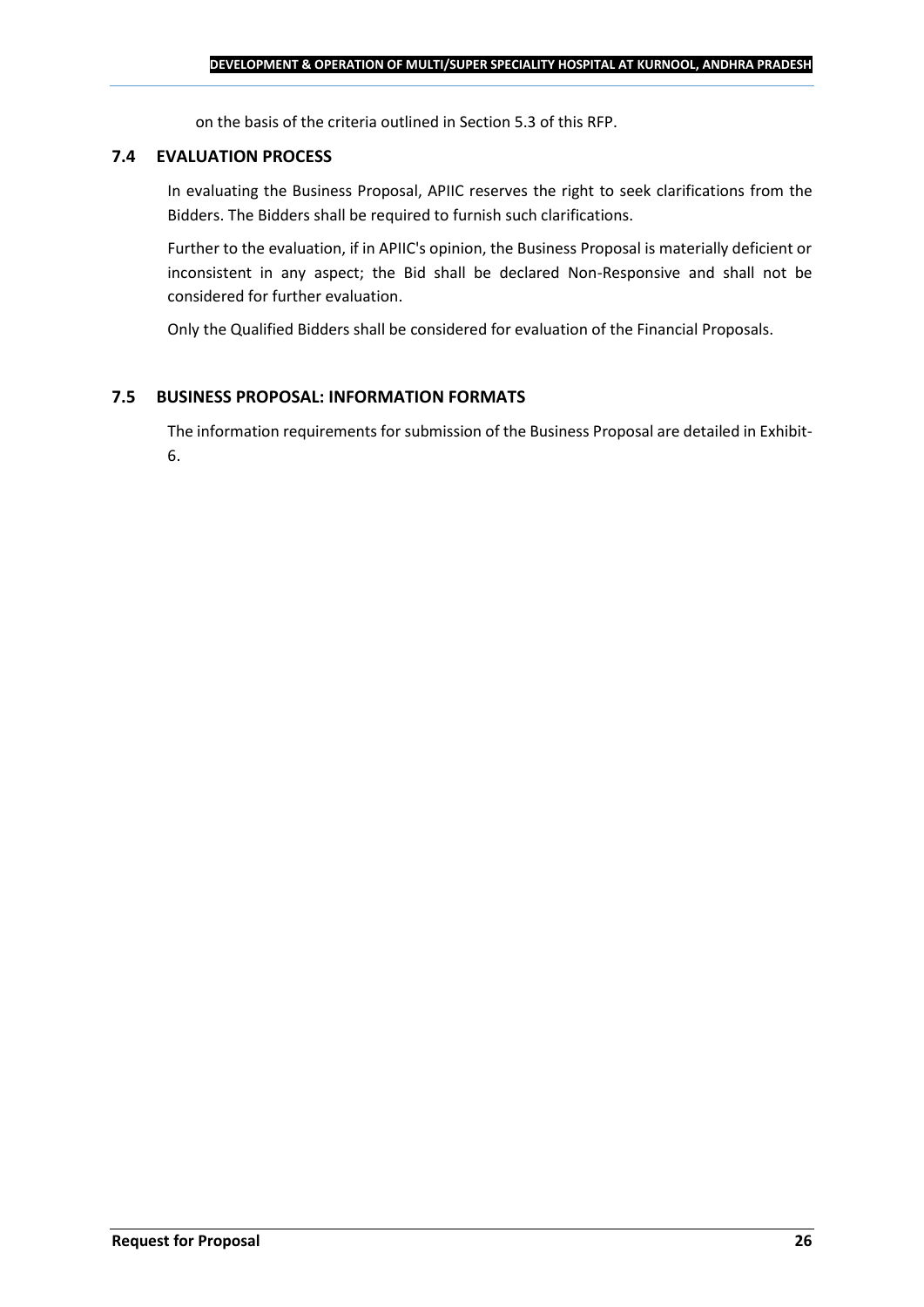## <span id="page-26-0"></span>**8. EXHIBIT-1: FORMAT OF THE COVERING LETTER**

*(The covering letter is to be submitted by the Bidding entity or the Lead Member of a Bidding Consortium, along with the Cover 1 of the Bid)*

Date:

Place:

**To,**

The Vice Chairman & Managing Director Andhra Pradesh Industrial Infrastructure Corporation Limited 11<sup>th</sup> floor, APIIC Towers, Plot No. 1, IT Park, Mangalagiri, Guntur Andhra Pradesh - 522503

Dear Sir,

## **Sub: Bid for Development & Operation of Multi/Super Specialty Hospital at Kurnool, Andhra Pradesh**

Please find enclosed, our Bid for Development & Operation of Multi/Super Specialty Hospital at Kurnool, Andhra Pradesh in response to the Request for Proposal (RFP) dated issued by Andhra Pradesh Industrial Infrastructure Corporation Limited (APIIC).

We hereby confirm the following:

1. The Bid is being submitted by **the intervalle in the Sidding entity**) who is the Bidder in accordance with the conditions stipulated in the RFP.

The Bid is being submitted by **the inclusive in the Solution Contract Contract Contract Contract Contract Contract Contract Contract Contract Contract Contract Contract Contract Contract Contract Contract Contract Contract** the Lead Member of the Bidding Consortium comprising *(mention the names of the entities who are the Consortium Members)*, in accordance with the conditions stipulated in the RFP. Our Bid includes the Letter(s) of Acceptance in the format specified in the RFP.

- 2. We have examined in detail and have understood its content and the terms and conditions stipulated in the RFP issued by APIIC and in any subsequent communication sent by APIIC. We agree and undertake to abide by all these terms and conditions. Our Bid is consistent with all the requirements of submission as stated in the RFP or in any of the subsequent communications from APIIC.
- 3. The information submitted in our Bid is complete, is strictly as per the requirements as stipulated in the RFP and is correct to the best of our knowledge and understanding. We

*Please strike out whichever is not applicable*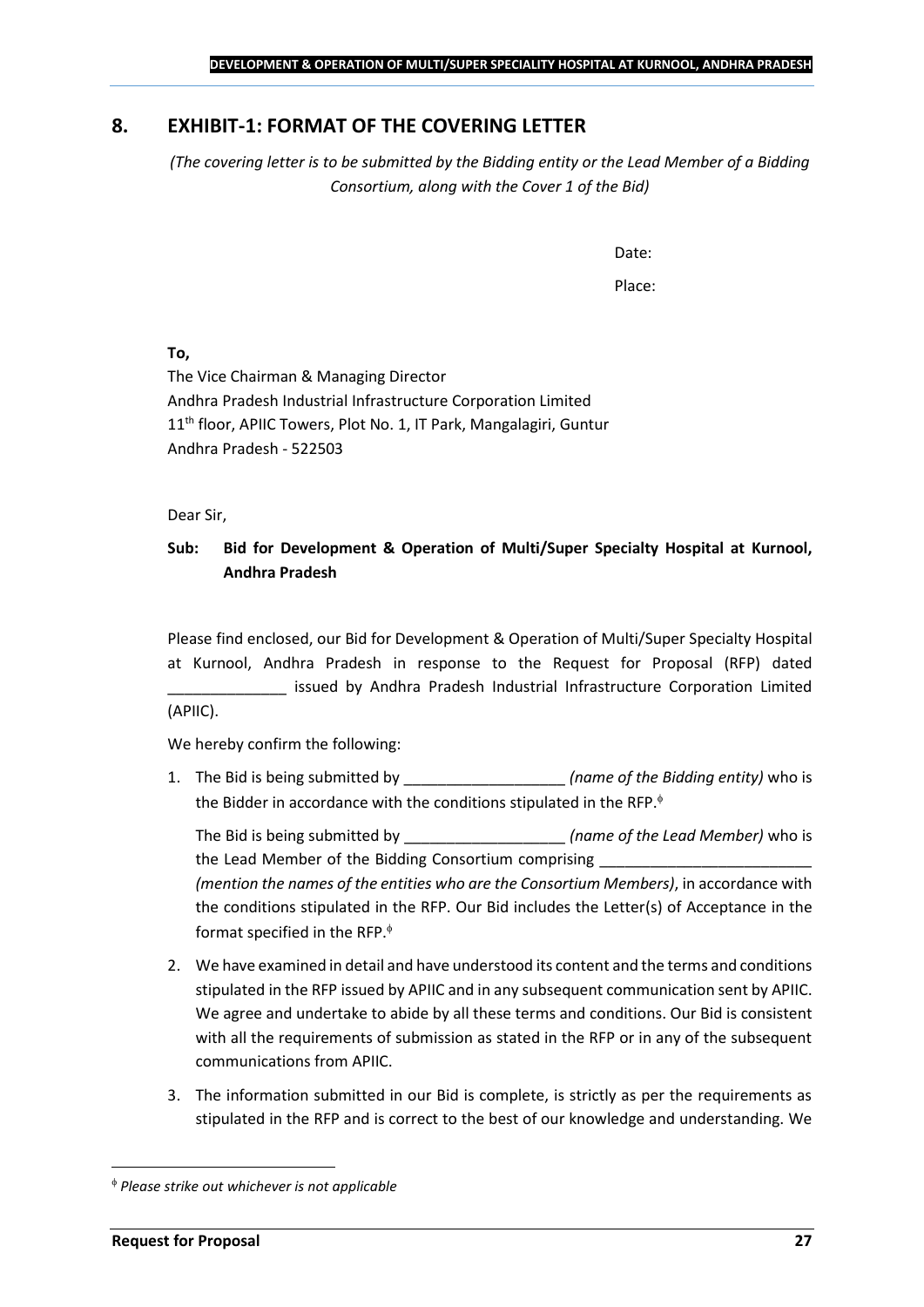would be solely responsible for any errors or omissions in our Bid.

4. The Bidding Company satisfies the legal requirements and meets all the eligibility criteria laid down in the RFP.  $\phi$ 

The Bidding Consortium of which we are the Lead Member satisfies the legal requirements and meets all the eligibility criteria laid down in the RFP.

5. We as the Bidding Company/ Lead Member<sup> $\phi$ </sup>, designate Mr./ Ms.  $\frac{1}{\sqrt{1-\frac{1}{2}}\sqrt{1-\frac{1}{2}}\sqrt{1-\frac{1}{2}}\sqrt{1-\frac{1}{2}}\sqrt{1-\frac{1}{2}}\sqrt{1-\frac{1}{2}}\sqrt{1-\frac{1}{2}}\sqrt{1-\frac{1}{2}}\sqrt{1-\frac{1}{2}}\sqrt{1-\frac{1}{2}}\sqrt{1-\frac{1}{2}}\sqrt{1-\frac{1}{2}}\sqrt{1-\frac{1}{2}}\sqrt{1$ *(mention name, designation, contact address, phone no., fax no., etc.)*, as our Authorized Representative and Signatory who is authorized to perform all tasks including, but not limited to providing information, responding to enquiries, entering into contractual commitments etc. on behalf of the us in respect of the Project.

For and on behalf of : Signature : the state of the state of the state of the state of the state of the state of the state of the state of the state of the state of the state of the state of the state of the state of the state of the state of th

(Authorized Representative and Signatory of the Bidding Entity or Lead Member of the Bidding Consortium)

Name of the Person : Designation : Company Seal :

*Note: Power of Attorney authorizing the Representative is to be attached.*

*Please strike out whichever is not applicable*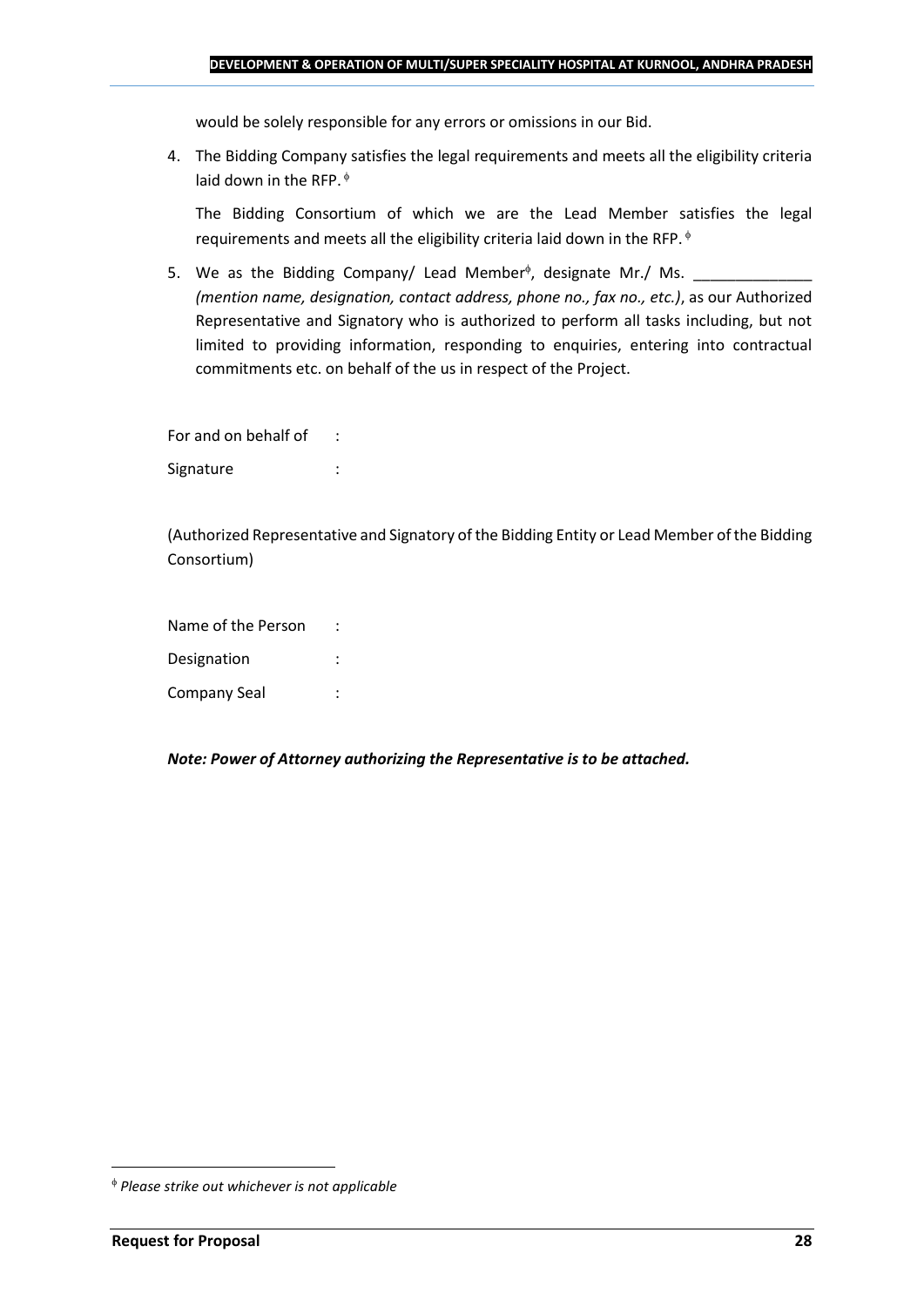#### **Format for Power of Attorney for Authorized Representative**

*(To be executed by the Bidding Entity or by all members in case of Consortium)*

Know all men by these presents, We, the state of the firm and address of the registered office) do hereby irrevocably constitute, nominate, appoint and authorise Mr. / Ms (Name), son/daughter/wife of \_\_\_\_\_\_\_\_\_\_\_\_\_\_\_\_\_\_\_\_\_\_\_\_ and presently residing at who is [presently employed with us/ the Lead Member of our Consortium and holding the position of  $\Box$  . The position of  $\Box$  as our true and lawful attorney (hereinafter referred to as the "Attorney") to do in our name and on our behalf, all such acts, deeds and things as are necessary or required in connection with or incidental to submission of our Bid for the Development & Operation of Multi/Super Specialty Hospital at Kurnool, Andhra Pradesh proposed by Andhra Pradesh Industrial Infrastructure Corporation Limited (APIIC) (the "Authority") including but not limited to signing and submission of all applications, Bids and other documents and writings, participate in Bidders' and other conferences and providing information / responses to the Authority, representing us in all matters before the Authority, signing and execution of all contracts/agreements and undertakings consequent to acceptance of our Bid, and generally dealing with the Authority in all matters in connection with or relating to or arising out of our Bid for the said Project and/or upon award thereof to us and/or till the entering into the Agreement with the Authority.

AND we hereby agree to ratify and confirm and do hereby ratify and confirm all acts, deeds and things lawfully done or caused to be done by our said Attorney pursuant to and in exercise of the powers conferred by this Power of Attorney and that all acts, deeds and things done by our said Attorney in exercise of the powers hereby conferred shall and shall always be deemed to have been done by us.

| IN WITNESS WHEREOF WE,                  |        | THE ABOVE NAMED PRINCIPAL HAVE |  |
|-----------------------------------------|--------|--------------------------------|--|
| EXECUTED THIS POWER OF ATTORNEY ON THIS | DAY OF | $20**$                         |  |

For  $\qquad$ 

(Signature)

(Name, Title and Address)

Witnesses:

(Signature)

(Name, Title and Address of the Attorney)

Accepted **[Notarised] Accepted** *Maximum Maximum Maximum Maximum Maximum <i>Maximum Maximum Maximum <i>Maximum Maximum Maximum <i>Maximum Maximum Maximum <i>Maximum Maximum*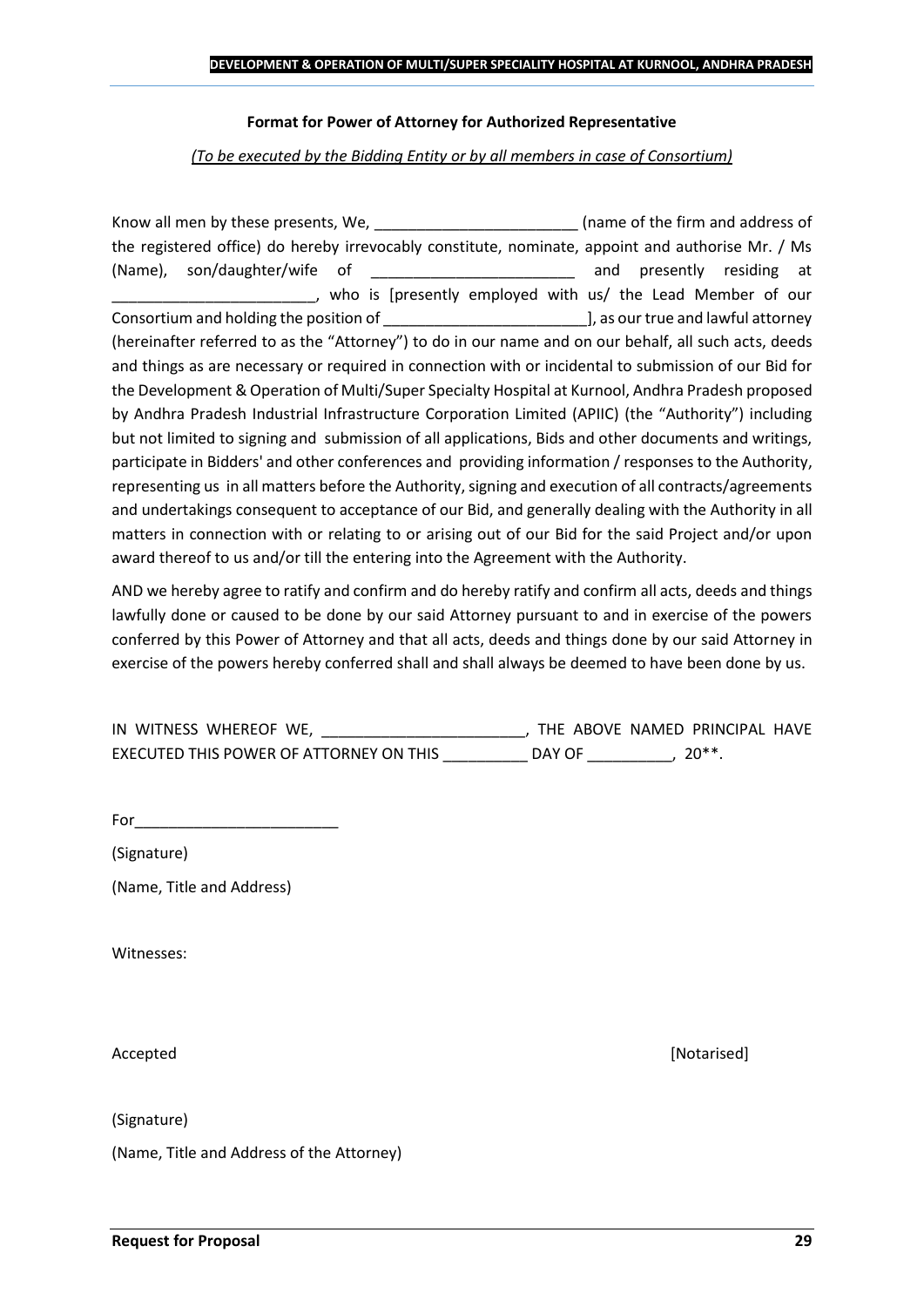#### *Notes:*

*The mode of execution of the Power of Attorney should be in accordance with the procedure, if any, laid down by the applicable law and the charter documents of the executant(s) and when it is so required, the same should be under common seal affixed in accordance with the required procedure*.

*Also, wherever required, the Bidder should submit for verification the extract of the charter documents and documents such as a resolution/power of attorney in favour of the person executing this Power of Attorney for the delegation of power hereunder on behalf of the Bidder.* 

For a Power of Attorney executed and issued overseas, the document will also have to be legalised by the *Indian Embassy and notarised in the jurisdiction where the Power of Attorney is being issued.*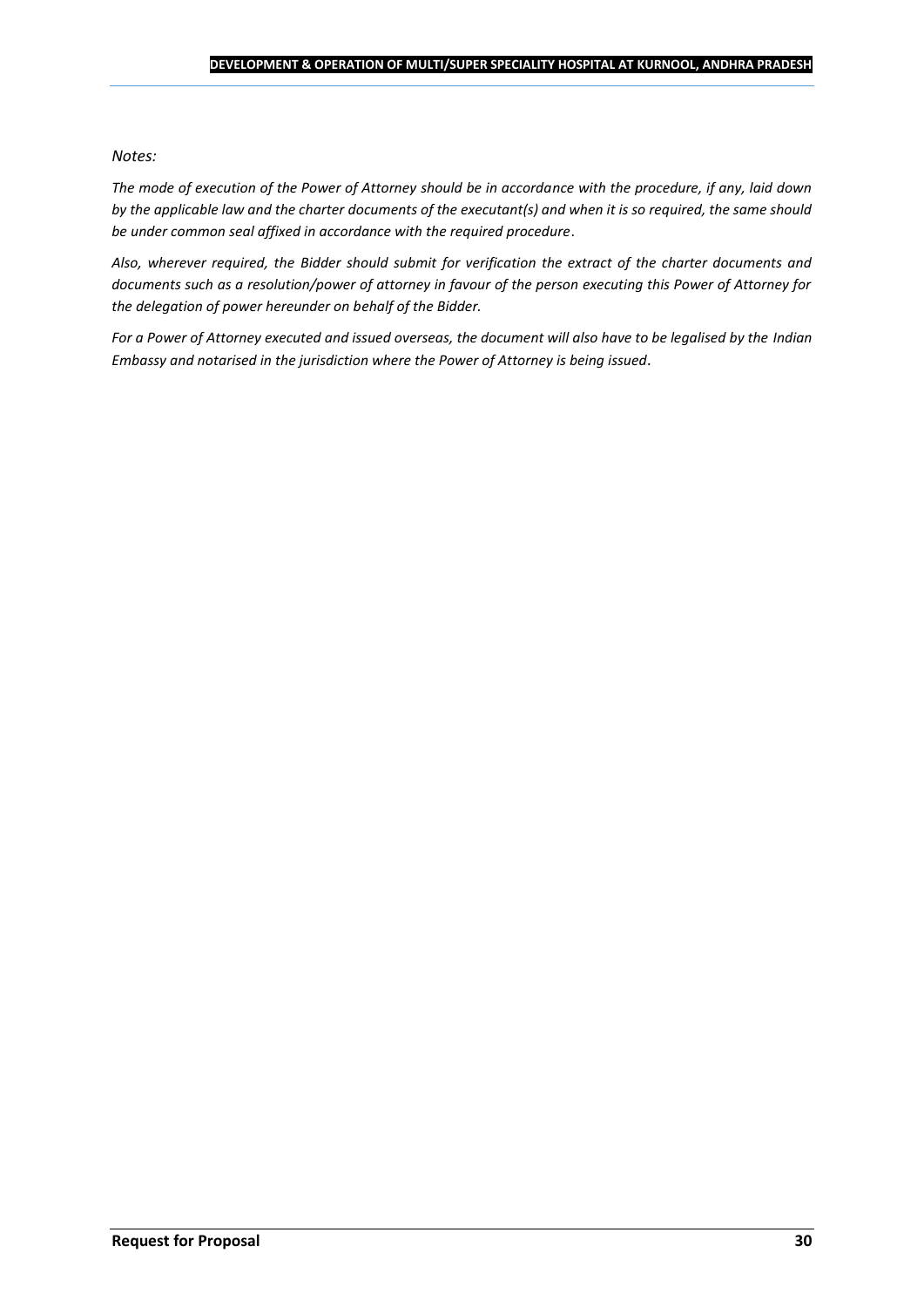### **Format for Power of Attorney for Lead Member of Consortium**

*(To be executed by all members in case of Consortium)*

Whereas Andhra Pradesh Industrial Infrastructure Corporation Limited (APIIC) ("the Authority") has invited Bids for the Development & Operation of Multi/Super Specialty Hospital at Kurnool, Andhra Pradesh ("the Project").

Whereas, \_\_\_\_\_\_\_\_\_\_\_\_, \_\_\_\_\_\_\_\_\_\_\_, and \_\_\_\_\_\_\_\_\_\_\_\_ (collectively the "Consortium") being Members of the Consortium are interested in bidding for the Project in accordance with the terms and conditions of the Request for Proposal and other connected documents in respect of the Project, and

Whereas, it is necessary for the Members of the Consortium to designate one of them as the Lead Member with all necessary power and authority to do for and on behalf of the Consortium, all acts, deeds and things as may be necessary in connection with the Consortium's Bid for the Project and its execution.

## NOW THEREFORE KNOW ALL MEN BY THESE PRESENTS

We, \_\_\_\_\_\_\_\_\_\_\_\_\_ having our registered office at \_\_\_\_\_\_\_\_\_\_\_\_\_, M/s. \_\_\_\_\_\_\_\_\_\_\_, having our registered office at \_\_\_\_\_\_\_\_\_\_\_, and M/s. \_\_\_\_\_\_\_\_\_\_\_, having our registered office at \_\_\_\_\_\_\_\_\_\_\_\_, [the respective names and addresses of the registered office] (hereinafter collectively referred to as the "Principals") do hereby irrevocably designate, nominate, constitute, appoint and authorise M/s \_\_\_\_\_\_\_\_\_\_\_, having its registered office at \_\_\_\_\_\_\_\_\_\_\_, being one of the Members of the Consortium, as the Lead Member and true and lawful attorney of the Consortium (hereinafter referred to as the "Attorney") and hereby irrevocably authorise the Attorney (with power to sub-delegate) to conduct all business for and on behalf of the Consortium and any one of us during the bidding process and, in the event the Consortium is awarded the Right/ Contract, during the execution of the Project, and in this regard, to do on our behalf and on behalf of the Consortium, all or any of such acts, deeds or things as are necessary or required or incidental to the submission of its Bid for the Project, including but not limited to signing and submission of all applications, Bids and other documents and writings, participate in Bidders' and other conferences, respond to queries, submit information/ documents, sign and execute contracts/agreements and undertakings consequent to acceptance of the Bid of the Consortium and generally to represent the Consortium in all its dealings with the Authority, and/ or any other Government Agency or any person, in all matters in connection with or relating to or arising out of the Consortium's Bid for the Project and/ or upon award thereof till the Agreement is entered into with the Authority.

AND hereby agree to ratify and confirm and do hereby ratify and confirm all acts, deeds and things lawfully done or caused to be done by our said Attorney pursuant to and in exercise of the powers conferred by this Power of Attorney and that all acts, deeds and things done by our said Attorney in exercise of the powers hereby conferred shall and shall always be deemed to have been done by us/ Consortium.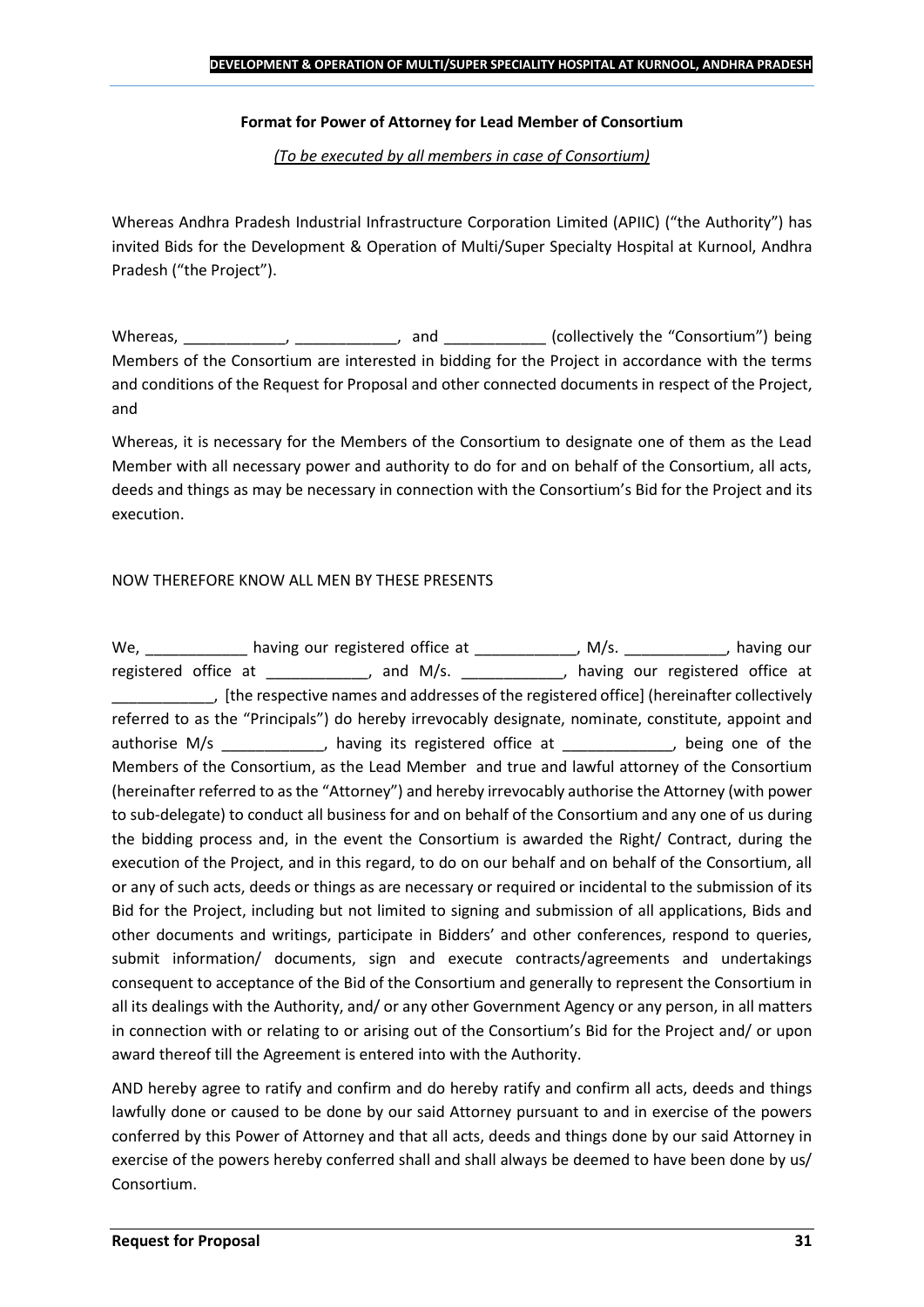IN WITNESS WHEREOF WE THE PRINCIPALS ABOVE NAMED HAVE EXECUTED THIS POWER OF ATTORNEY ON THIS \_\_\_\_\_\_\_\_ DAY OF \_\_\_\_\_\_\_ 20\*\*.

For \_\_\_\_\_\_\_\_\_\_\_\_ (Name & Title)

For  $(Name & Title)$ 

Witnesses:

1

2

## (Executants)

(To be executed by all the Members of the Consortium)

*Notes:* 

*The mode of execution of the Power of Attorney should be in accordance with the procedure, if any, laid down by the applicable law and the charter documents of the executant(s) and when it is so required, the same should be under common seal affixed in accordance with the required procedure*.

*Also, wherever required, the Bidder should submit for verification the extract of the charter documents and documents such as a resolution/ power of attorney in favour of the person executing this Power of Attorney for the delegation of power hereunder on behalf of the Bidder.* 

*For a Power of Attorney executed and issued overseas, the document will also have to be legalised by the Indian Embassy and notarised in the jurisdiction where the Power of Attorney is being issued. However, the Power of Attorney provided by Bidders from countries that have signed the Hague Legislation Convention 1961 are not required to be legalised by the Indian Embassy if it carries a conforming Appostille certificate.*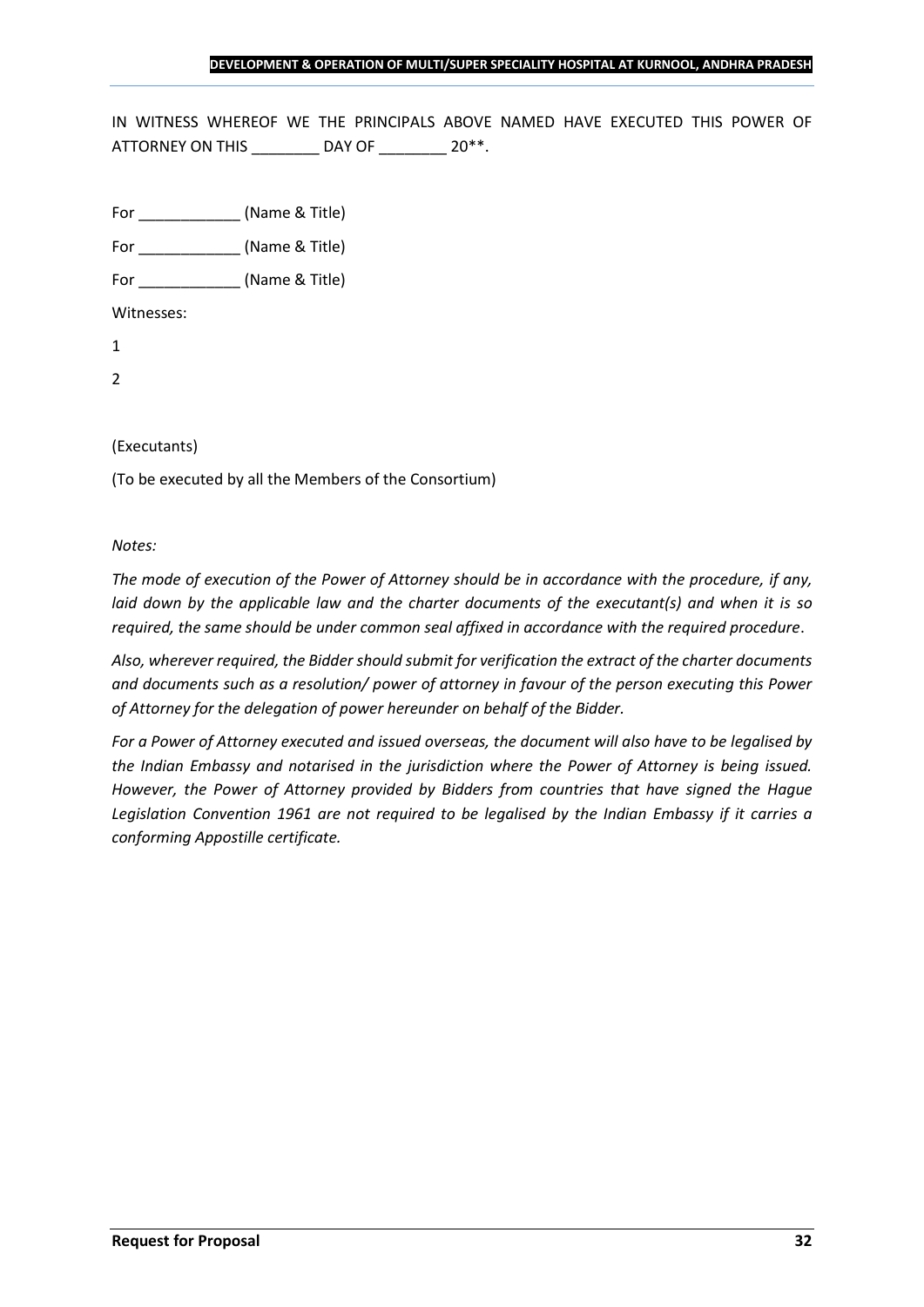## <span id="page-32-0"></span>**9. EXHIBIT-2: FORMAT OF LETTER OF ACCEPTANCE (IN CASE OF A BIDDING CONSORITUM)**

*(The Letter of Acceptance is to be submitted by each Consortium Member of the Bidding Consortium)*

Date:

Place:

**To,**

Vice Chairman & Managing Director Andhra Pradesh Industrial Infrastructure Corporation Limited APIIC Towers, Plot No. 1, IT Park, Mangalagiri, Guntur - 522503 Andhra Pradesh

Dear Sir,

## **Sub: Bid for Development and Operation of Multi/Super Specialty Hospital at Kurnool, Andhra Pradesh**

This has reference to the Bid being submitted by *(mention the name of the Lead Member of the Bidding Consortium)*, as Lead Member of the Bidding Consortium comprising *(mention name of the Consortium Members)* for Development and Operation of Multi/Super Specialty Hospital at Kurnool, Andhra Pradesh in response to the Request for Proposal (RFP) dated

\_\_\_\_\_\_\_\_\_\_\_\_\_\_ issued by Andhra Pradesh Industrial Infrastructure Corporation Limited (APIIC).

We hereby confirm the following:

- 1. We \_\_\_\_\_\_\_\_\_\_\_\_\_\_\_\_\_\_\_\_\_\_\_\_\_\_\_\_\_\_\_\_\_\_ *(name of the Consortium Member furnishing the Letter of Acceptance)*, have examined in detail and have understood and satisfied ourselves regarding the contents including in respect of the following:
	- The RFP issued by APIIC;
	- All subsequent communications between APIIC and the Bidder, represented by \_\_\_\_\_\_\_\_\_\_\_\_\_ *(Mention name of the Lead Member)*.
	- The MoU signed between/ among \_\_\_\_\_\_\_\_\_\_\_\_\_\_\_\_\_\_\_\_\_\_\_\_\_\_ *(names of the Consortium Members)*, as members of the Bidding Consortium; and
	- The Bid being submitted by \_\_\_\_\_\_\_\_\_\_\_\_\_\_\_\_\_\_\_\_\_\_\_\_\_\_\_\_\_\_\_\_ *(name of the Lead Member)*
- 2. We have satisfied ourselves regarding our role (as specified in the Bid) in the Project. If the Bidding Consortium is awarded the Project, we shall perform our role as outlined in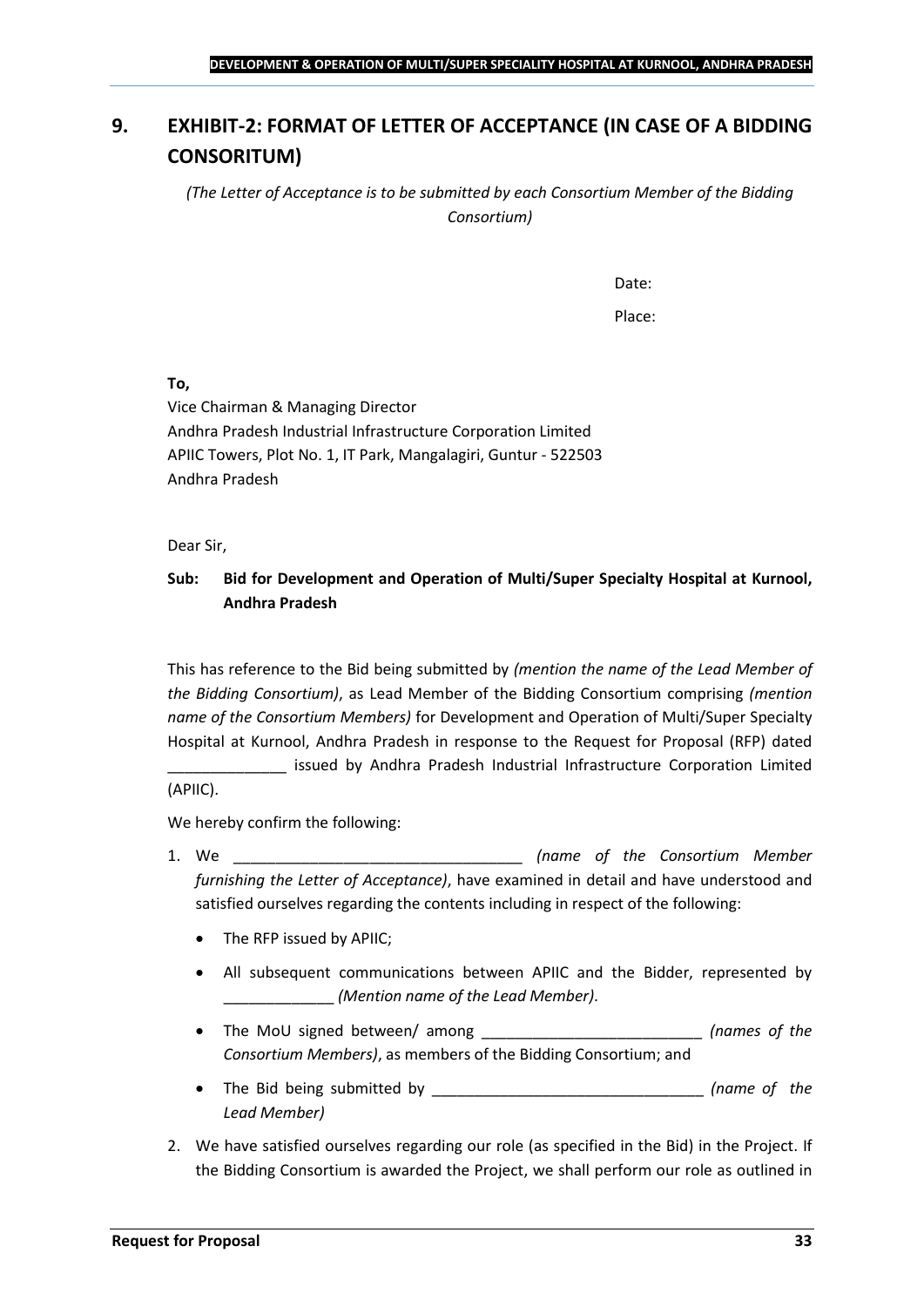the Bid to the best of our abilities. We have examined the Bid in detail and the commitments made in the same. We agree and undertake to abide by the Bid and the commitments made therein.

- 3. We authorize \_\_\_\_\_\_\_\_\_\_\_\_\_\_\_\_\_\_\_\_\_\_\_\_\_\_\_\_\_\_\_\_\_\_\_\_\_\_ *(name of the Lead Member)*, as the Lead Member and authorize the same to perform all tasks including, but not limited to providing information, responding to enquiries, entering into contractual commitments etc. on behalf of the consortium in respect of this Project.
- 4. We understand that, no change in the membership in the Bidding Consortium, in the role and form of responsibility of any Consortium Member shall be permitted after submission of the Bid. After selection, if any change in the equity in the Consortium (whose strengths have been credited for evaluation) is desired, it would need to be communicated to APIIC in writing for its approval. APIIC would reserve the right to reject such requests for a change of consortium structure, if in its opinion; it would adversely affect the same.
- 5. [Notwithstanding the above, we undertake that our equity stake in the Bidding Consortium shall not be less than 51% (fifty one percent) for the period of the Lock-in as detailed in the RFP] $\triangle$ .

For and on behalf of :

Signature : :

(Authorized Signatory of respective Consortium Member)

| Name of the Person |  |
|--------------------|--|
| Designation        |  |
| Company Seal       |  |

To be inserted only in the Acceptance Letter to be submitted by Lead Member of the Bidding Consortium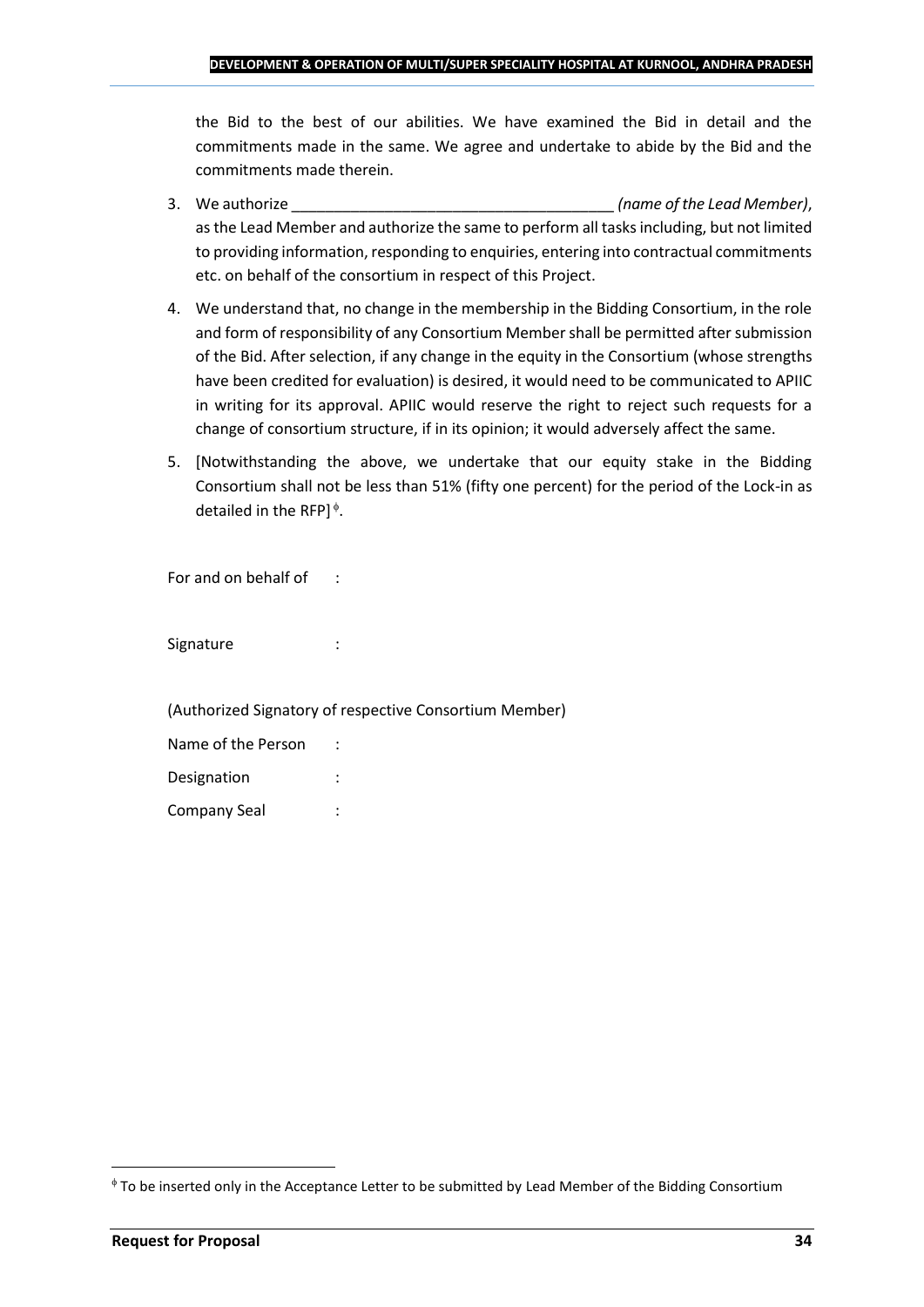## <span id="page-34-0"></span>**10. EXHIBIT-3: PROFORMA OF BANK GUARANTEE FOR BID SECURITY**

*(To be executed on appropriate value of Non-Judicial Stamp Paper as per Stamp Act prevailing in the State of Andhra Pradesh)*

WHEREAS, \_\_\_\_\_\_\_\_\_\_\_\_\_\_\_\_\_\_\_\_\_\_\_\_\_\_\_ *(name of the Bidding Entity / Lead Member of the Bidding Consortium)*, hereinafter called "the Bidder", wishes to submit his Bid for, Development and Operation of Multi/Super Specialty Hospital at Kurnool, Andhra Pradesh in response to the Request for Proposal (RFP) issued by Andhra Pradesh Industrial Infrastructure Corporation Limited (APIIC), hereinafter called "the Bid",

KNOW ALL MEN by these presents that we \_\_\_\_\_\_\_\_\_\_\_\_\_\_\_\_\_\_\_\_\_\_\_\_\_\_\_\_ *(name of bank)* of \_\_\_\_\_\_\_\_\_\_\_\_\_\_ *(country)* having our registered office at (hereinafter called "the bank") are bound to the Andhra Pradesh Industrial Infrastructure Limited, or its successor, (hereinafter referred to as "APIIC") in the sum of Rs. \_\_\_\_\_\_\_\_\_\_\_\_\_\_\_ (Rupees \_\_\_\_\_\_\_\_\_\_\_\_\_\_\_\_\_\_\_\_ only) which payment can truly be made to APIIC. The Bank binds themselves, their successors and assigns by these presents.

Sealed with the Common Seal of the Bank this day of  $\qquad \qquad$  2021.

THE CONDITIONS of this obligation for invoking the guarantee (APIIC) are:

- (a) If the Bidder engages in a corrupt practice, fraudulent practice, coercive practice, undesirable practice or restrictive practice as specified in Section 6.8 of the RFP;
- (b) If the Bidder withdraws its Bid at any time during the stipulated period of 6 (six) months of Bid Validity specified in the Request for Proposal (or such period of validity as may be extended as per Section 6.8 of the RFP)
- (c) If the Bidder, for the period of the Bid Validity as per Section 6.9 of the RFP:
	- (i) in APIIC's opinion, commits a material breach of any of the terms and/ or conditions contained in the RFP and/ or subsequent communication from APIIC in this regard; and/ or
	- (ii) fails or refuses to accept the Letter of Award (in the event of the award of the Project to it); and/or
	- (iii) Fails or refuses to pay the Performance Security within the stipulated time; and/or
	- (iv) Fails or refuses to sign the Agreement as defined in the RFP.

The Guarantee will remain in force up to and including the date of expiry of the period of Bid Validity as stated in the RFP or as extended by APIIC at any time as per Section 6.9 of the RFP, notice of which extension to the Bank being hereby waived.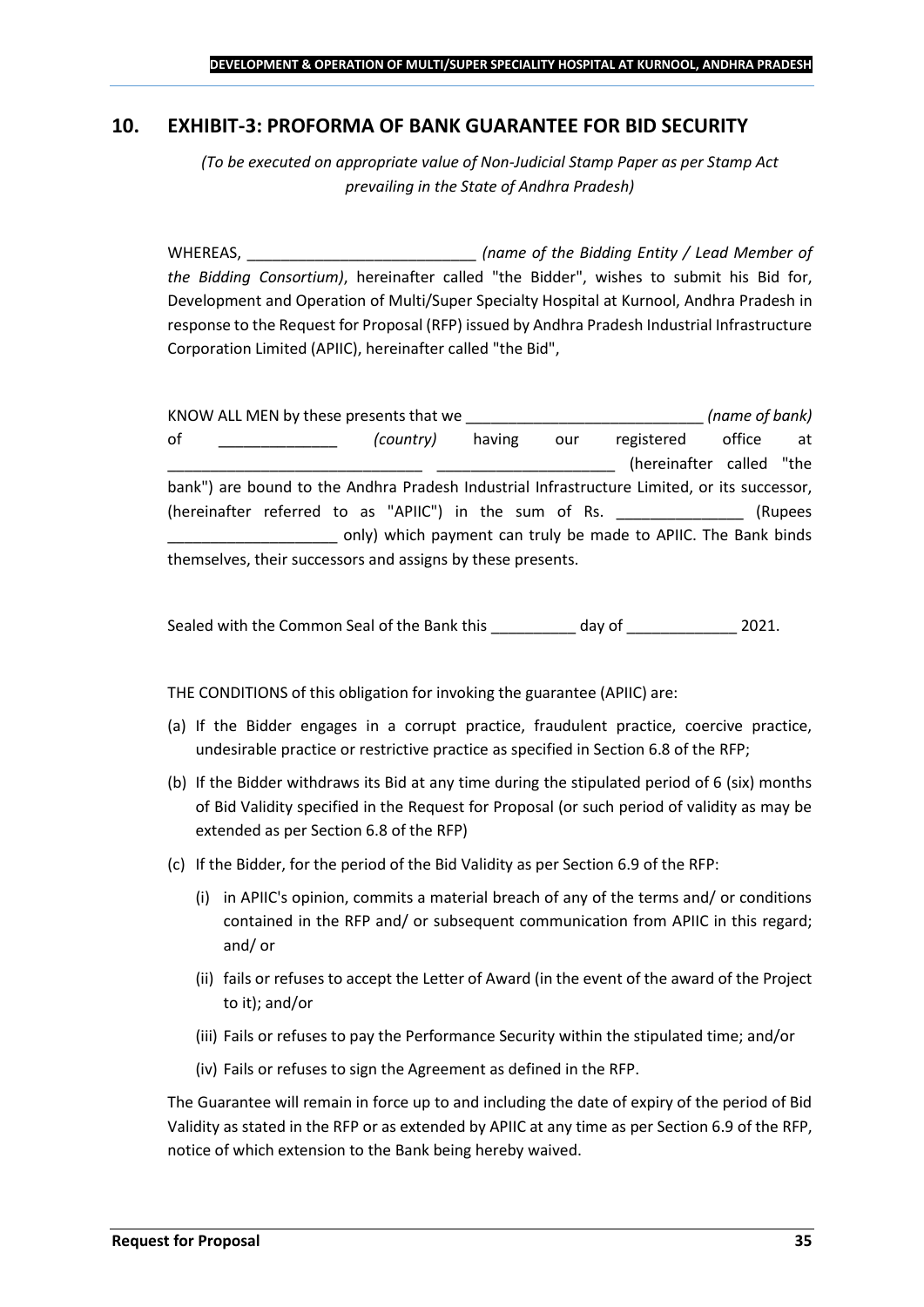Provided however, that

• In the event that Bidder is selected for award of the Project through the issuance of the Letter of Award, the Bid Security shall remain in force until the payment of Performance Security by such Bidder.

OR

• In the event this Bidder is not selected for award of the Project, the Bid Security shall remain in force up to and including a period of 30 (thirty) days after the announcement of award of the Project to the Selected Bidder and the issuance of the Letter of Award awarding the same.

Notwithstanding anything contained herein above:

- 1. our liability under this guarantee shall not exceed Rs. \_\_\_\_\_\_\_\_\_\_\_\_\_\_\_ (Rupees  $\begin{array}{c} \begin{array}{c} \begin{array}{c} \end{array} \end{array}$
- 2. this guarantee is valid from to be to to to the state of the state of the state of the state of the state o
- 3. we are liable to pay guaranteed amount or part thereof only if you serve upon us a written claim or demand on or before

Any demand in respect this Guarantee should reach the Bank not later than the date of expiry (as defined above) of this Guarantee.

| Signature of Authorized Representative of the Bank | $\mathcal{L}=\frac{1}{\sqrt{2\pi}}\left\{ \frac{1}{\sqrt{2\pi}}\right\}$                                                              |
|----------------------------------------------------|---------------------------------------------------------------------------------------------------------------------------------------|
| Name and Designation                               | the contract of the contract of the contract of the contract of the contract of the contract of                                       |
| Seal of the Bank                                   | the control of the control of the control of the control of the control of                                                            |
| Signature of the Witness                           |                                                                                                                                       |
| Name of the Witness                                | en de la componentación de la componentación de la componentación de la componentación de la componentación de<br>A la componentación |
| Address of the Witness                             |                                                                                                                                       |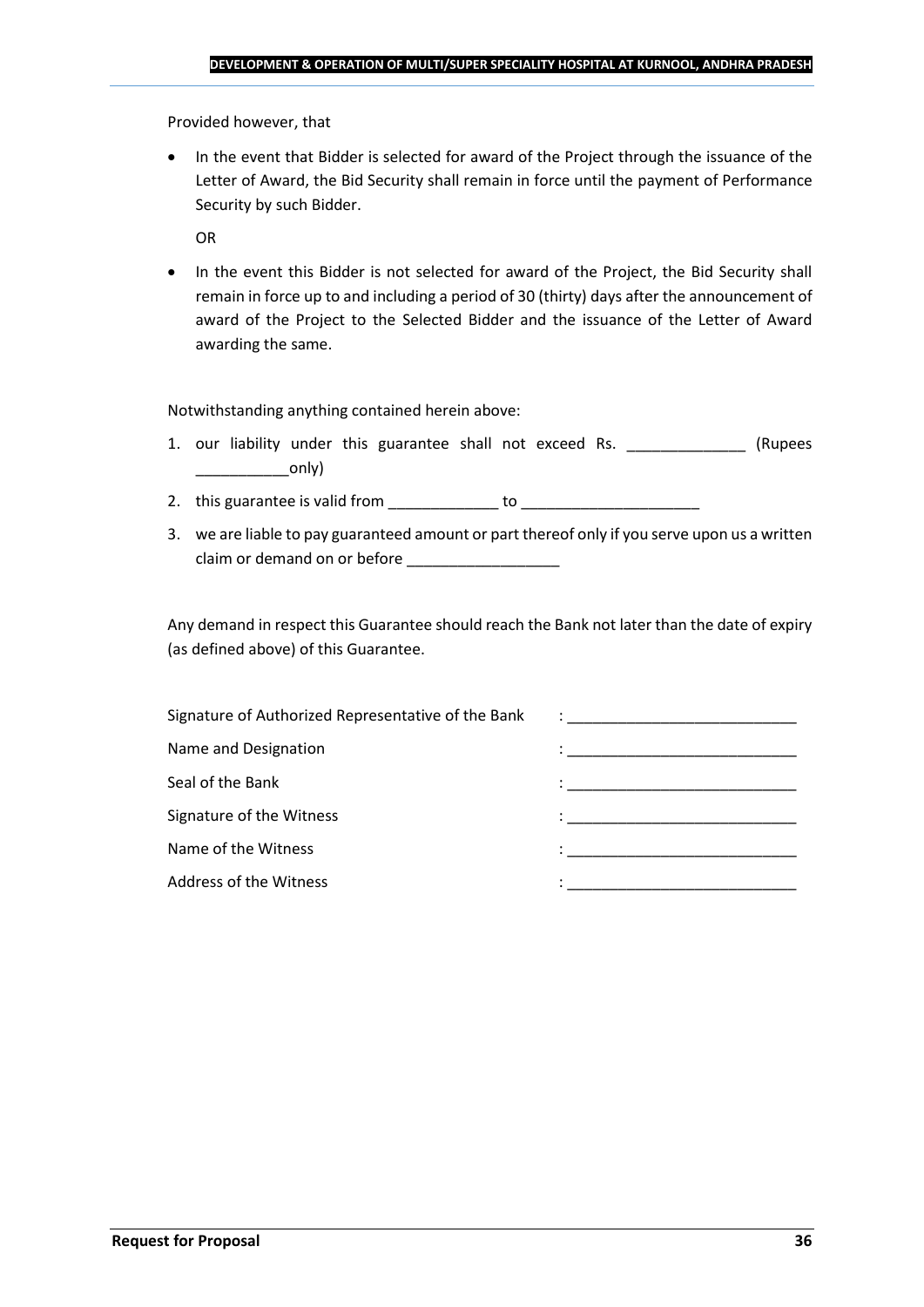## <span id="page-36-0"></span>**11. EXHIBIT-4: DESCRIPTION OF THE BIDDING ENTITY/ BIDDING CONSORTIUM**

| Name of the Bidding Entity / Bidding<br>Consortium                  |  |
|---------------------------------------------------------------------|--|
| Name of the Lead Member (In case of a<br><b>Bidding Consortium)</b> |  |

## In case of a Bidding Consortium:

| S.<br>No. | Name of Each Consortium   Proposed % equity   Role as per the MOU<br>Member | contribution into the<br>project | signed by and between<br>all the consortium<br>members |
|-----------|-----------------------------------------------------------------------------|----------------------------------|--------------------------------------------------------|
|           |                                                                             |                                  |                                                        |
|           |                                                                             |                                  |                                                        |
|           |                                                                             |                                  |                                                        |
|           |                                                                             |                                  |                                                        |
|           |                                                                             |                                  |                                                        |
|           |                                                                             |                                  |                                                        |
|           |                                                                             |                                  |                                                        |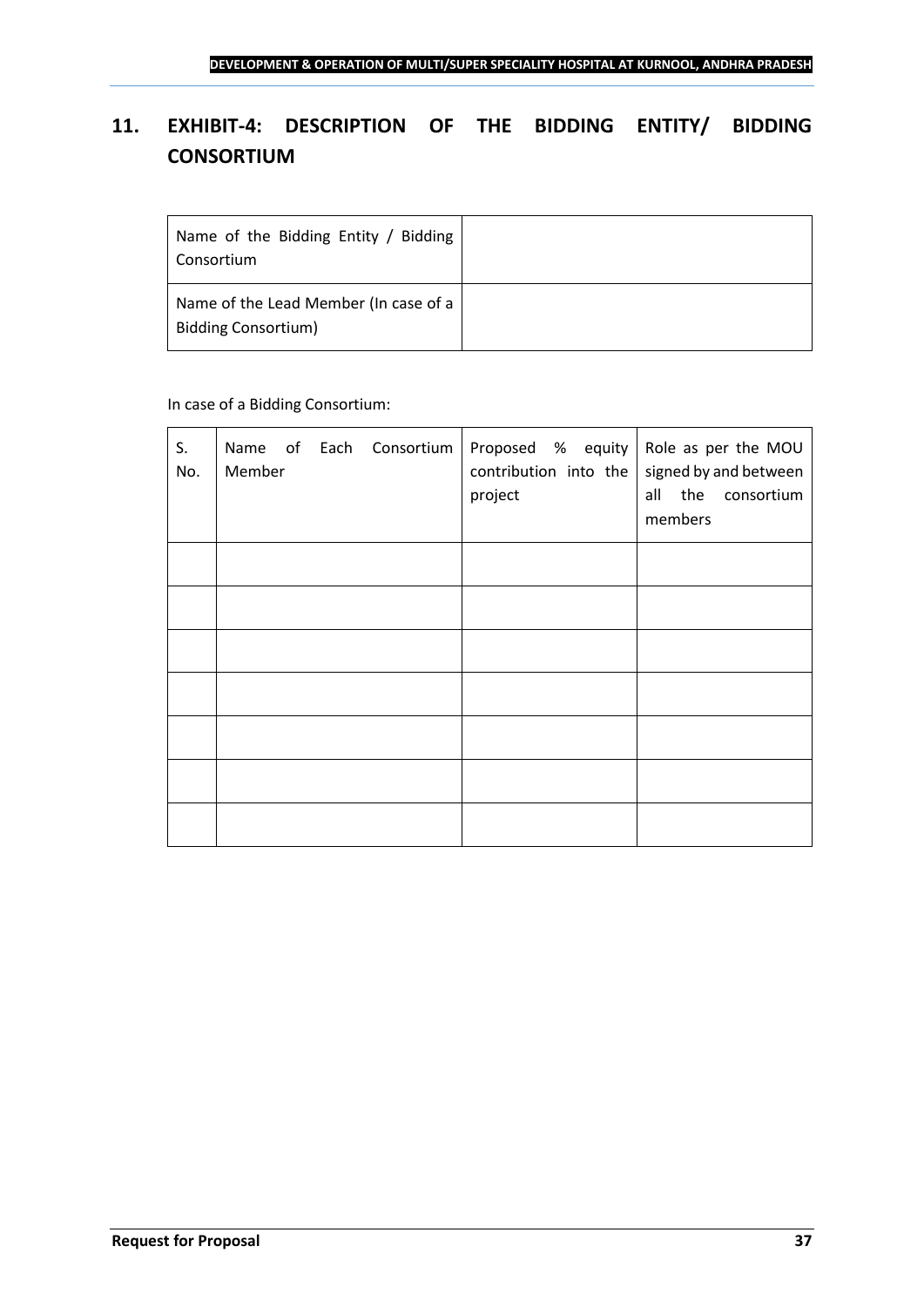## <span id="page-37-0"></span>**12. EXHIBIT-5: PRINCIPLES OF THE MEMORANDUM OF UNDERSTANDING (MOU) TO BE EXECUTED BETWEEN THE MEMBERS OF A CONSORTIUM**

The principles based on which the Memorandum of Understanding (MOU) shall be executed between/ among the Consortium Members, are stated below:

- 1. The MOU should clearly specify the roles and responsibilities of each of the Members. It is expected that the individual members have role definitions not conflicting with that of the other members of the consortium. The operational responsibility should be assigned to only one of the Members.
- 2. The MOU should clearly designate one of the Members as the Lead Member.
- 3. The Lead Member shall be responsible for tying up the complete financing required for the Project.
- 4. All Members of the Bidding Consortium shall be jointly and severally liable for the execution of the Project
- 5. The Technical Member of the bidding consortium should hold equity not less than 26% (twenty six percent) in the Developer at least till the fifth anniversary of Project Completion Date.
- 6. The Financially Significant Consortium Member should hold equity not less than 26% (twenty six percent) of the aggregate shareholding of the Developer, at least till the fifth anniversary of Project Completion Date.
- 7. In case the Technical Member is also a Financially Significant Consortium Member, then such member is required to commit to hold equity not less than 26% (twenty six percent) of the aggregate shareholding of the Developer, at least till the fifth anniversary of Project Completion Date.
- 8. The Lead Member should hold equity not less than 51% (fifty one percent) of the aggregate shareholding of the Developer, at least till the fifth anniversary of Project Completion Date.
- 9. The Lead Member should be authorized to perform all tasks including, but not limited to providing information, responding to enquiries, entering into contractual commitments on behalf of the Bidders, etc. in respect of the Project
- 10. The MOU should be duly signed by each Member of the consortium.
- 11. The MOU should be executed on an appropriate stamp paper.
- 12. The MOU should be specific to the Project
- 13. The MOU should be valid for a minimum of 9 (nine) months from the last date for submission of the Bid. The validity period of the MOU should be extendible on the original terms, if required by APIIC.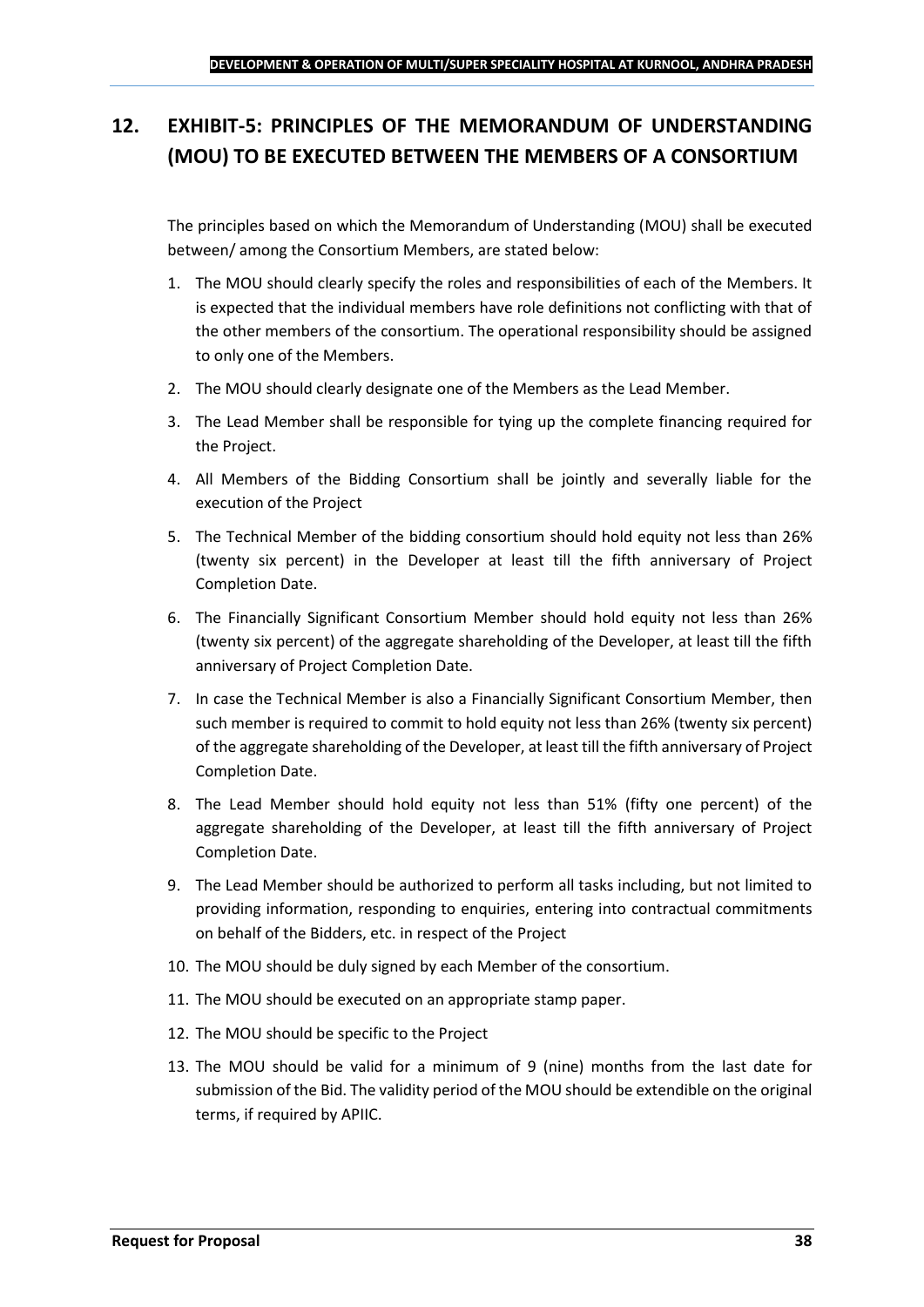## <span id="page-38-0"></span>**13. EXHIBIT-6: FORMAT FOR INFORMATION SUBMISSION FOR BUSINESS PROPOSAL** *(Refer Clause 5.3 of the RFP)*

The Business Proposal shall consist of following information and be presented as per the below produced format:

## **1. Brief summary on the profile of Bidder.**

- i. Year of incorporation
- ii. Promoters and shareholding
- iii. Experience in healthcare sector
- iv. Geographic presence
- v. Details of specialist doctors on rolls of the Bidder as on Bid Submission Date:

| <b>S. No.</b> | <b>Doctor Name</b> | Specialization | <b>Educational</b><br>qualification | Yrs. of<br>experience |
|---------------|--------------------|----------------|-------------------------------------|-----------------------|
| 1.            |                    |                |                                     |                       |
| 2.            |                    |                |                                     |                       |
| 3.            |                    |                |                                     |                       |
| 4.            |                    |                |                                     |                       |
| n.            |                    |                |                                     |                       |

#### **2. Plan for execution of proposed hospital project**

i. Proposed bed capacity in the Project

Bed Capacity in number

ii. Percentage of bed capacity in the Project to be reserved for the Dr. YSR Aarogyasri Scheme

Percentage of Bed Capacity reserved for patients enrolled through Dr. YSR Aarogyasri Scheme

iii. Details of specialty/ super specialty treatments proposed including any organ transplant specialty

| <b>S. No.</b> | List of Proposed Specialty /<br><b>Super Specialty / Organ</b><br><b>Transplant Specialty</b> | <b>Bed Capacity dedicated against</b><br>each proposed Specialty / Super<br><b>Specialty</b><br><b>Transplant</b><br>Organ<br><b>Specialty</b> |
|---------------|-----------------------------------------------------------------------------------------------|------------------------------------------------------------------------------------------------------------------------------------------------|
|               |                                                                                               |                                                                                                                                                |
| 2.            |                                                                                               |                                                                                                                                                |
| 3.            |                                                                                               |                                                                                                                                                |
|               |                                                                                               |                                                                                                                                                |
| n.            |                                                                                               |                                                                                                                                                |

iv. Number of Specialist Doctors proposed to be employed in the Project at Kurnool

Number of Specialist Doctors proposed to be employed in the Project at Kurnool

v. Land extent required for the proposed hospital project in acres: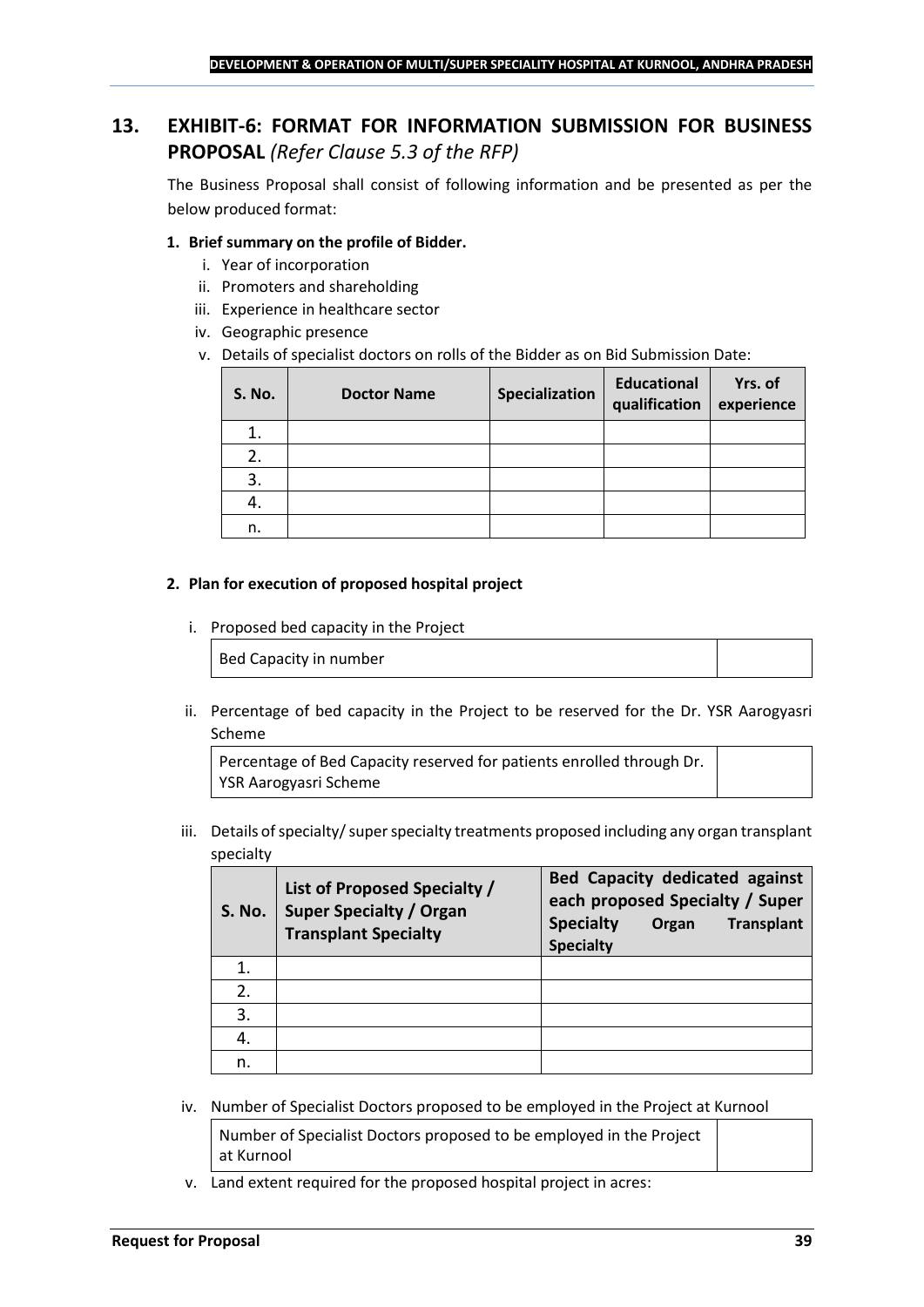#### vi. Investment committed towards proposed project:

| <b>Details of Project Cost</b>                                                 | In Rs. Lakhs |
|--------------------------------------------------------------------------------|--------------|
| Site development                                                               |              |
| Civil Works                                                                    |              |
| Hospital Equipment & Machinery                                                 |              |
| Consultancy Expenses (Architectural / Technical / Project<br>Management, etc.) |              |
| <b>Interest During Construction</b>                                            |              |
| Any other, please specify                                                      |              |
| ΤΟΤΑL                                                                          |              |

## *a. Proposed means of finance*

The proposed capital structure shall be given in the following format:

| <b>Capital Structure</b> | Amount (Rs) |
|--------------------------|-------------|
| Equity                   |             |
| Debt                     |             |

Details regarding proposed Equity shall be given in the following format: -

| Name of the Equity Investor | Amount (Rs) |
|-----------------------------|-------------|
|                             |             |
|                             |             |

*\*\*The Bidder shall submit either Income Tax Return for last 3 financial years preceding the proposal submission date or the certificate of net worth as on 31.03.2021 from statutory auditor / chartered accountant.*

Details regarding proposed Debt shall be given in the following format: -

| Name of the Financial Institution | Amount (Rs) |
|-----------------------------------|-------------|
|                                   |             |
|                                   |             |

*\*\*The Bidder shall submit a comfort letter from the financial institution(s) regarding the amount proposed as debt in the capital structure of the project*

Proposed Project Implementation Schedule:

| Period from the date of signing of the<br>Agreement, or the date of handing over of the<br>site, whichever is later | Percentage of<br>Work to be<br>completed in<br>physical terms | Percentage of<br>Work to be<br>completed in<br>cost terms |
|---------------------------------------------------------------------------------------------------------------------|---------------------------------------------------------------|-----------------------------------------------------------|
| At the end of 6 months                                                                                              |                                                               |                                                           |
| At the end of 12 months                                                                                             |                                                               |                                                           |
| At the end of 18 months                                                                                             |                                                               |                                                           |
| At the end of 24 months                                                                                             |                                                               |                                                           |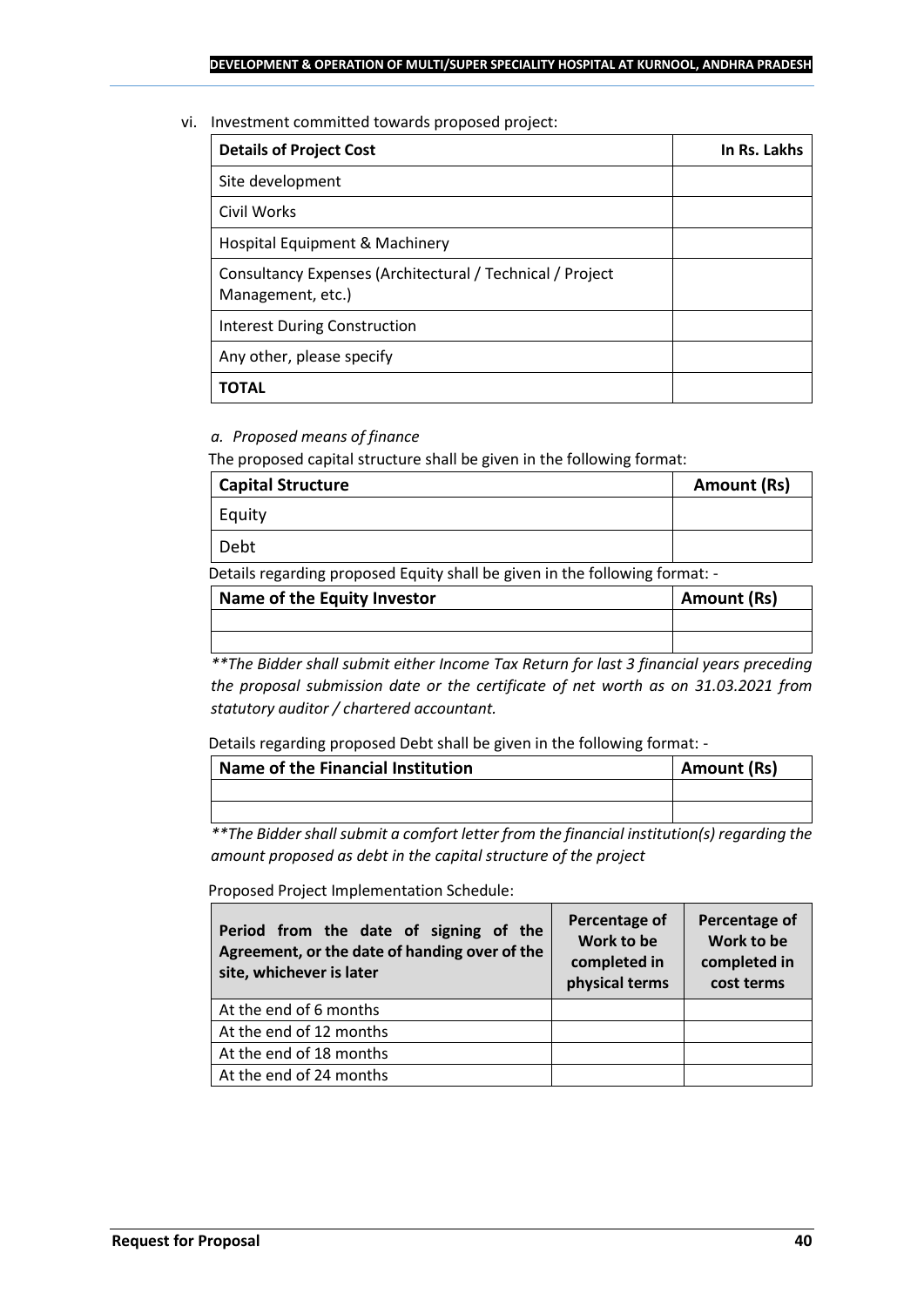## <span id="page-40-0"></span>**14. EXHIBIT-7: PROFORMA OF BANK GUARANTEE FOR PERFORMANCE SECURITY**

#### To,

Vice Chairman & Managing Director Andhra Pradesh Industrial Infrastructure Corporation Limited 11<sup>th</sup> floor, APIIC Towers, Plot No. 1, IT Park, Mangalagiri, Guntur - 522503 Andhra Pradesh

#### WHEREAS:

- (A) ……………….. (the **"Selected Bidder"**) and the ……………… (the **"APIIC"**) have entered into a Sale Agreement dated …………….. (the "Agreement") whereby the APIIC has agreed to the Selected Bidder undertaking the development of the Project, subject to and in accordance with the provisions of the Agreement.
- (B) The Agreement requires the Selected Bidder to furnish a Performance Security to the APIIC in a sum of Rs. 10 Crore (Indian Rupees ten crore only) (the **"Guarantee Amount"**) as security for due and faithful performance of its obligations, under and in accordance with the Sale Agreement entered into with APIIC.
- (C) We,………………….. through our Branch at…………………. (the "Bank") have agreed to furnish this Bank Guarantee by way of Performance Security.

NOW, THEREFORE, the Bank hereby, unconditionally and irrevocably, guarantees and affirms as follows:

- 1. The Bank hereby unconditionally and irrevocably guarantees and undertakes to pay to the APIIC upon occurrence of any failure or default in due and faithful performance of all or any of the Selected Bidder's obligations, under and in accordance with the provisions of the Sale Agreement, on its mere first written demand, and without any demur, reservation, recourse, contest or protest, and without any reference to the Selected Bidder, such sum or sums upto an aggregate sum of the Guarantee Amount as the APIIC shall claim, without the APIIC being required to prove or to show grounds or reasons for its demand and/or for the sum specified therein.
- 2. A letter from the APIIC, under the hand of an Officer not below the rank of Vice Chairman and Managing Director in the APIIC, that the Selected Bidder has committed default in the due and faithful performance of all or any of its obligations under and in accordance with the Agreement shall be conclusive, final and binding on the Bank. The Bank further agrees that the APIIC shall be the sole judge as to whether the Selected Bidder is in default in due and faithful performance of its obligations during the Construction Period under the Agreement and its decision that the Selected Bidder is in default shall be final, and binding on the Bank, notwithstanding any differences between the APIIC and the Selected Bidder, or any dispute between them pending before any court, tribunal, arbitrators or any other authority or body, or by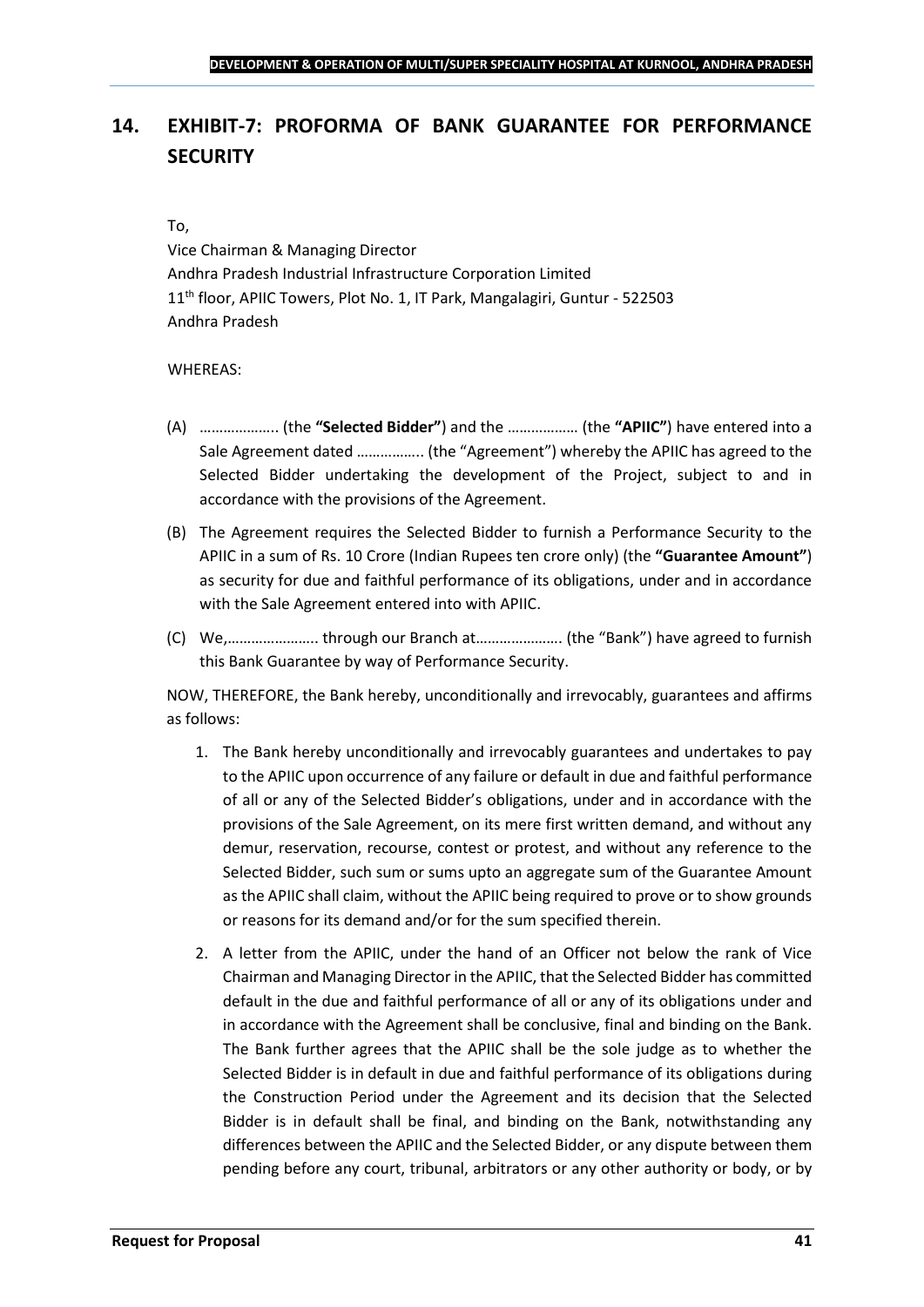the discharge of the Selected Bidder for any reason whatsoever.

- 3. In order to give effect to this Guarantee, the APIIC shall be entitled to act as if the Bank were the principal debtor and any change in the constitution of the Selected Bidder and/or the Bank, whether by their absorption with any other body or corporation or otherwise, shall not in any way or manner affect the liability or obligation of the Bank under this Guarantee.
- 4. It shall not be necessary, and the Bank hereby waives any necessity, for the APIIC to proceed against the Concessionaire before presenting to the Bank its demand under this Guarantee.
- 5. The APIIC shall have the liberty, without affecting in any manner the liability of the Bank under this Guarantee, to vary at any time, the terms and conditions of the Agreement or to extend the time or period for the compliance with, fulfilment and/ or performance of all or any of the obligations of the Selected Bidder contained in the Agreement or to postpone for any time, and from time to time, any of the rights and powers exercisable by the APIIC against the Selected Bidder, and either to enforce or forbear from enforcing any of the terms and conditions contained in the Agreement and/or the securities available to the APIIC, and the Bank shall not be released from its liability and obligation under these presents by any exercise by the APIIC of the liberty with reference to the matters aforesaid or by reason of time being given to the Selected Bidder or any other forbearance, indulgence, act or omission on the part of the APIIC or of any other matter or thing whatsoever which under any law relating to sureties and guarantors would but for this provision have the effect of releasing the Bank from its liability and obligation under this Guarantee and the Bank hereby waives all of its rights under any such law.
- 6. This Guarantee is in addition to and not in substitution of any other guarantee or security now or which may hereafter be held by the APIIC in respect of or relating to the Agreement or for the fulfilment, compliance and/or performance of all or any of the obligations of the Selected Bidder under the Agreement.
- 7. Notwithstanding anything contained hereinbefore, the liability of the Bank under this Guarantee is restricted to the Guarantee Amount and this Guarantee will remain in force until the date of signing of the Sale Deed between APIIC & the Selected Bidder and unless a demand or claim in writing is made by the APIIC on the Bank under this Guarantee, no later than 6 (six) months from the date of expiry of this Guarantee, all rights of the APIIC under this Guarantee shall be forfeited and the Bank shall be relieved from its liabilities hereunder.
- 8. The Bank undertakes not to revoke this Guarantee during its currency, except with the previous express consent of the APIIC in writing and declares and warrants that it has the power to issue this Guarantee and the undersigned has full powers to do so on behalf of the Bank.
- 9. Any notice by way of request, demand or otherwise hereunder may be sent by post addressed to the Bank at its above referred Branch, which shall be deemed to have been duly authorized to receive such notice and to effect payment thereof forthwith,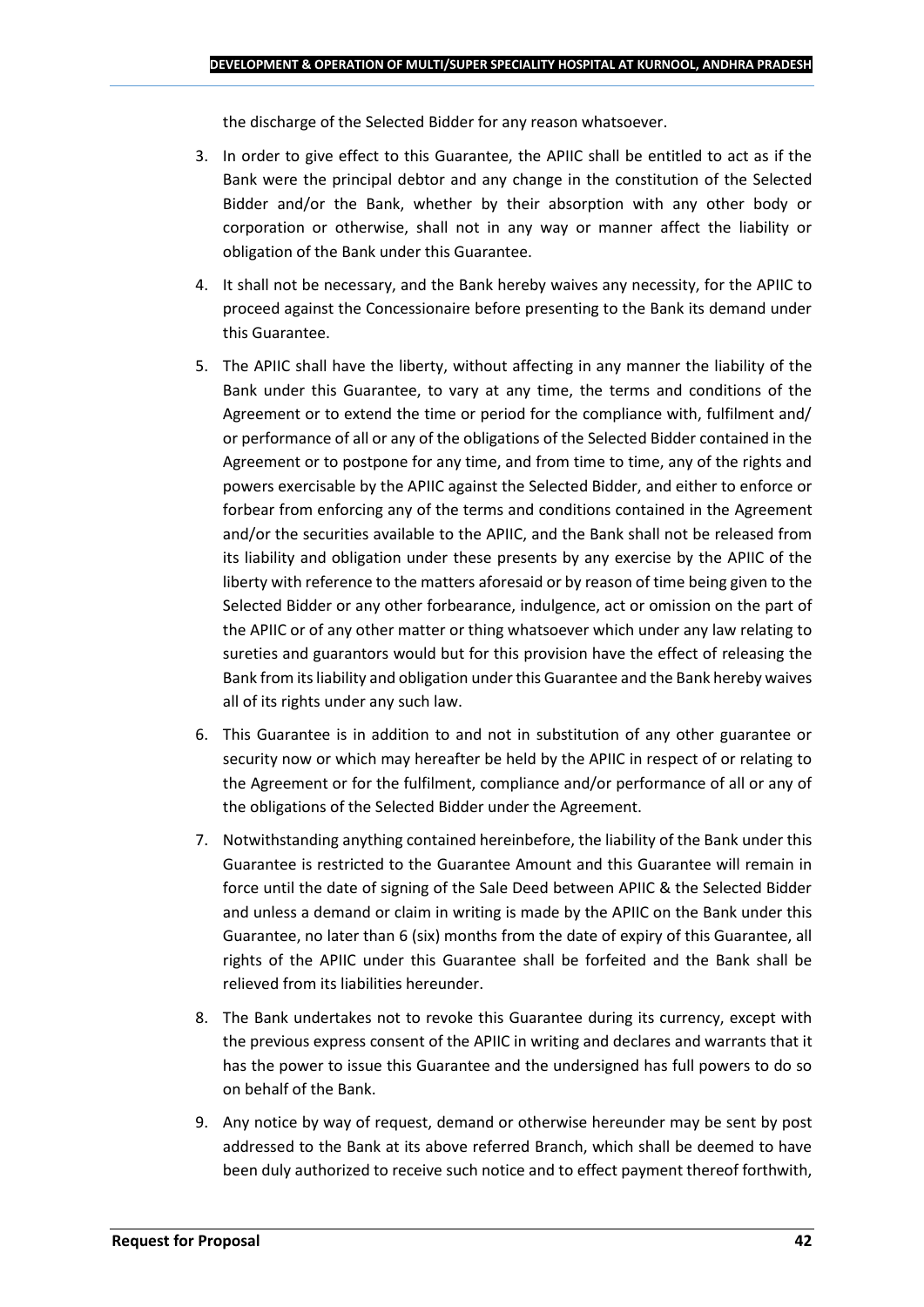and if sent by post it shall be deemed to have been given at the time when it ought to have been delivered in due course of post and in proving such notice, when given by post, it shall be sufficient to prove that the envelope containing the notice was posted and a certificate signed by an officer of the APIIC that the envelope was so posted shall be conclusive.

10. This Guarantee shall come into force with immediate effect and shall remain in force and effect for a period equivalent until the tenth  $(10<sup>th</sup>)$  anniversary of the commencement of operations of the hospital at the Project Site or until it is released earlier by the APIIC pursuant to the provisions of the Agreement.

Signed and sealed this ………. day of……….., 20……… at ………..

SIGNED, SEALED AND DELIVERED For and on behalf of the BANK by:

(Signature)

(Name)

(Designation)

(Code Number)

(Address)

Notes:

- i. The bank guarantee should contain the name, designation and code number of the officer(s) signing the guarantee.
- ii. The address, telephone number and other details of the Head Office of the Bank as well as of issuing Branch should be mentioned on the covering letter of issuing Branch.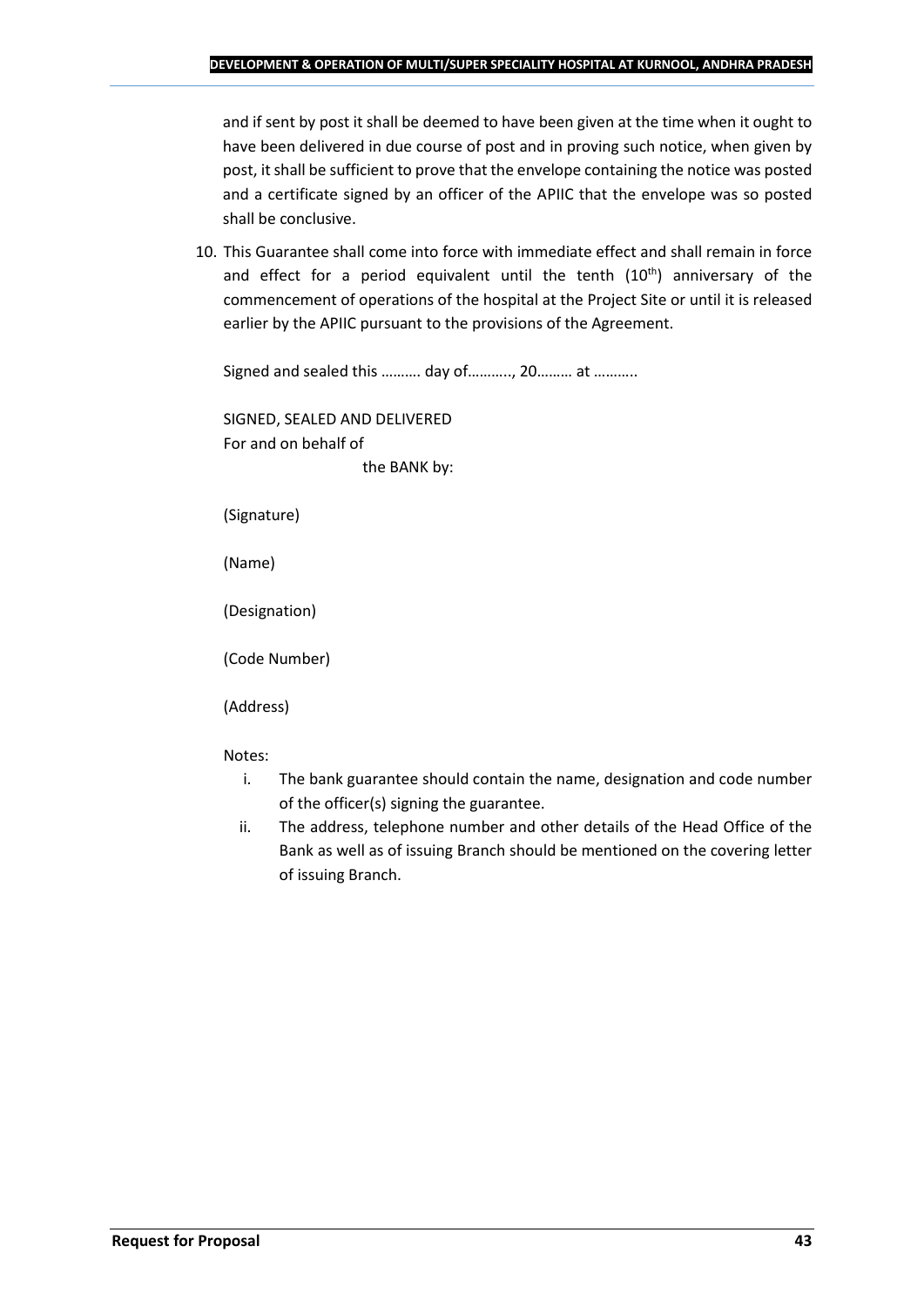## <span id="page-43-0"></span>**15. ANNEXURE-1: DETAILS OF THE PROJECT SITE**

## **15.1 Site Features**

- The land is situated within the jurisdiction of Municipal Corporation at a distance of 1.2 KM to the Kurnool-Nandyal Road (NH-40) on eastern side 6 KM from the Railway Station, SKM from RTC Bus Stand and 3 KM from the Government General Hospital, Kurnool.
- Ground water is available at less than 100 Ft depth only
- Power lines are passing through on both sides to the link road, HT lines on Northern side and Transco lines on Southern side

## **15.2 Site Map**

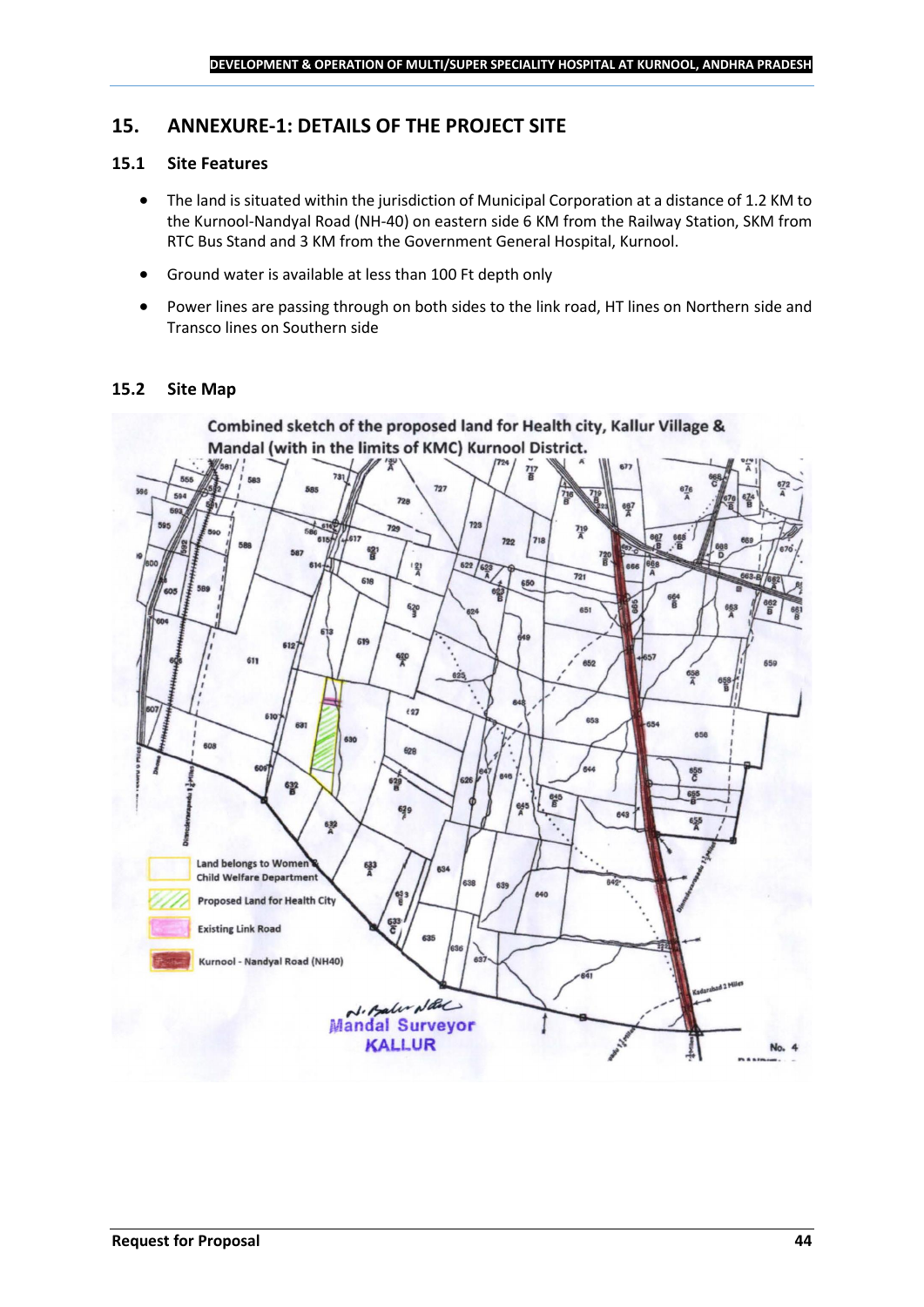## <span id="page-44-0"></span>**16. ANNEXURE-2: FEES AND DEPOSITS TO BE PAID BY THE BIDDERS FOR THE PROPOSED PROJECT**

## **1. Bid Processing Fee**

Bidders are required to pay a non-refundable Bid Processing Fee of Rs. 29,500/- (Rupees twenty-nine thousand five hundred only) i.e. Rs 25,000 + 18% GST along with the Bid. The Bid Processing Fee shall be in the form of a Demand Draft issued by one of the Nationalized/Scheduled Banks in India in favor of the Andhra Pradesh Industrial Infrastructure Corporation Limited payable at Guntur.

## **2. Bid security**

Bidders are required to submit a Bid Security for an amount equal to Rs. 1 Lakh (Rupees one lakh only). The Bid Security shall be in the form of a Bank Guarantee from any Scheduled Bank. In case of Foreign Bidders, the Bank Guarantee shall have to be from the corresponding local branch of the Foreign Bank. The form of the Bank Guarantee shall be as per the Format indicated in Exhibit-3.

## **3. Performance Security**

The Selected Bidder shall for the performance of its obligations, provide to the APIIC no later than the date of 30 days within the issue of Letter of Award (LoA), an irrevocable and unconditional guarantee from a Bank for a sum equivalent to Rs. 10 crore (Indian Rupees ten crore only), in the form set forth in Exhibit-7 (the "Performance Security"). Until such time the Performance Security is provided by the Selected Bidder pursuant hereto and the same comes into effect, the Bid Security shall remain in force and effect, and upon such provision of the Performance Security pursuant hereto, the APIIC shall release the Bid Security to the Selected Bidder. Performance Security in the form of Performance Bank Guarantee (PBG) equivalent to the value of land shall be maintained until the  $10^{th}$ anniversary of operations of the Hospital by the Selected Bidder / Developer.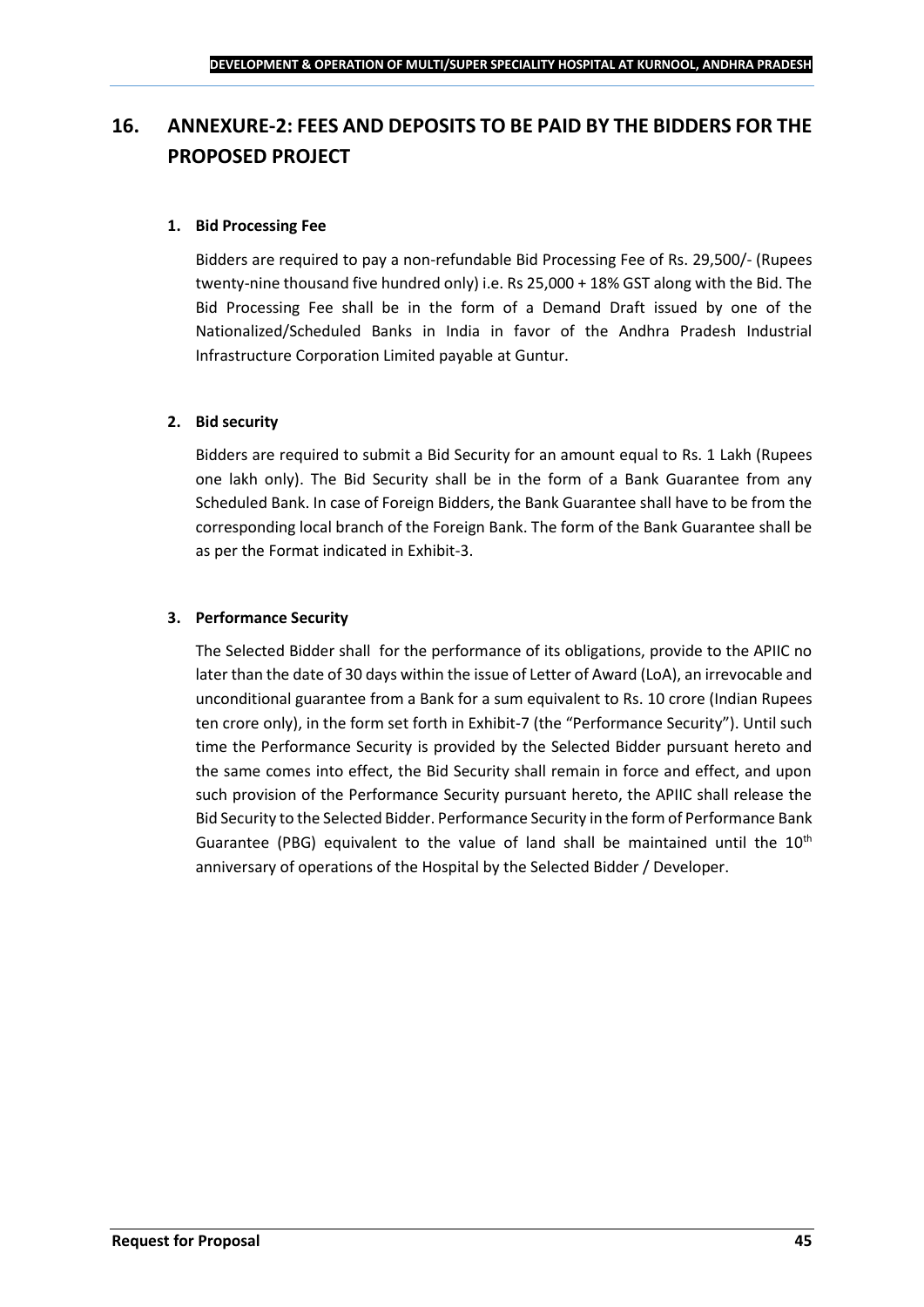## <span id="page-45-0"></span>**17. ANNEXURE-3: DRAFT AGREEMENT TO SELL**

#### **AGREEMENT TO SELL**

This Agreement to Sell **("Agreement")** made on this the \_\_\_\_\_\_\_\_\_\_\_\_\_ Day of \_\_\_\_\_\_\_\_\_\_\_\_\_\_\_\_ **2021** at Guntur, Andhra Pradesh, India.

#### **BETWEEN**

Andhra Pradesh Industrial Infrastructure Corporation Limited, a Company registered under the Companies Act 1956, having its registered Office at 4th Floor, Parisrama Bhavan, Fateh Maidan Road, Basheerbagh, Hyderabad - 500004 and having its corporate office at APIIC Towers, Plot No. 1, IT Park, Mangalagiri, Guntur – 522503, represented by its \_\_\_\_\_\_\_\_\_\_\_\_\_\_\_\_\_\_\_\_\_\_\_\_\_\_\_\_\_\_\_\_<br>(Designation) (which term shall include his successors in office and assigns hereinafter referred to as **"APIIC"**).

#### **AND**

\_\_\_\_\_\_\_\_\_\_\_\_\_\_\_\_\_\_\_\_\_\_\_\_\_\_\_\_\_\_\_\_\_\_\_\_\_\_\_\_\_\_\_\_\_, a company incorporated under the Companies Act, 2013 / a society under The Societies Registration Act 1860 / a trust under the Indian Trust Act, 1882 / a Section 8 company as per Companies Act,2013 / and having its registered office at \_\_\_\_\_, represented by its \_\_\_\_\_\_\_\_\_\_\_\_\_ [insert designation of authorized representative and signatory], \_\_\_\_\_\_\_\_\_\_\_\_\_\_\_\_[insert name of authorized representative and signatory] who is authorized to sign this document as per Board Resolution /Power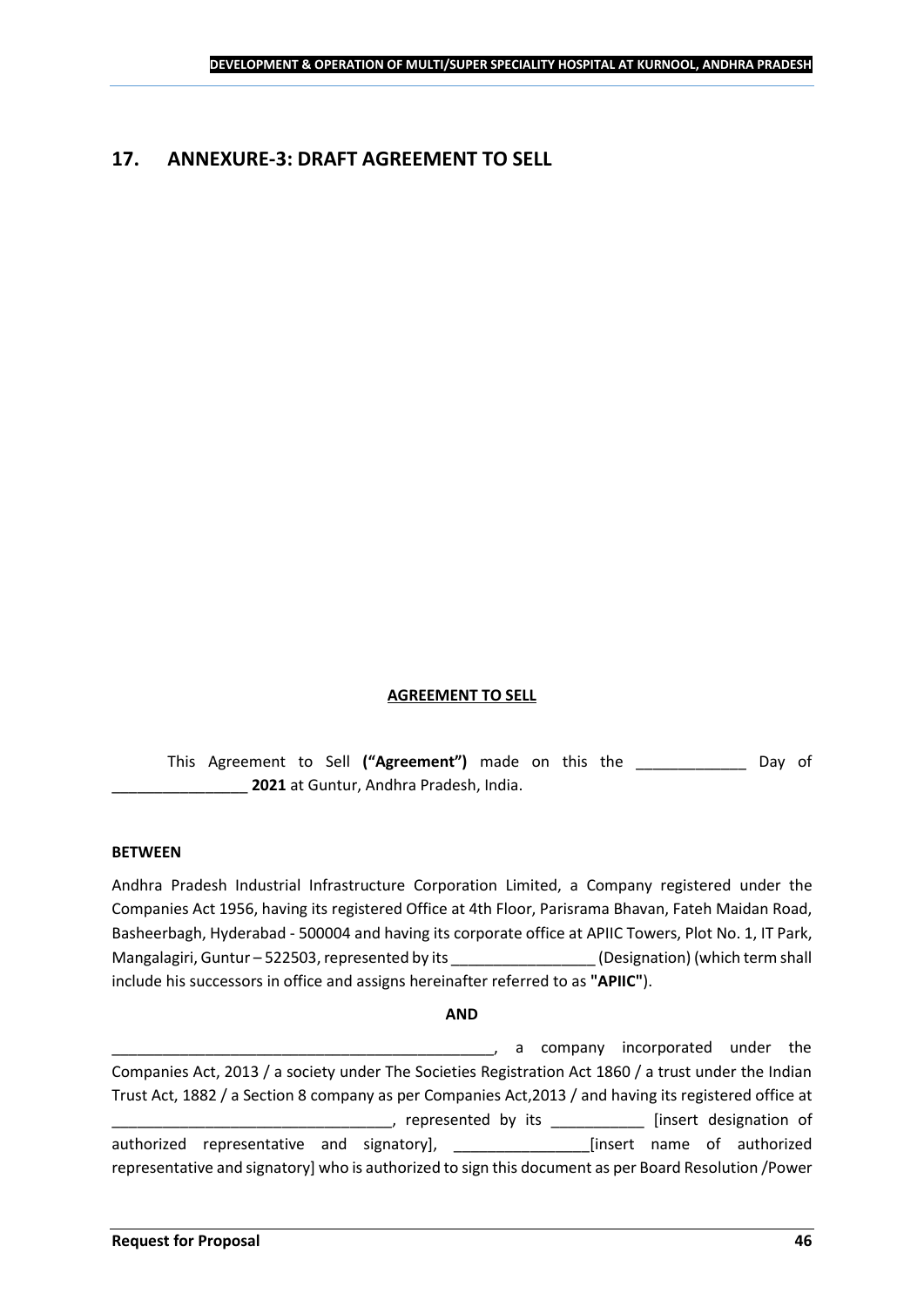of Attorney dt:  $(which expression shall unless context requires otherwise include their$ heirs, executors administrators and legal representatives hereinafter referred to as the **"Developer"**)

APIIC and the Developer are hereinafter individually referred to as a "**Party**" and collectively as the "**Parties**".

## WHEREAS:

- A. APIIC offered an extent of 2 Acre land situated at Kurnool, Kurnool District of Andhra Pradesh (hereinafter referred to as **"Project Site"**), through an Advertisement published in daily Newspaper for development and operation of Multi/Super Specialty Hospital on the Project Site (hereinafter referred to as **"Project"**), in accordance with the terms set out in this Agreement, through private sector participation by allotting the land free of cost on Outright Sale (ORS) basis. The description of the Project Site is specified in Schedule-1 of this Agreement.
- B. APIIC is the sole and absolute owner, and peaceful possessor of the Project Site.
- C. Pursuant to evaluation of the Proposals that were received, APIIC accepted the Proposal submitted by [Selected Bidder] and a Letter of Award (LoA) bearing number \_\_\_\_\_\_\_\_\_\_\_ dated \_\_\_\_\_\_\_ was issued to the \_\_\_\_\_\_\_\_\_\_\_\_ [Selected Bidder] for allotment of Project Site. APIIC acknowledges that [Selected Bidder] has signed and returned the duplicate copy of the LoA in acknowledgement thereof vide their letter bearing number dated the dated and the dated the set of  $\alpha$
- D. \_\_\_\_\_\_\_ [Selected Bidder (Bidding Entity/ Bidding Consortium)] has promoted the Developer ("Special Purpose Vehicle" or "SPV") and has requested APIIC through a letter bearing number dated to accept the Developer as the entity which shall undertake and perform the obligations and exercise the rights of the Selected Bidder under the LoA, including the obligation to enter into this Agreement pursuant to the LoA for implementing the Project.
- E. APIIC acknowledges that the [Selected Bidder / Developer] has paid an amount of Rs. \_\_\_\_\_\_\_\_\_\_\_ (Rupees \_\_\_\_\_\_\_\_\_\_\_\_\_\_\_\_ only) towards the Performance Security by means of a Bank Guarantee dated bearing number on the lame of bank].
- F. APIIC, in pursuance of the Bid Documents (Request for Proposal), LoA and the correspondence APIIC had with the Developer now agreed to execute this Agreement.
- G. Whereas the vacant physical possession of the Project Site is handed over to the Developer on \_\_\_\_\_\_ for implementation of the Project.

## NOW THESE PRESENTS WITNESSETH AND IT IS HEREBY AGREED AS FOLLOWS:

- 1. The date and time are the essence of this Agreement.
- 2. The Developer agrees and assures that they will not request for execution of the Sale Deed until project is implemented as detailed in this Agreement. The Developer expressly agrees upon intimation of its eligibility for Sale Deed by APIIC, to take the Sale Deed and take steps for registration of the same within one month of such intimation by APIIC.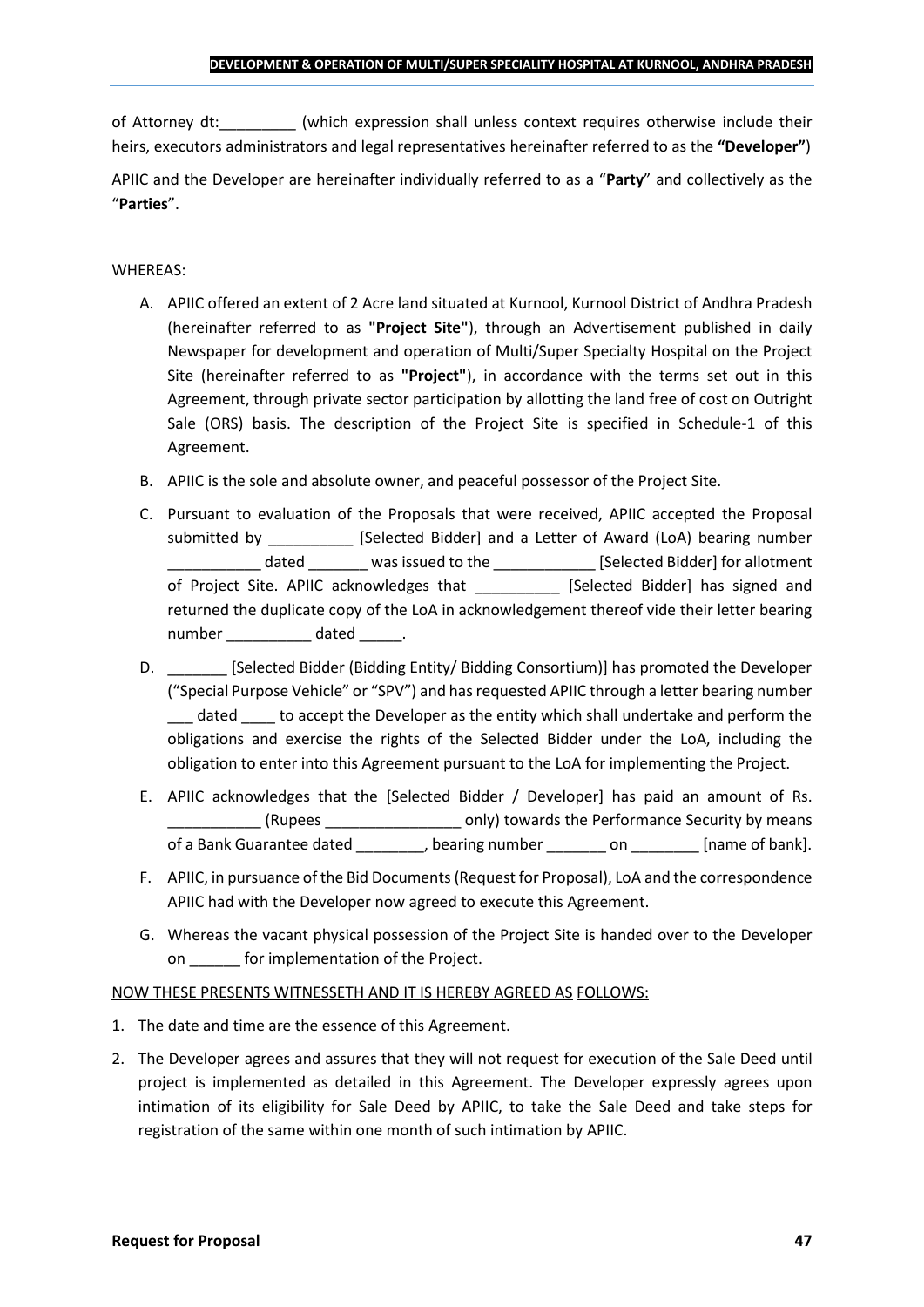- 3. APIIC has assured the Developer that APIIC has the marketable title for the Project Site, which is free from encumbrances and the Developer has verified and satisfied itself regarding the same.
- 4. The Developer shall pay charges/taxes for supply of water, electricity and other services to the administration or some other agency as the case may be as per applicable law, within the stipulated time, from the date of handing over possession of the land to the Developer, failure in respect of which would entail the services being disconnected.
- 5. The Developer shall bear, pay and discharge all existing and further amounts, duties, imposing and outgoing of whatsoever taxes imposed or charged upon the Project Site or upon the occupier in respect thereof from the date of execution of this Agreement.
- 6. The Developer having agreed to hold the Project Site on the terms and conditions hereinafter mentioned. APIIC hereby authorizes the Developer to perform its obligations as detailed in this Agreement. APIIC will not be responsible for any claims arising out of or related to the construction of hospital or healthcare services provided by the Developer from any third parties.
- 7. a) The Developer shall use the Project Site for setting up of the Project and the Developer agree that they shall not put up any structure or building other than as agreed upon through this Agreement without the prior permission in writing of APIIC.
	- b) The Developer expressly agree and undertake that the Project Site shall be utilized exclusively for the purpose set forth in this Agreement and that no change shall be made without the written sanction of APIIC.
	- c) The Developer shall mobilize funds for the Project and achieve financial closure within 3 (three) months from the date of execution of this Agreement.
	- d) Within 3 (three) months from the date of execution of this Agreement, the Developer shall apply to the competent authorities and procure all necessary approvals, sanctions, permits etc. required for commencing the construction for the Project. The Developer shall make necessary applications and sign all papers, to appear before the competent authorities to pay necessary fees/premium required and to do all other acts and things as may be necessary for getting the necessary approvals, sanctions, permits etc. APIIC shall provide reasonable support and assistance to the Developer in procuring Applicable Permits required from any Government Instrumentality for implementation and operation of the Project.
	- e) The Developer shall apply for and obtain permission for water supply, electricity supply, laying down drainage and for other amenities as are generally required. APIIC shall provide reasonable assistance to the Developer in obtaining access to all necessary infrastructure facilities and utilities, including water and electricity at rates and on terms no less favorable to the Developer than those generally available to commercial customers receiving substantially equivalent services.
	- f) The Developer shall start construction within 3 (three) months from the Commencement Date from the date of execution of this Agreement. The Developer shall implement the Project on the Project Site as per the sanctioned plans and according to specifications and other requirements of the competent authorities and shall employ contractors, architects, structural engineers, surveyors and other professionals as may be required in the construction and implementation of the Project.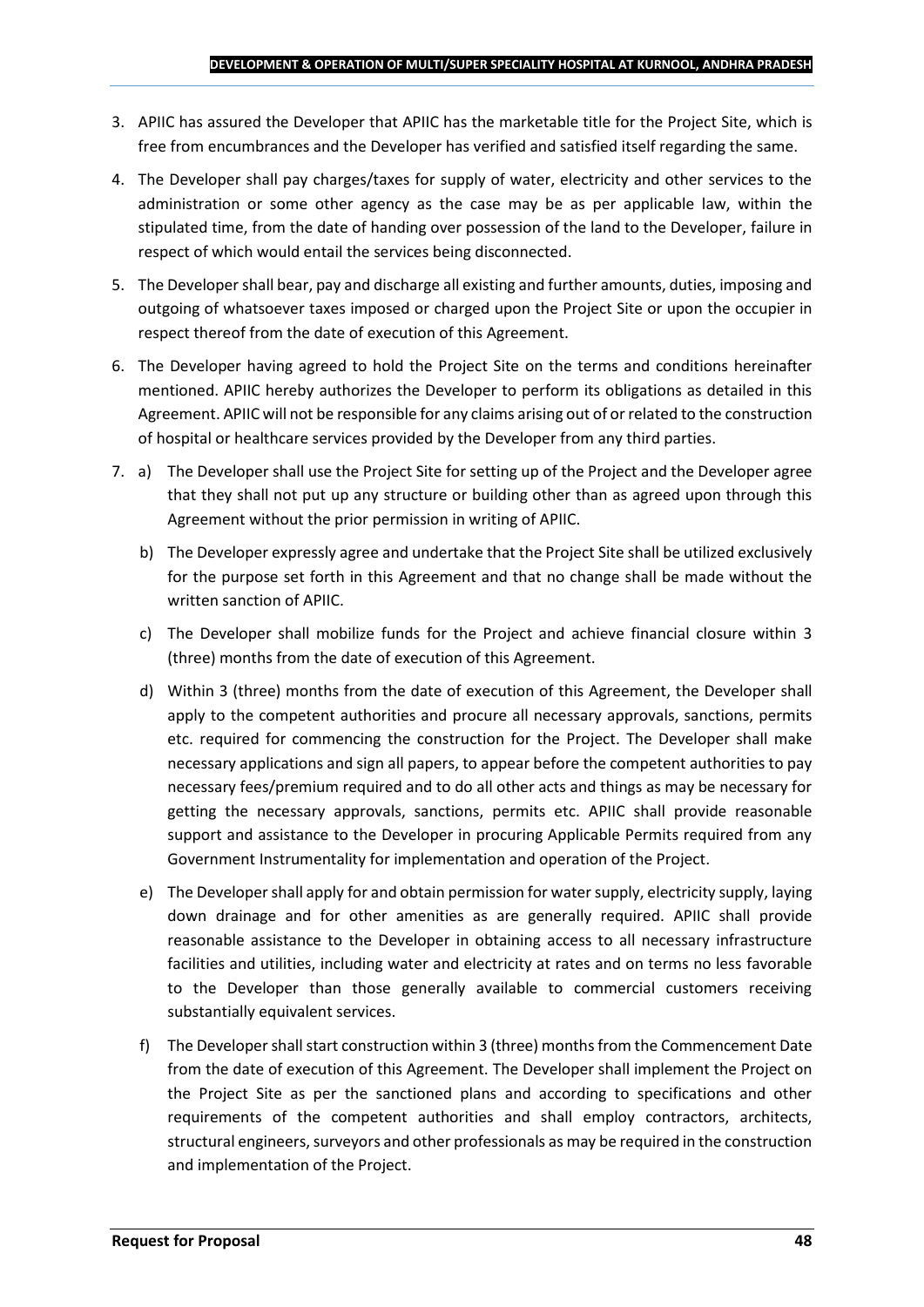- g) The Developer shall implement the Project as per specifications and time schedule given in this Agreement. The Developer shall follow the below mentioned general guidelines for development of the Project:
	- i. 100% (hundred percent) investment made in the development of the Project as committed in the Business Proposal submitted as per Exhibit-6 of the RFP. The Developer shall furnish a Chartered Accountant Certificate or Certificate from the Statutory Auditor who normally audits the accounts of the Company in support of its investment made. The Developer shall achieve Project Completion Date within 2 (two) years from the date of handover of the Project Site . In case of failure to comply with this timeline, APIIC shall have right to cancel the allotment made through 'Agreement to Sell' and to resume the Project Site apart from forfeiting the Performance Security in the form of Performance Bank Guarantee submitted by the Developer.
	- ii. Achievement of license to operate the hospital with the bed capacity as mentioned in the Business Proposal submitted as per Exhibit-6 of the RFP by the Developer within 2 (two) years from the date of handover of the Project Site . In case of failure to comply with this timeline, APIIC shall have right to cancel the allotment made through 'Agreement to Sell' and to resume the Project Site apart from forfeiting the Performance Security in the form of Performance Bank Guarantee submitted by the Developer.
	- iii. Installation of the bed capacity as per the number of Multi/Super Specialty that is committed by the Developer in its Business Proposal as per Exhibit-6 of the RFP.
	- iv. The Developer has on its rolls the number of Specialist Doctors that it committed in its Business Proposal as per Exhibit-6 of the RFP.
	- v. The Developer has created a Board of Directors to oversee the proposed project and has appointed at least one official nominated by the Government, preferably of Joint Collector or above cadre, as recommended by the Government in the Board of SPV.
	- vi. The Developer has empaneled with the Dr. YSR Aarogyasri Health Care Trust and committed % of the Bed Capacity stated in the Business Proposal as per Exhibit-6 of the RFP towards patients enrolled through the Dr. YSR Aarogyasri Health Care Scheme
	- vii. The Project is consistent with all applicable norms of the Andhra Pradesh Allopathic Private Medical Care Establishments (Registration and Regulation) Rules, 2007 published vide Notification No. G.O. Ms. No. 135, Health, Medical and Family Welfare (K2), dated 28.04.2007 and its subsequent modifications, if any.
- h) The Developer shall represent before the public, local and/or private authorities in respect of the construction of the Project and to make such of the actions and things as may be necessary for effectually commencing the construction work and completing the same.
- i) The Developer shall complete the implementation of the Project within 2 (two) years from the date of handover of the Project Site by APIIC
- j) The Developer shall apply for and obtain occupation and completion certificate from the competent authorities on completion of the Project.
- k) The Developer shall market and promote the Project.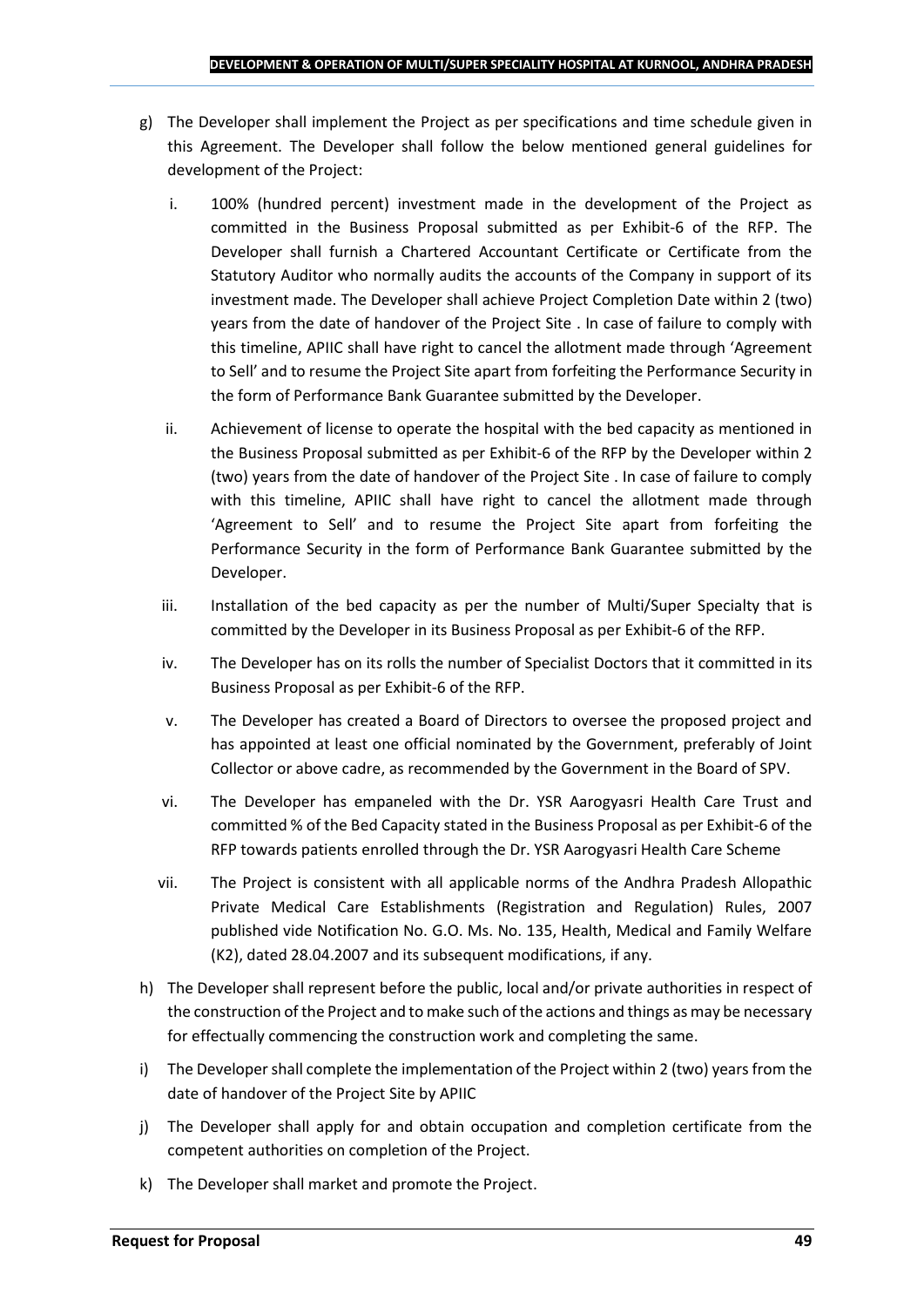- l) The Developer shall operate and maintain the Project safely and securely as per the standards to provide the required levels of service to its users.
- m) The Developer shall collect, appropriate and allocate revenue, fees, charges from the users of the Project.
- n) The Developer shall pay all dues under the Agreement to APIIC.
- o) That as and when the Project Site is no longer required by the Developer for the aforesaid purpose, the Developer shall forthwith relinquish and restore the Project Site in favor of APIIC provided such surrender of the property by the Developer is made before cancellation of the allotment by APIIC for breach of any of the covenants of this Agreement. In the event of surrender, no refunds/reimbursements shall be made by APIIC and the complete Performance Security shall be forfeited by APIIC.
- i) The Developer shall not permit any sale by auction upon the Project Site or suffer the Project Site to be used, in such a way as to cause nuisance, annoyance or inconvenience to the occupiers of the area and the patients of the hospital.
- p) The Developer shall permit APIIC or their agent or officers with or without workmen at all reasonable times, with prior notice to the Developer, to enter upon the Project Site to view the conditions thereof.
- q) The Developer shall not obstruct flow of natural courses of water flowing through the land if any existing in the Project Site.
- r) The Developer shall not transfer or change the ownership/ constitution of the business relating to the Project without obtaining specific permission in writing from APIIC.
- s) The Developer shall allow APIIC to recover the amounts in any way recoverable by it from the Developer as per law in force at the time without prejudice to the rights of the Financing Agency.
- t) That APIIC is competent to enforce the compliance with all the rules and regulations and the provisions of any other act in force in respect of the Project and the Developer shall be responsible for complying at its cost with all instructions issued from time to time in this regard.
- u) Sale Deed will be issued by APIIC in favor of the Developer on satisfying all the conditions as mentioned in the Clause 4.3.4 of the RFP within 2 years from the date of handover of the Project Site. In case of failure to comply with this timeline, APIIC shall have right to cancel the allotment made through this Agreement and to resume the Project Site apart from forfeiting the Performance Security submitted by the Developer.
- 8. That if the Developer commits breach of the any of the covenants herein contained, the allotment stands cancelled and this Agreement shall stands determined without any notice thereupon the Developer will be treated as an encroacher and a trespasser who will have no right whatsoever in the Project Site under these presents and it shall be lawful for APIIC to re-enter upon the Project Site and resume the possession thereof and also of the buildings standing thereon, the transfer made in favour of the Developer under these presents shall become null and void and all rights of the Developer in the Project Site under this Agreement and any building therein shall at once cease and determined. In event of cancellation/ resumption of the Project Site, the Performance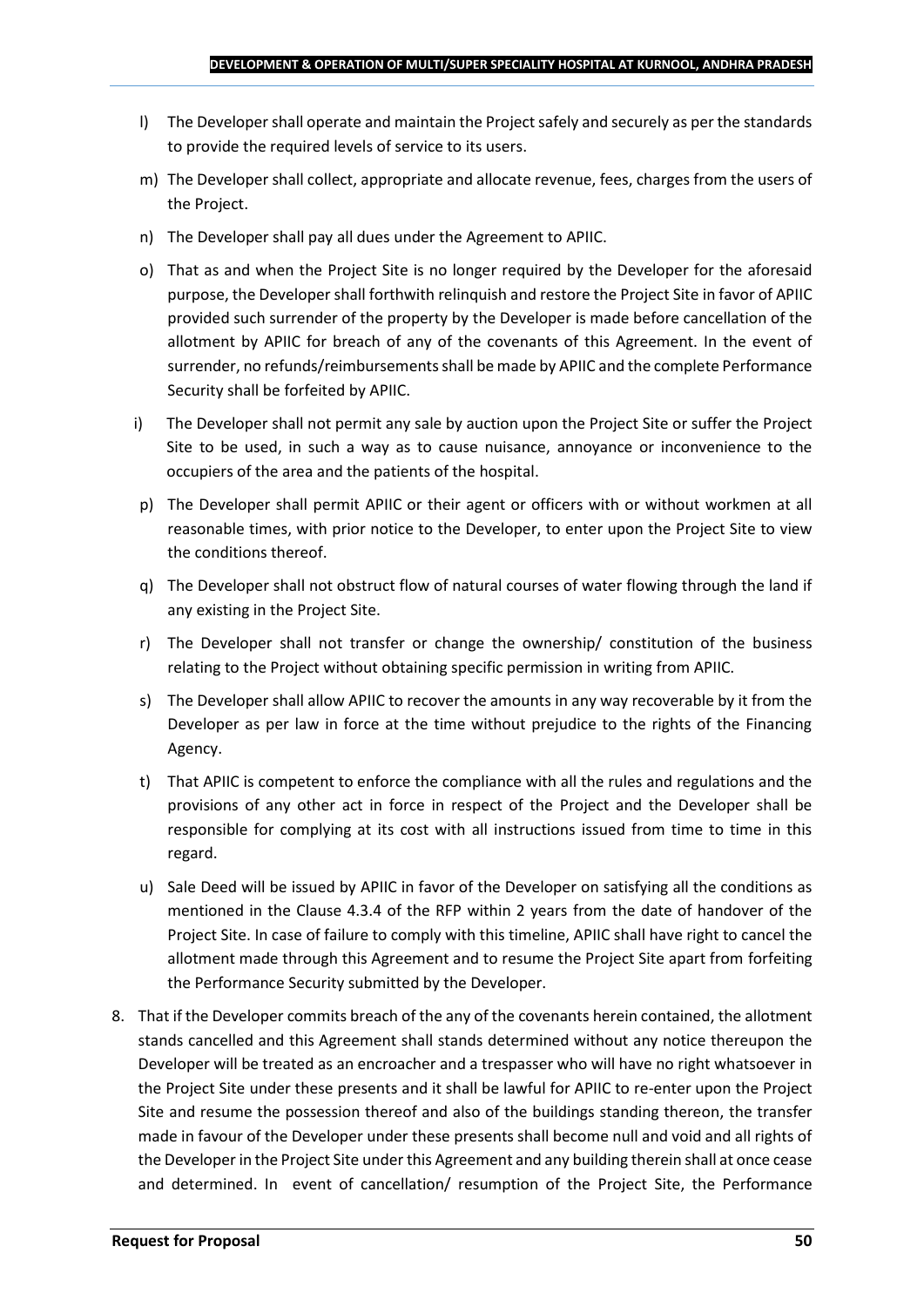#### **DEVELOPMENT & OPERATION OF MULTI/SUPER SPECIALITY HOSPITAL AT KURNOOL, ANDHRA PRADESH**

Security submitted by the Developer shall remain forfeited towards use and occupation of the Project Site.

- 9. All the costs and expenses of an incidental to the preparation and execution of this Agreement shall be paid by the Developer.
- 10. In all the matters of doubts concerning and in respect of this indenture, the decision of APIIC shall be final and binding on the Developer and any default by the Developer there of shall be deemed to be breach of the terms of this indenture.

IN WITNESS WHEREOF THE PARTIES HAVE EXECUTED AND DELIVERED THIS AGREEMENT AS OF THE DATE FIRST ABOVE WRITTEN

| Signed, Sealed and Delivered<br>For and on behalf of APIIC | Signed, Sealed and Delivered                            |
|------------------------------------------------------------|---------------------------------------------------------|
| Of the first part                                          | For and on behalf of the Developer<br>Of the first part |
|                                                            |                                                         |
| Signature                                                  | Signature                                               |
| Name                                                       | Name                                                    |
| Designation                                                | Designation                                             |
| Seal:                                                      | Seal:                                                   |
|                                                            |                                                         |
|                                                            |                                                         |
| In the presence of                                         | In the presence of                                      |
| 1. $\qquad$                                                | 1. $\qquad$                                             |
|                                                            |                                                         |
| 2.                                                         | 2.                                                      |
|                                                            |                                                         |